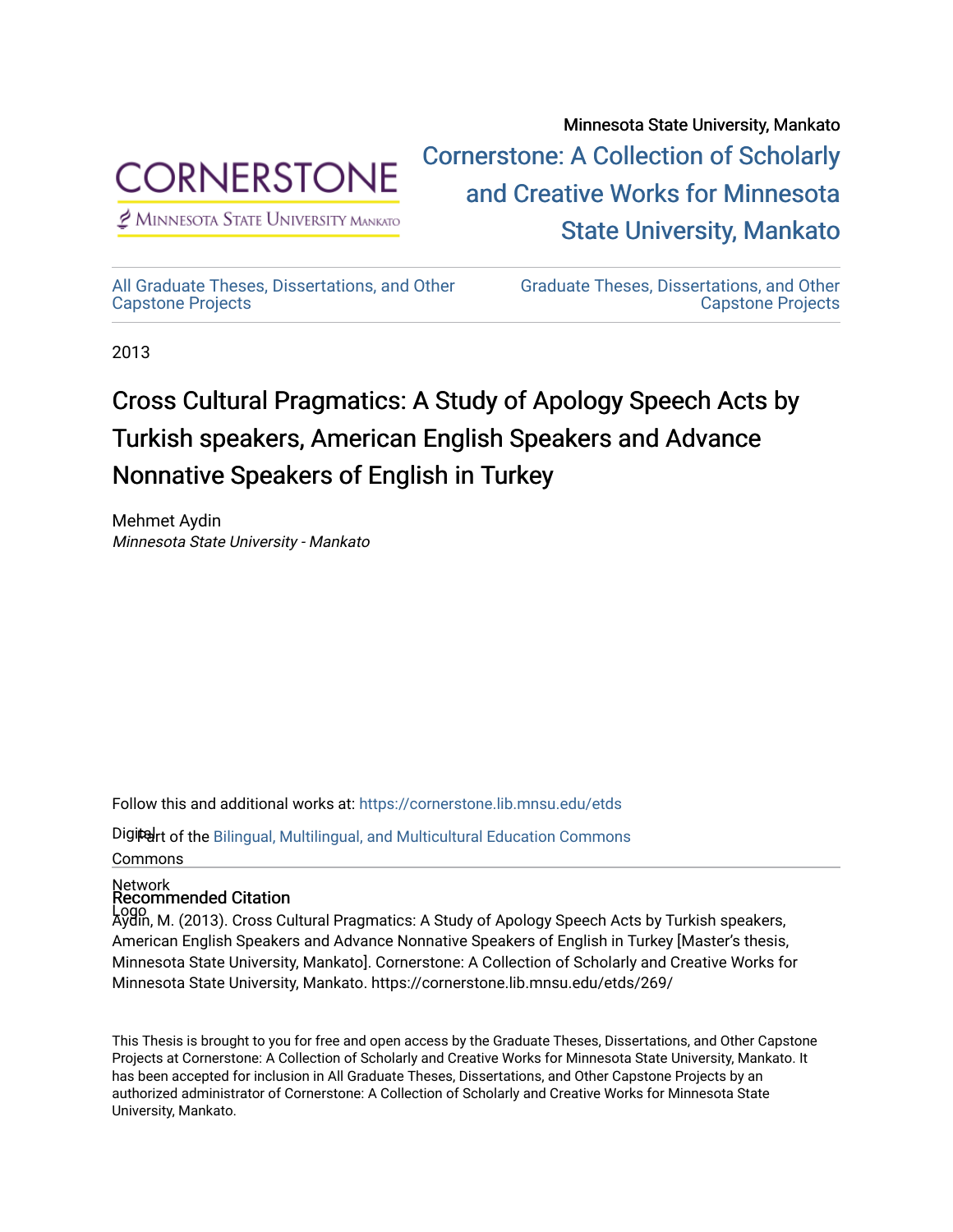Cross cultural Pragmatics: A study of Apology Speech Acts by Turkish speakers,

American English Speakers and Advance Nonnative Speakers of English in Turkey

By

### Mehmet Aydin

A Thesis Submitted for the Partial Fulfillment of Requirements for the Degree of

Master of Arts

In

Teaching English as a Second Language (TESL)

Minnesota State University, Mankato

Mankato, Minnesota

May 2013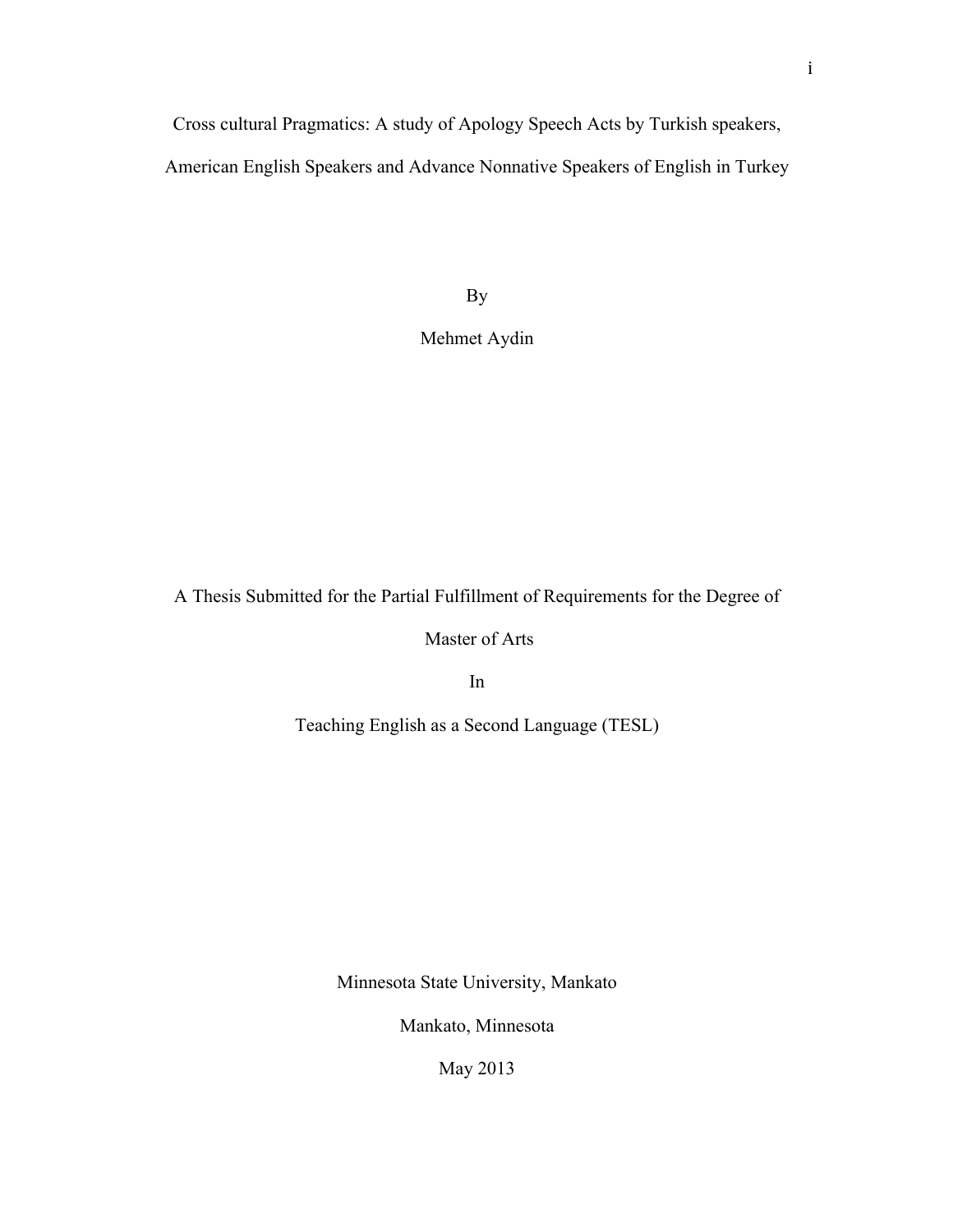Title: Cross cultural Pragmatics: A study of Apology Speech Acts by Turkish speakers, American English Speakers and Advance Nonnative Speakers of English in Turkey

(Mehmet Aydin)

This thesis has been examined and approved by the following members of the thesis committee.

Dr. Nancy Drescher, Advisor

Jessica Schomberg. Second Reader

 $\mathcal{L}_\text{max}$  and  $\mathcal{L}_\text{max}$  and  $\mathcal{L}_\text{max}$  and  $\mathcal{L}_\text{max}$ 

 $\mathcal{L}_\text{max}$  and  $\mathcal{L}_\text{max}$  and  $\mathcal{L}_\text{max}$  and  $\mathcal{L}_\text{max}$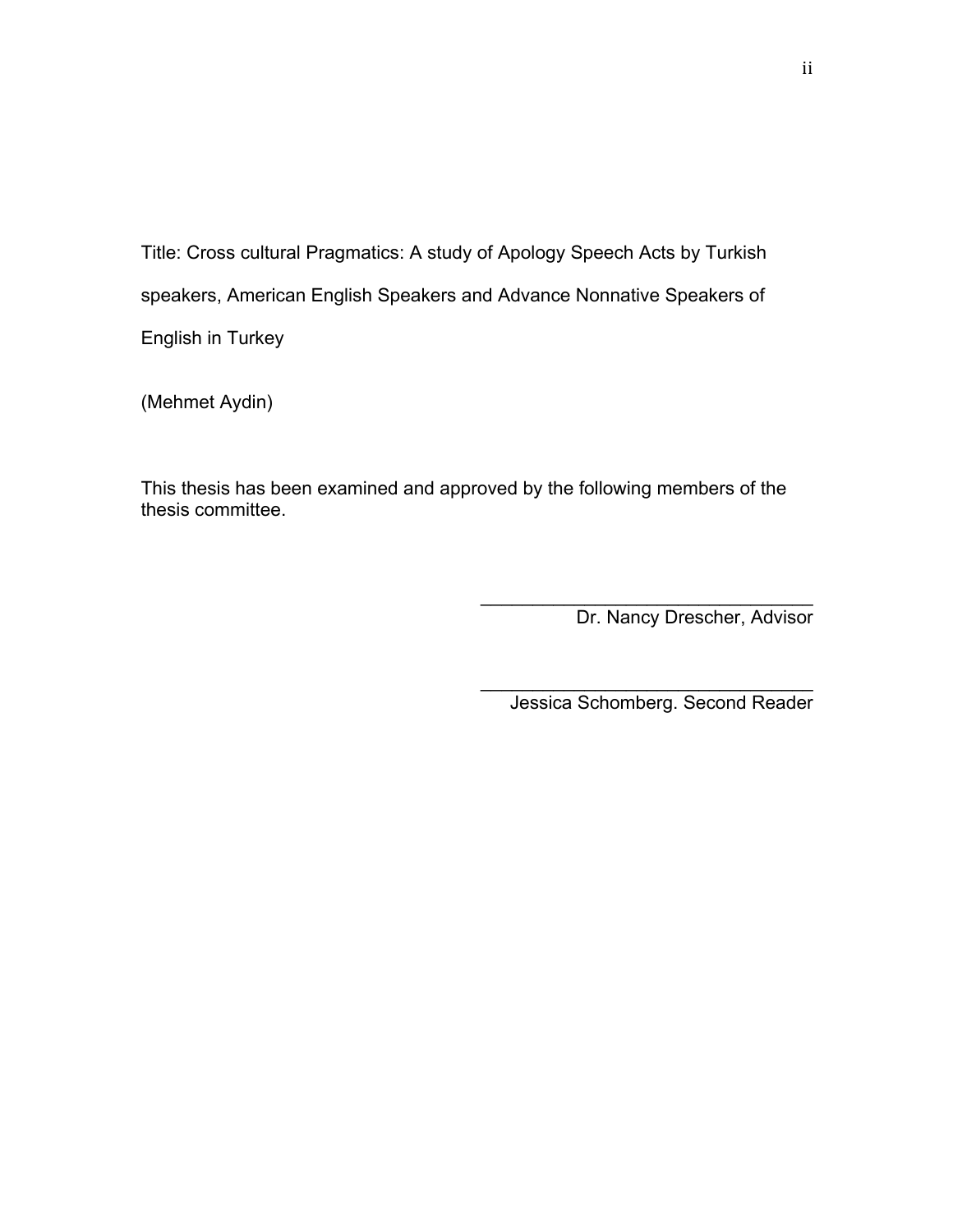#### **Acknowledgements**

I would like to express my gratitude to Dr. Nancy Drescher my advisor for her invaluable guidance and support from the beginning of this project. Also I would like to thank you Jessica Schomberg for her detailed and insightful feedback through the project. Without their help this project would have been impossible.

I am also thankful to my friends and colleagues in Turkey and US for their help in collecting data.

I would like to send my special thanks to my friends Nouri, Ayami, and Özlem for their motivational support and helping me survive through long hours in the library. My special gratitude goes to my family and my friends in Turkey who supported me during my study abroad and did not make me feel alone.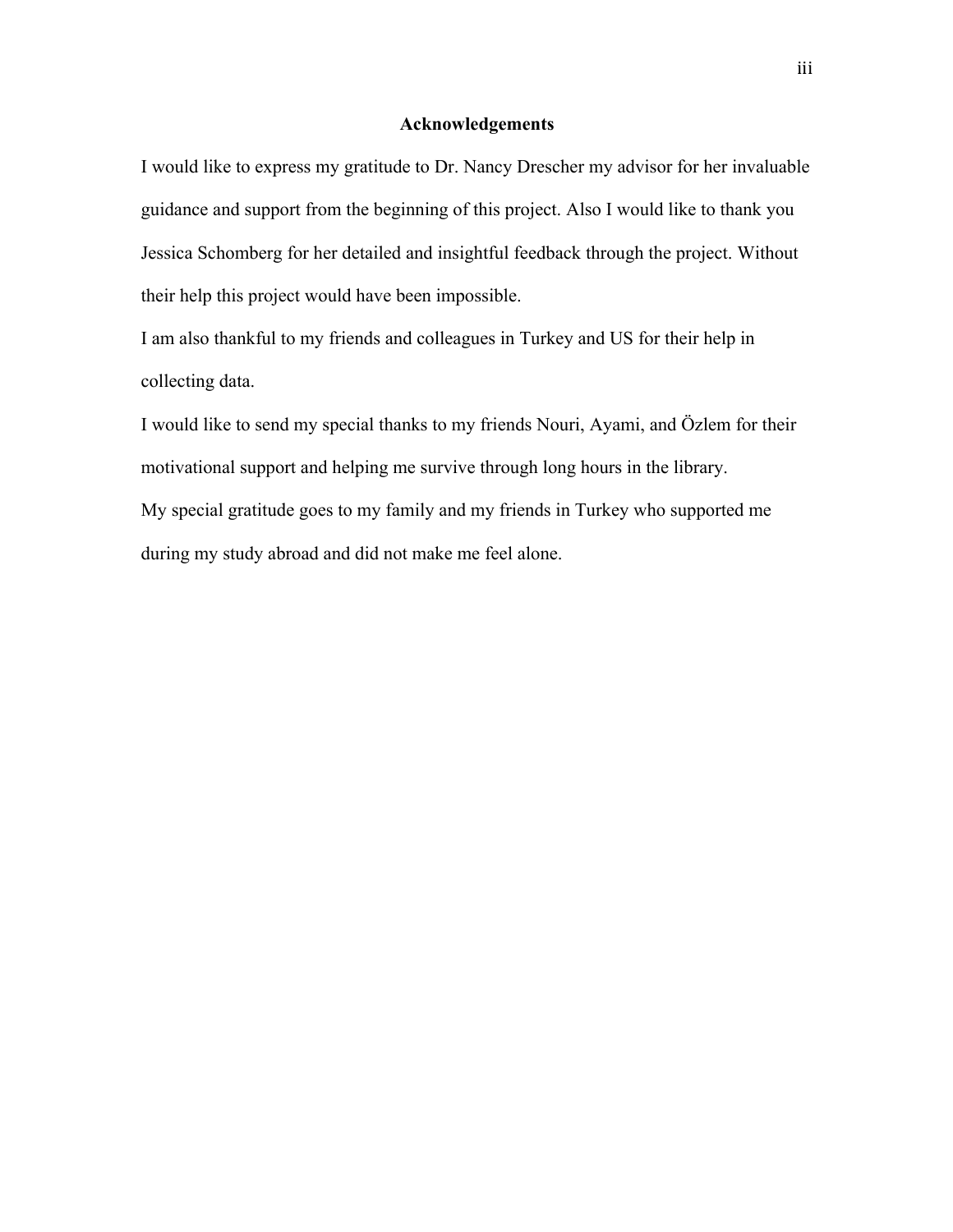## **Table of Contents**

| Non-native Apologies Across Proficiency Levels  16                            |
|-------------------------------------------------------------------------------|
| Non-native Apologies and Exposure to the Target Culture  17                   |
| Comparison of Turkish and English Pragmatics and English Learners' Choices 19 |
|                                                                               |
|                                                                               |
|                                                                               |
|                                                                               |
|                                                                               |
|                                                                               |
|                                                                               |
|                                                                               |
|                                                                               |
|                                                                               |
|                                                                               |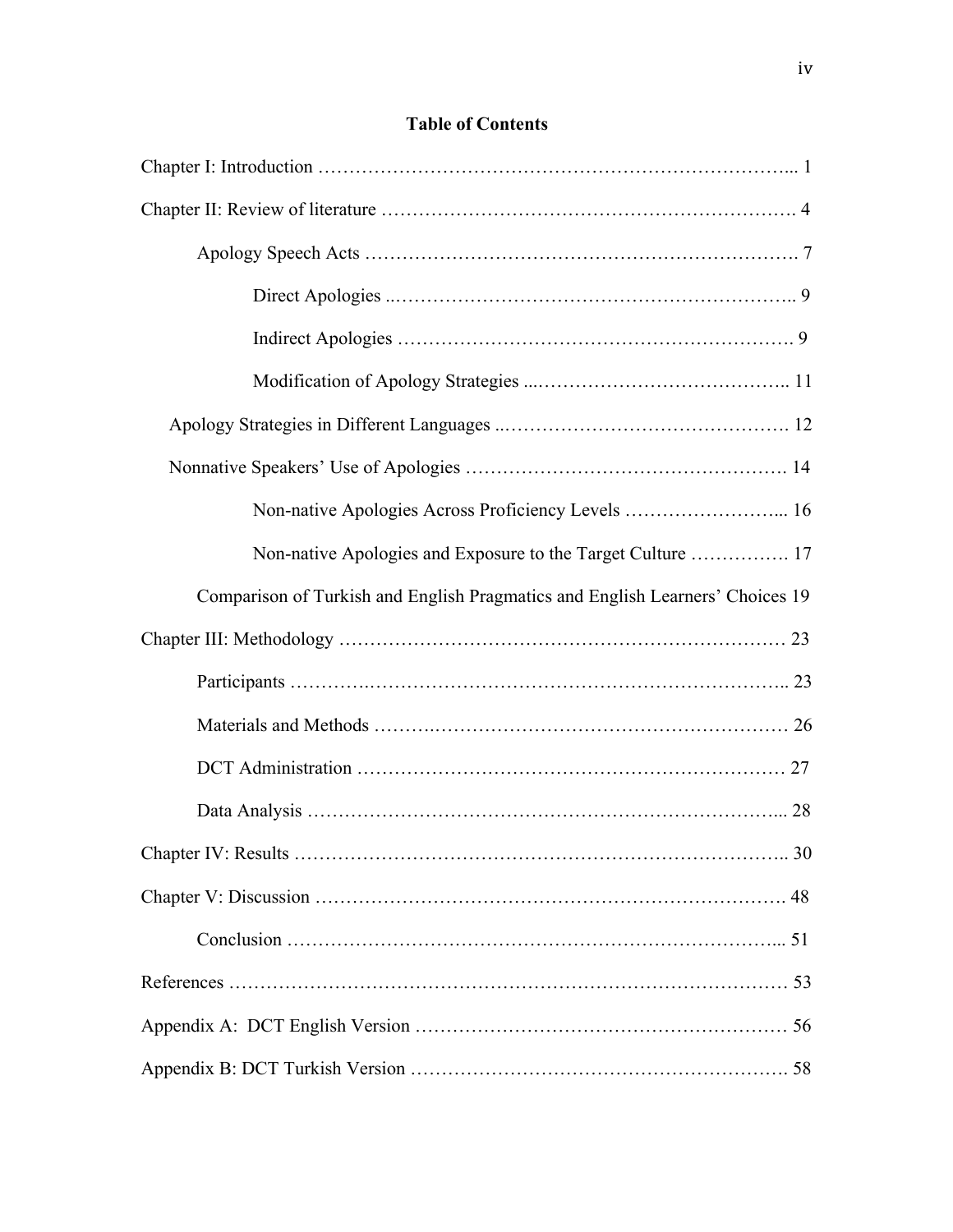## **Tables**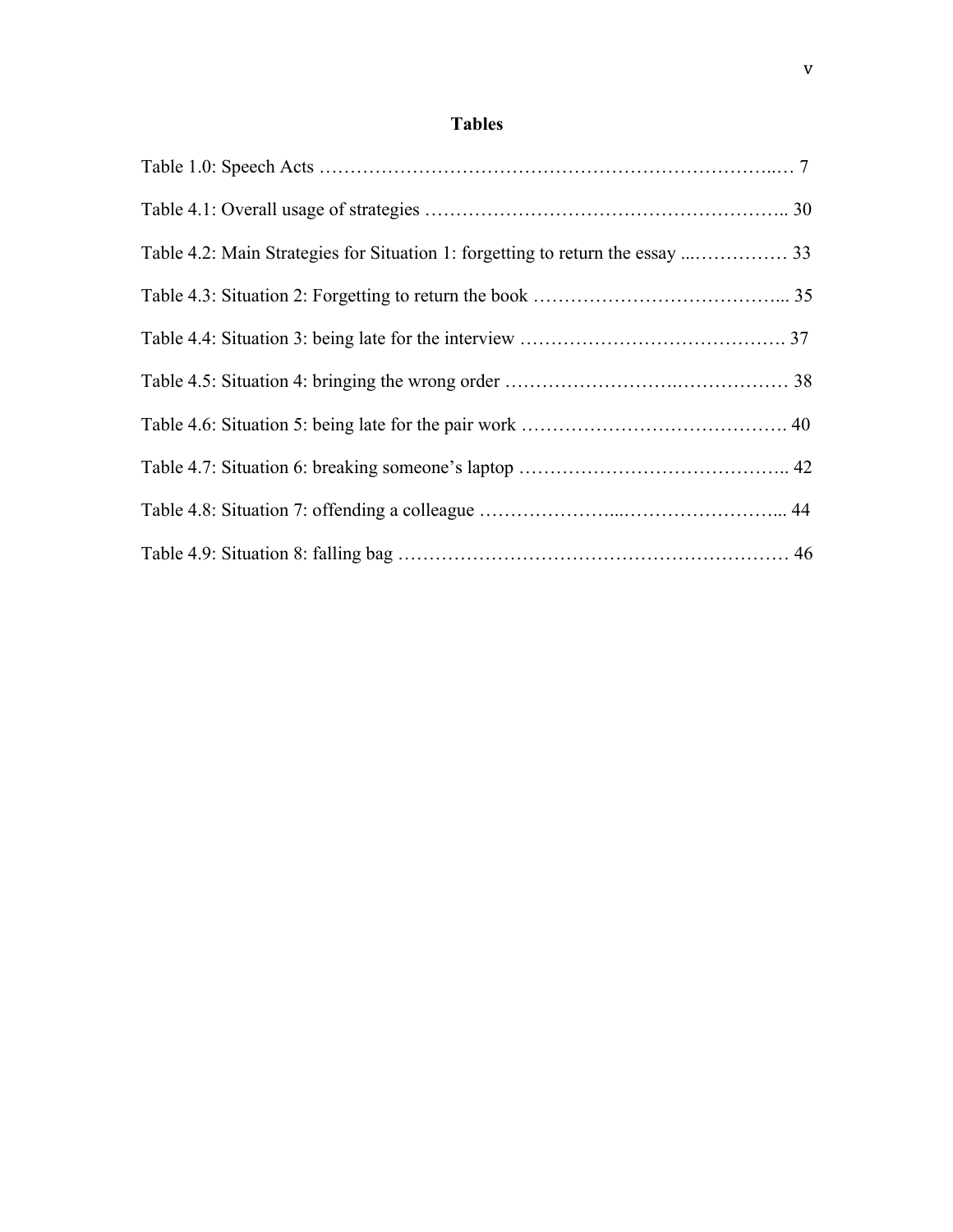#### **Abstract**

The study aims to identify and compare apology strategies used in Turkish, American English, and advanced non-native speakers of English in Turkey. In order to identify and compare the norms of apologizing in Turkish, English, and non-native English speakers in Turkey, apologies given to the same situations from these three different groups of participants were analyzed. The results from the Native Speakers of Turkish (NST) and Native Speakers of English (NSE) groups were used to identify the norms of apologies in these languages. Then, NNSE participants' responses were compared to the norms to be able to identify transfers from L1 to L2. Data were collected via a discourse completion test (DCT) from 29 native speakers of English, 30 native speakers of Turkish, and 15 nonnative speakers of English in Turkey. The DCT was administered in Turkish for the NST participants and in English for the NNSE and NSE participants. Results of the study revealed that advanced nonnative speakers showed similarities in their apologies in terms of general strategies, although in their modification of strategies they showed usage of L1 forms.

Key Words: pragmatics, apologies, cross-cultural, Turkish pragmatics, apology speech acts.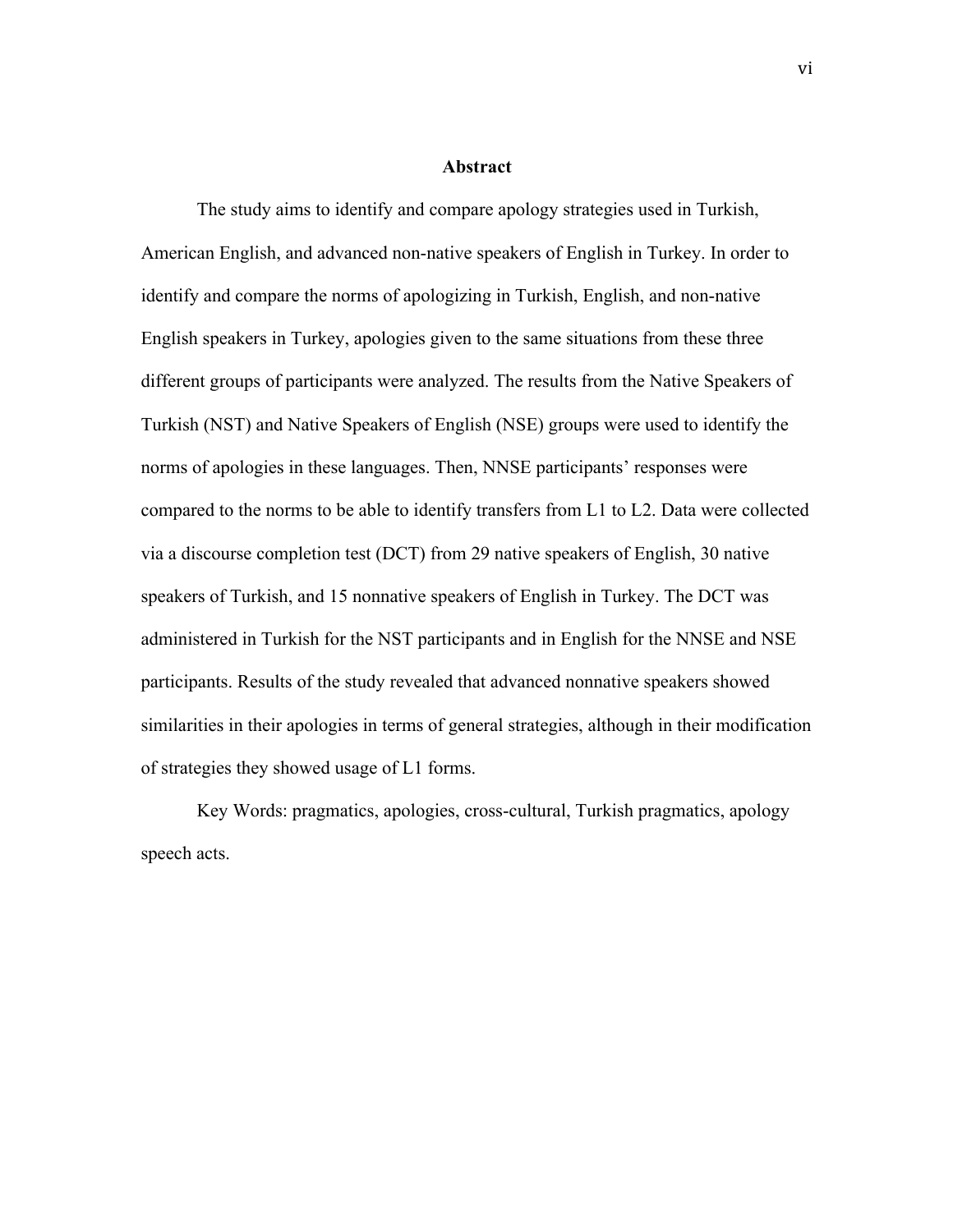#### **Chapter I: Introduction**

Language, as the main way of communication among humans, holds a crucial role on understanding and expressing the world around us and beyond. Because of this crucial importance of language in the social life of humans, it has been investigated from different dimensions such as structure, sound processes, and cultural aspects. The main aspect of language investigated by the current paper is the cultural aspect and variations of language, which can be referred to as pragmatics. Cutting (2008) describes pragmatics as a field of linguistics which examines the language and language variations according to the contexts in which they are used. One of the most prominent contexts of the language is the cultural environment in which the language is used. La Castro (2012) states that actions such as asking someone to close the door or ordering coffee at a coffee shop are closely related to the social environment. The way people use the language changes from one culture to another, and not knowing these cultural norms might affect the effectiveness of communication. First of all, to be able to analyze cultural norms and understandings, language function should be identified. Speech act theory was developed to identify the aim of the language used and the underlying meaning (Cutting, 2008). In speech act theory, one could identify the language use and its purpose, such as an apology, request, or refusal. The theory allows researchers to investigate the language use in a deeper manner. Speech act theory will be explained in more detail in the following chapters of the current paper.

The fact of the cultural differences in language use has caused researchers and teachers to question teaching methodology and language competency because grammatical, syntactic, and semantic competence alone cannot be enough to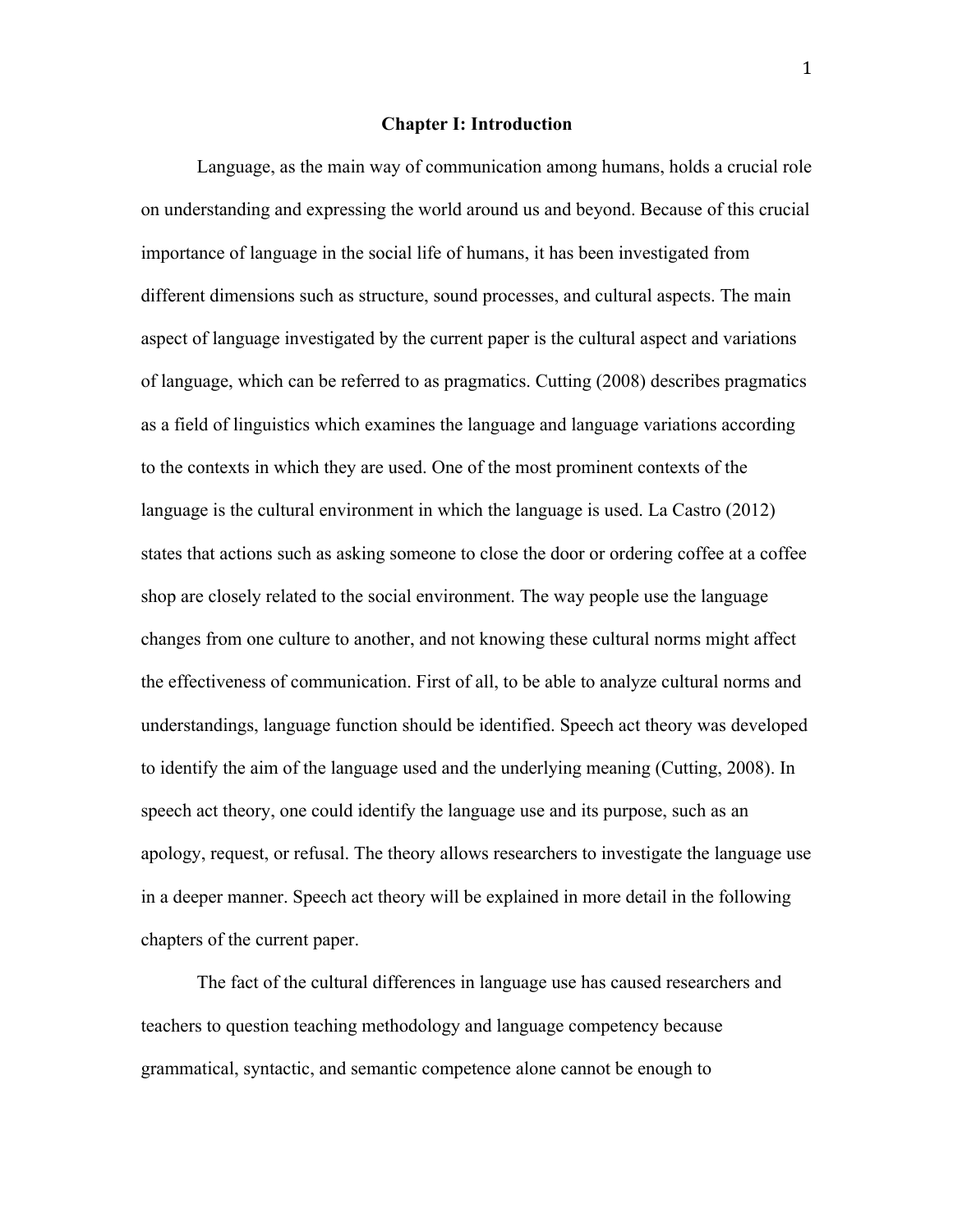communicate efficiently. Pragmatic competence, which refers to the ability to communicate efficiently in the context of the language use, came into the attention of the scholars and teachers. The importance of pragmatic competence can be explained within a language situation; for example in Japan saying, "I am sorry" might be enough of an apology in many situations, whereas in other cultures such as that of Jordan, an explanation for the offense might be required (Bataineh  $\&$  Bataineh, 2008). Reaching the competence in the structure of a language might not mean that communication can be utilized efficiently. To be able to reach a better communicative or pragmatic competence, understanding the target culture and language use in that culture plays a crucial role. Second language learning (SLL) also includes comparing and contrasting the L1 and L2 pragmatics. Thus, researchers have been trying to analyze and compare different language and cultures and how learners acquire pragmatics. Although, cross-cultural pragmatics have been studied vigorously, it seems that there is a need for further research, particularly in the area of examining Turkish pragmatics and English learners in Turkey. Since the main goal of language teaching is leaning towards communicative competence, the importance of understanding the differences between Turkish and English and also the performances of Turkish learners is crucial. Due to the unique cultural fabric of Turkey and the Turkish language, it can be deceiving to make assumptions based on another culture's pragmatic norms. For better achievement in teaching language practices, analyzing Turkish pragmatic norms can play a crucial role in terms of the development of pragmatic competence of English learners in Turkey.

The current study aims to bring light to the differences in pragmatics of Turkish language and American English in order to provide a better chance to instruct students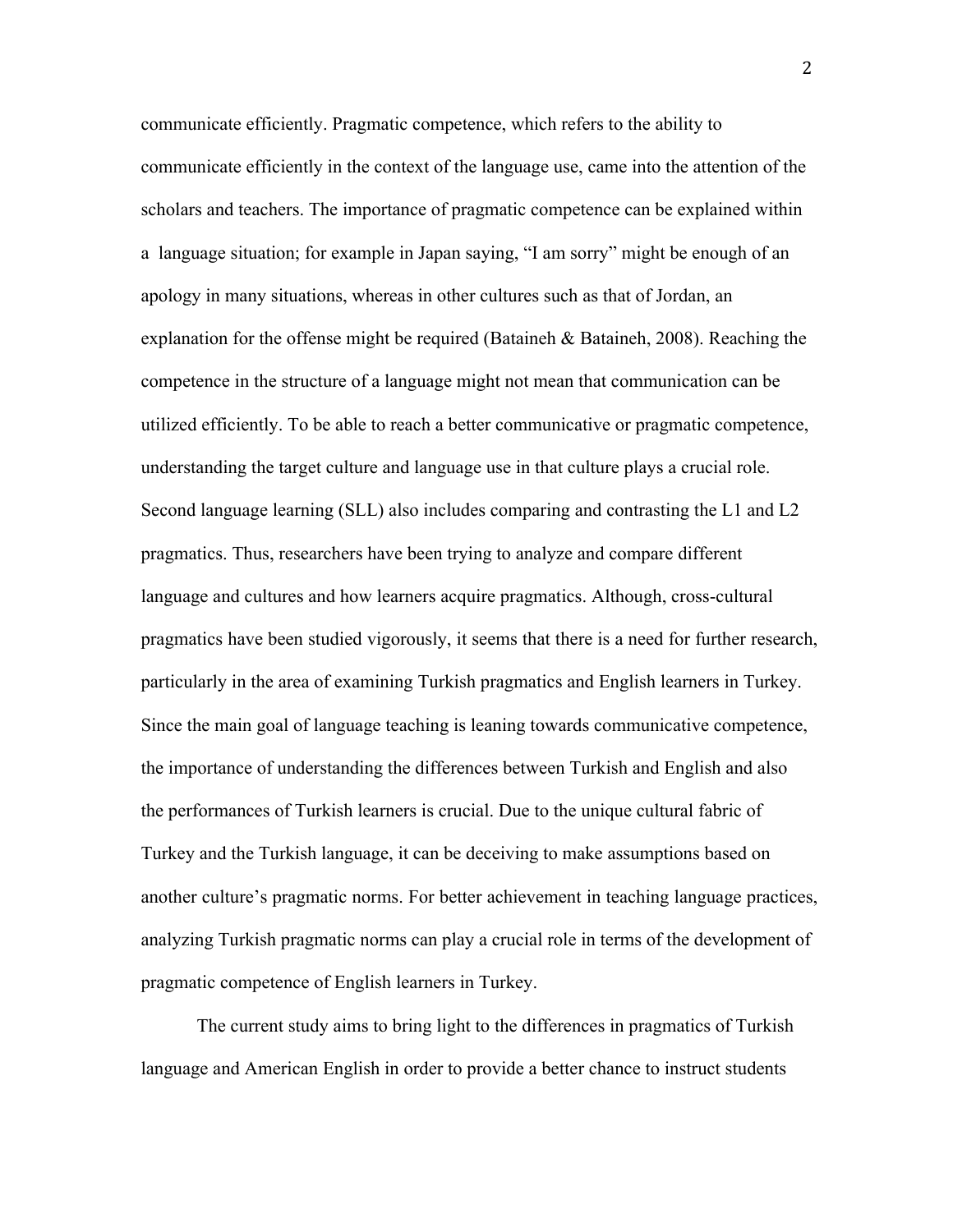and help them improve their pragmatic skills. The current study specifically investigates how apologies differ in Turkish and American English, and also how English learners in Turkey use apologies in English. First the study aims to create a comparison between Turkish and English apologies so that the pragmatic norms of each language can be identified and compared. Second, it is important to understand if learners of English in Turkey use American English apology strategies because misuse of pragmatic norms might cause communication problems. Given the importance of English as a lingua franca and the fact that it is the prominent foreign language taught in Turkey, it is crucial to identify the differences in pragmatics of these two languages to be able to reach better language instruction. The current study aims to find answers the following questions:

- 1) What are the differences in apology strategies between Turkish and English?
- 2) What pragmatic norms do advanced level EFL students use in their apologies? Are there transfers from L1 to L2?

The second chapter provides a review of literature that compares and contrasts other studies in the field of apology speech acts so that the understanding of the topic can be improved. Chapter III provides the methodology used to elicit data for the study and provides valuable information about the participants, instrument, procedures, and the analysis framework. Chapter IV presents the results of the data collection and discusses the findings in order to answer the research questions. Chapter V summarizes the results and provides a general overview of the results by including a discussion of the findings and interpretations that can be derived from the results. Chapter VI offers a conclusion to the study by including limitations of the study, suggestions for further research and teaching implications.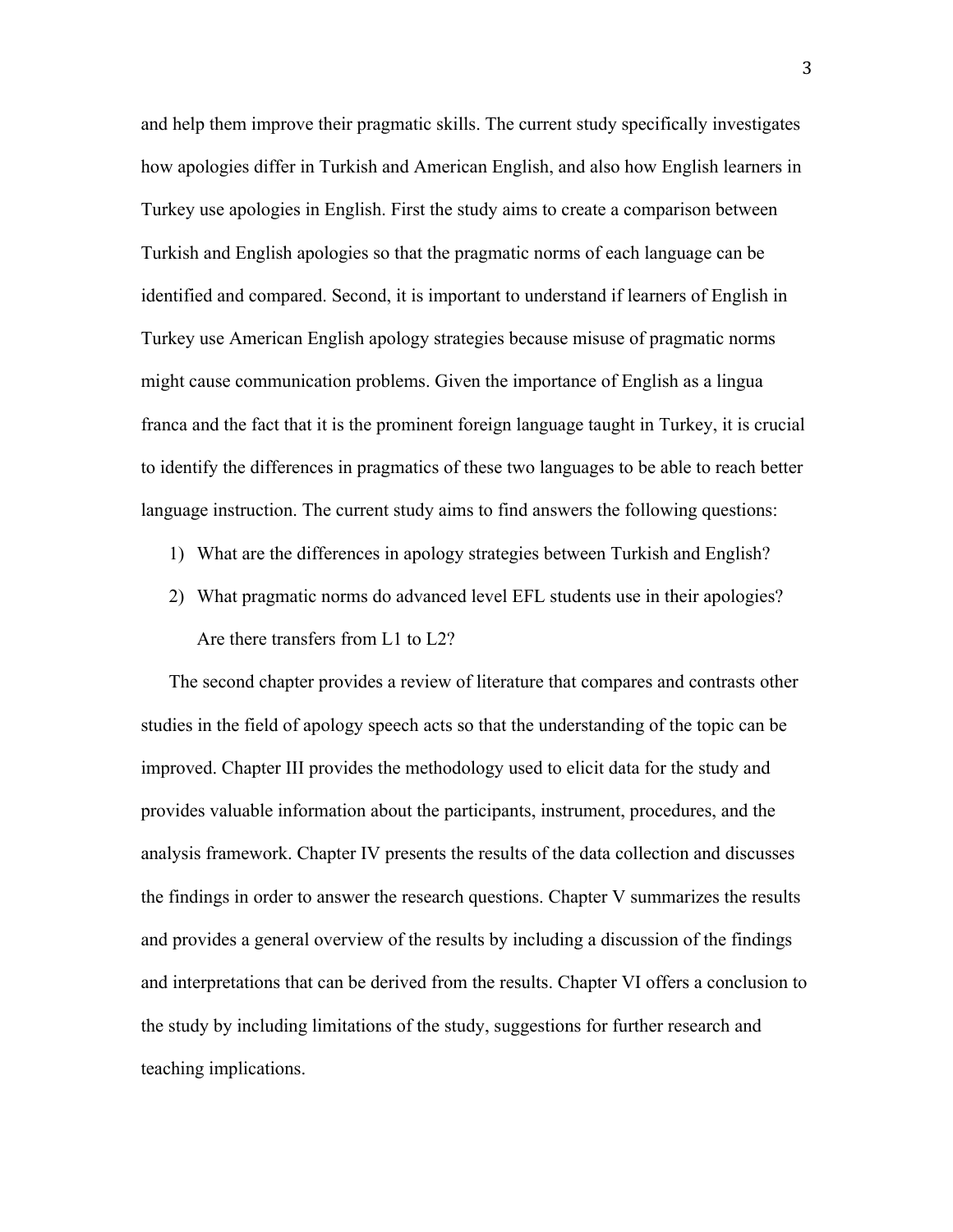#### **Chapter II: Review of Literature**

In every culture, people have their unique ways of conveying meaning through language; it is important to understand the variations in communication patterns and meanings related to the context to be able to learn and teach a language. One area of linguistics, pragmatics, examines these variations. To be able to communicate and function effectively in the target language context, a learner should be able to understand the pragmatics of the target language, otherwise the communication might not be conducted efficiently. Thus. pragmatic competence is an important aspect of language learning and second language acquisition.

Given the importance of pragmatic competence, it is crucial to understand the pragmatics of both the native language and the target language. When specific pragmatic features are better understood, both teachers and learners can benefit from this knowledge. To improve the understanding and usage of language, many researchers have investigated different areas of pragmatics. Among these areas, speech acts have been investigated vigorously. First defined by Austin (1962), Speech Act Theory aims to explain the language as a series of actions. In this theory, speech acts are categorized into five main domains according to how listeners and speakers are affected by the communication (Celce - Murcia & Olshtain, 2007). These categories include assertives, directives, commisives, expressives, and declarations.

Apologies, under the category of expressives in Speech Act Theory, have been one of the main foci in the field of pragmatics because of their importance in human communication as an act of face-saving and politeness. To be able to reach a clearer understanding of apologies, researchers have approached the matter in different ways.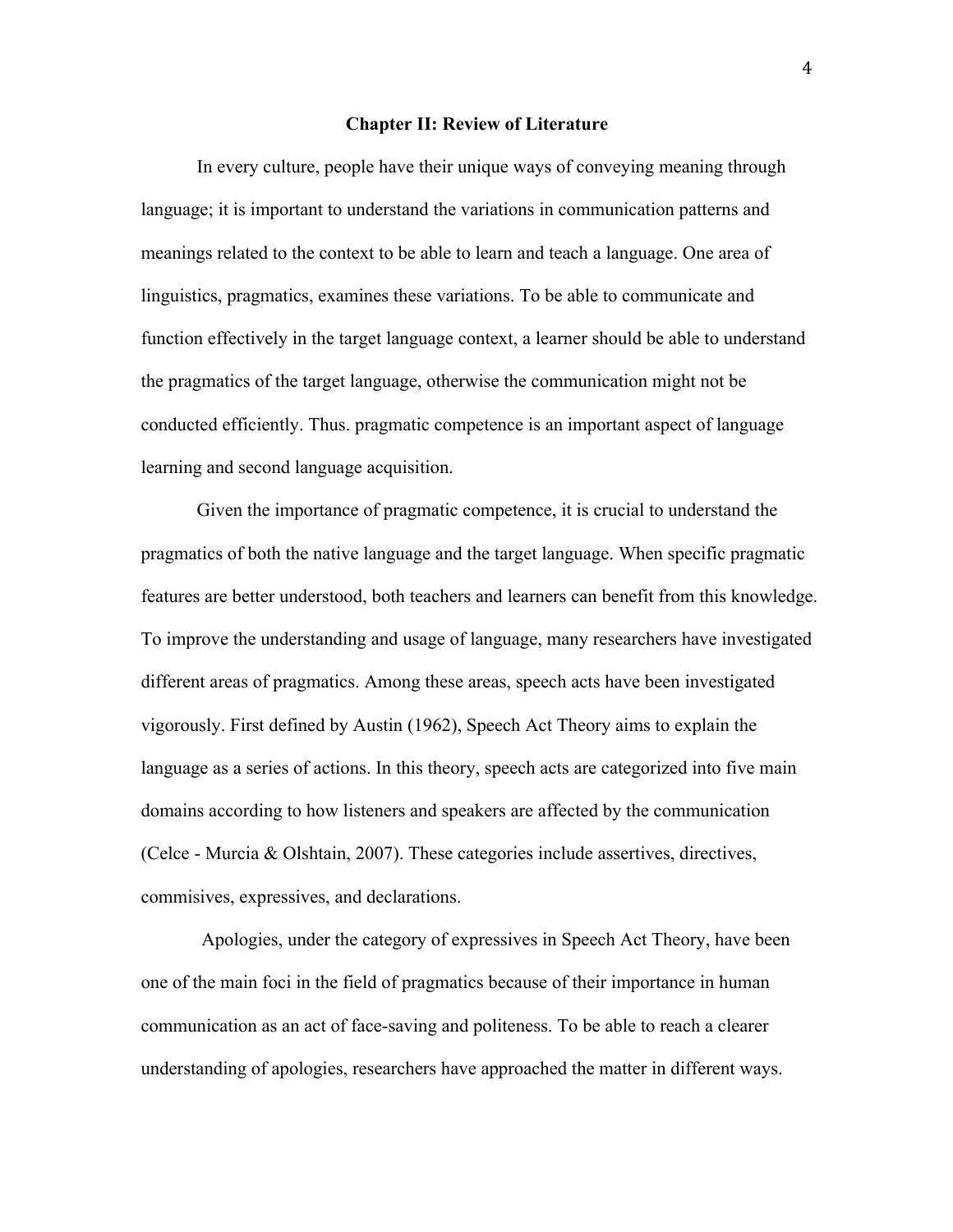One of the most crucial approaches is to classify apology strategies, such as in Cohen & Olshtain (1983) where they created a classification of universally occurring apology speech acts. These classifications are generally referred to as taxonomies or coding schemes and are used by many other researchers. Researchers have used these classifications to further examine apology patterns in languages and provide more consistency across studies.

Because of its importance as a second or foreign language, English is one of the most widely studied languages. One of the cornerstone studies in the area of apology use, focusing only on English, was conducted by Holmes (1990). Researchers have since aimed to investigate different languages and comparisons of apology strategies in different languages by using similar taxonomies created by early scholars. For example Jordanian Arabic speakers have been compared to British English speakers (Bataineh & Bataineh, 2008), Persian speakers to British English speakers (Chamani & Zareipur, 2010) and Setswana to English speakers (Kasanga & Lwanga-Lumu, 2007). These studies have aimed to find out what kinds of apology strategies are used in different languages and how they differ from each other in different contexts by comparing the native speakers' choices of apology strategies.

In addition to comparing apology use in different languages, researchers have also worked to better understand pragmatic competence or teaching of languages by investigating language learners' usage of apology strategies and suggesting possible teaching implications (Beckwith & Dweaele, 2008; Blum-Kulka & Olshtain, 1984; Cohen, Olshtain & Rosenstein, 1986; Dalmau & Gotor, 2007; Kondo, 1997; Shardakova, 2005; Trosborg, 1987). The cornerstone project in the field of second language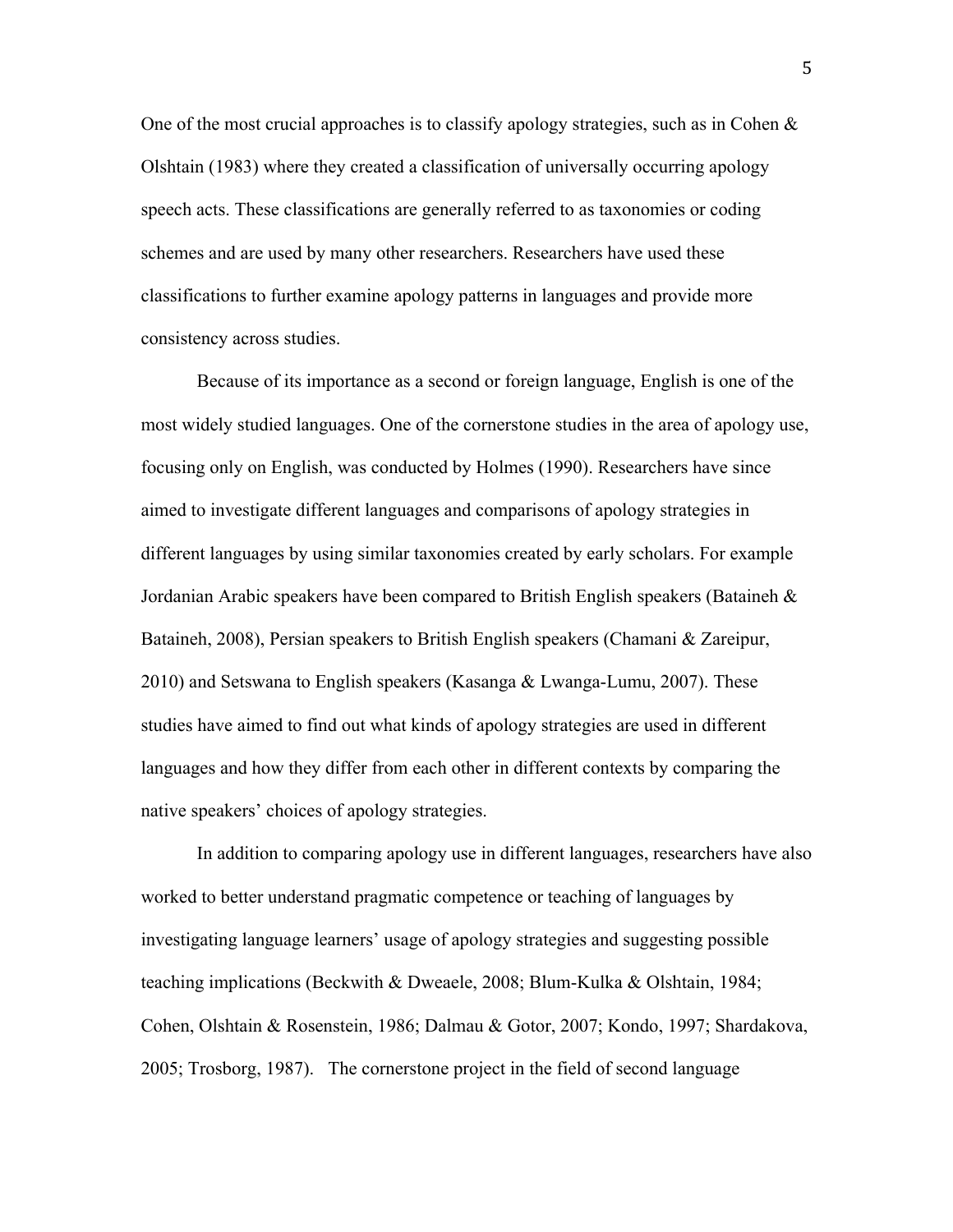pragmatics, A Cross-cultural Study of Speech Act Realization Patterns (CCASRP), was conducted by Blum-Kulka & Olshtain (1984). The study set a benchmark for the crosscultural pragmatics research with the amount of languages investigated and the methodology used for the project. Another study conducted by Cohen, Olshtain  $\&$ Rosenstein (1986) investigated Hebrew native speakers' apologies in English as L2, and Trosborg (1987) Dutch native speakers' apologies in English as L2. Also, there are different studies focusing on the same language from different dimensions (Kondo, 1997; Beckwith & Dweaele, 2008). Beckwith & Dweaele (2008), have investigated native English speakers' apologies in comparison with those learning Japanese, and Kondo (1997) studied the apologies of Japanese native speakers in English as L2 More recently Dalmau & Gotor (2007) looked at Catalan native speakers' apologies in English as L2, Shardakova (2005) English natives speakers' apologies in Russian as L2. The studies mentioned above are discussed in depth in the following sections of this chapter.

A limited numbers of studies have been done relating to apology strategies in Turkish. Most recently, though, Tuncel (2011) investigated the apology strategies used by prep-school students and senior year college students in comparison with native English speakers. Tuncel (2011) aimed to find out the progress of pragmatic competence of the students throughout their college education, especially for English language teaching majors. Another study was done by İstifçi (2009) to investigate apology strategies engaged by intermediate and advanced English learners in comparison to native speakers of English. The study investigated the pragmatic competence performed by two different proficiency groups in comparison to Turkish and English norms. These two studies are the only studies that have been found by the researcher of the current paper that aim to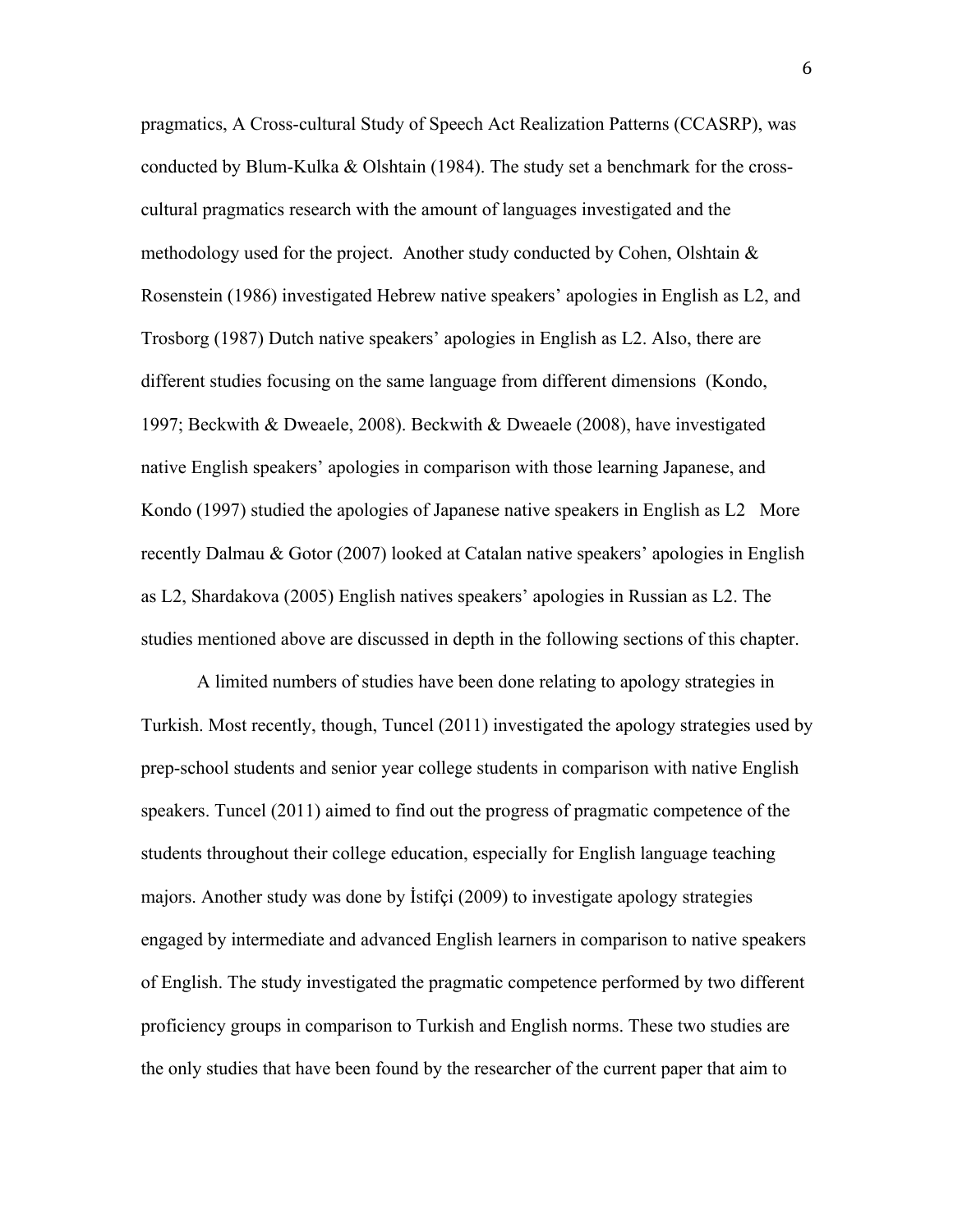investigate Turkish and English pragmatics. Even though the studies provide valuable information about apologies in Turkish, English, and EFL students in Turkey, they do not seem enough to draw conclusions about the topic.

#### **Apology Speech Acts**

Speech Act Theory aims to explain language exchange in terms of the effects on listeners and speakers. Austin (1962) first suggested speech act theory by claiming that constatives and performatives are the two main acts of speech. Constatives are statements that can be judged in terms of truth. Constatives in that sense are statements that do not cause actions. On the other hand, performatives are statements that can be evaluated in terms of felicity, or in terms of their actions. These two types of acts of speech are the basis of the language classification that led to a deeper analysis of the language. Searle (1969) had a systematic approach and classified speech acts under five main categories: assertives, directives, commisives, expressives, and declarations. The explanation below in Table 1.0 was adopted from Verschueren (1999).

| <b>Speech Act</b> | <b>Definition</b>           | <b>Example</b>           |
|-------------------|-----------------------------|--------------------------|
| <b>Assertives</b> | Expressing a belief,        | We watched a movie       |
|                   | committing the speaker to   | yesterday.               |
|                   | truth of what is asserted.  |                          |
|                   | E.g. statements             |                          |
| <b>Directives</b> | Expressing a wish, making   | Bring me some hot water. |
|                   | an attempt to get to hearer |                          |
|                   | to do something.            |                          |

Table 1.0 Speech Acts (Verschuren, 1999)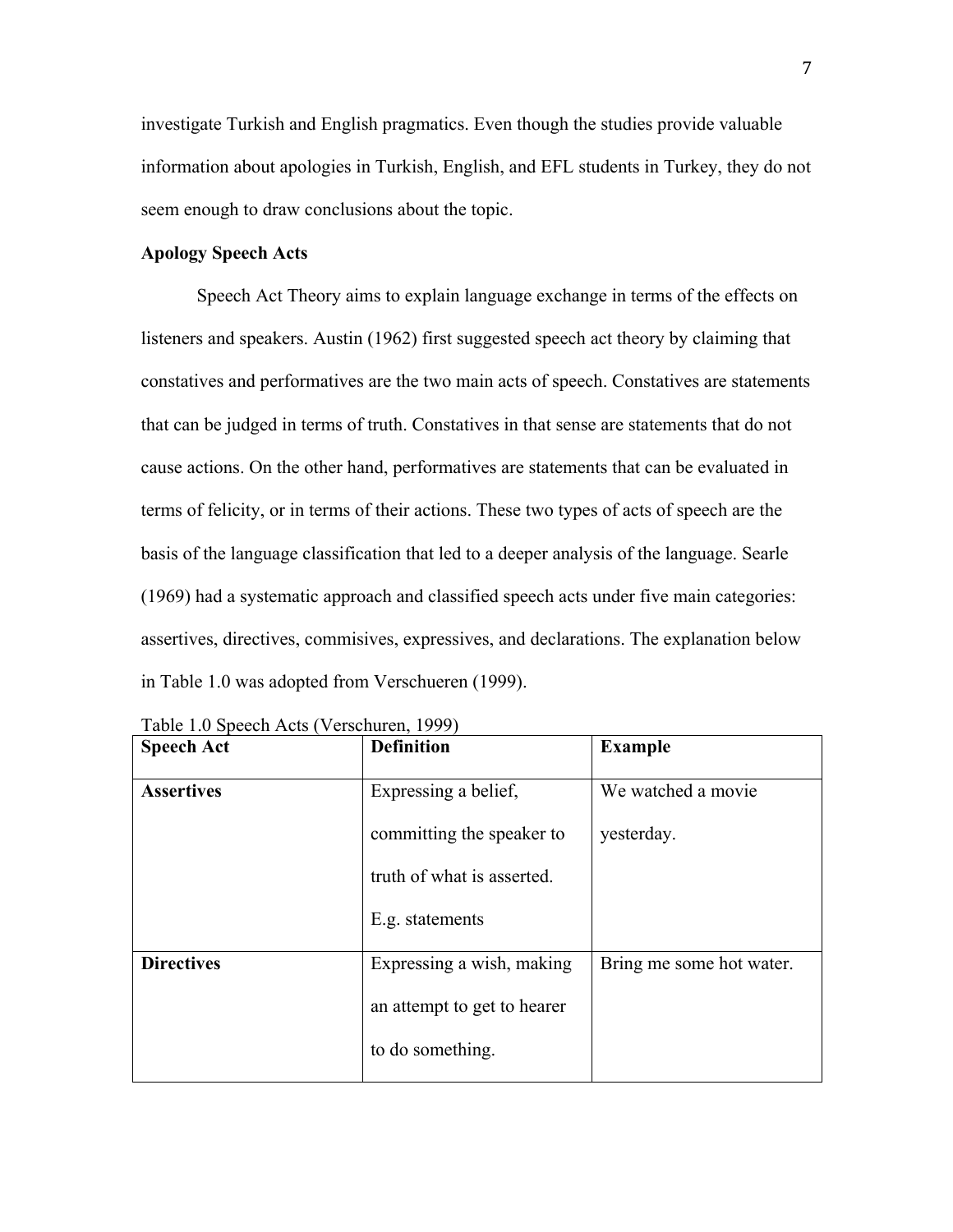|                     | E.g. requests                 |                            |
|---------------------|-------------------------------|----------------------------|
| <b>Commisives</b>   | Expressing an intention,      | I promise, I will complete |
|                     | commitment for the speaker    | the work by tomorrow.      |
|                     | to engage in a future action. |                            |
|                     | E.g. promises, offers         |                            |
| <b>Expressives</b>  | Expressing a variety of       | I am sorry for my          |
|                     | psychological states.         | disrespectful behavior.    |
|                     | E.g. apologies                |                            |
| <b>Declarations</b> | Bring about a change via      | Hereby I pronounce you     |
|                     | words.                        | husband and wife.          |
|                     | E.g. baptizing, declaring     |                            |
|                     | war, abdicating               |                            |

Under the category of expressives, apology speech acts hold an important place in human communication as a face saving act of speech. Thus it is crucial for people to understand what an apology is and how it functions. An act of apology can be considered a remedial act of speech, which means that the speaker is trying to save his or her face because of an action. Cohen & Olshtain (1983) explains apologies as a speech act occurring between two participants in which one of the participants expects or perceives oneself deserving a compensation or explanation because of an offense committed by the other. In that situation, one participant has a choice to apologize or deny the responsibility or the severity of the action. Thus, an apology in that sense plays a role as a politeness strategy. Apology speech strategies are classified by the seminal work of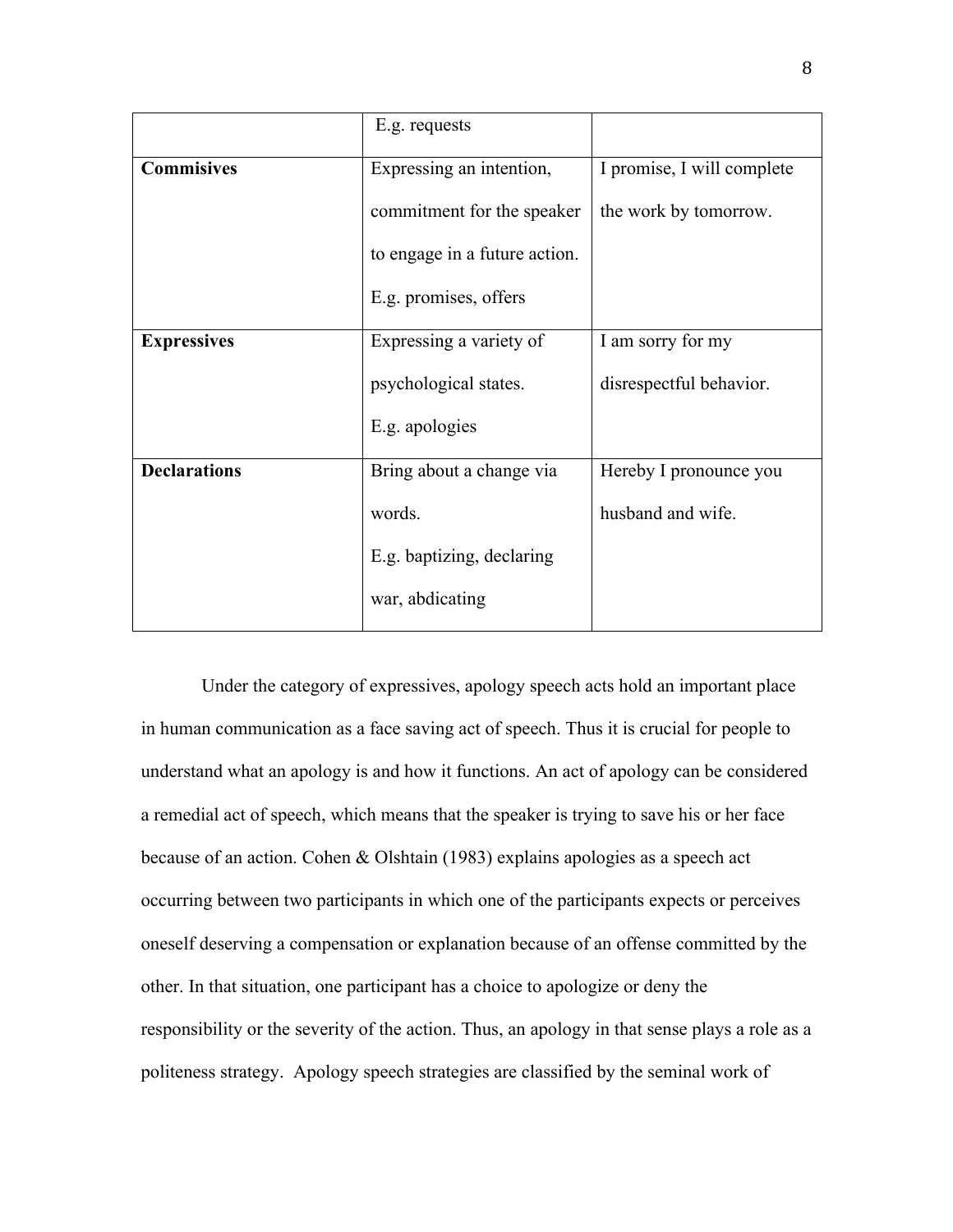Cohen & Olshtain (1983), which has been mainly used by other researchers as formulaic expressions which are also can be referred as direct apologies, or indirect apologies which include an explanation or account, acknowledgement of responsibility, offer of repair, promise of forbearance. The apologies might be modified by using a combination of apology strategies together or with intensifiers such as adverbs to intensify the apology, or they might be modified to decrease the responsibility of the offender.

#### **Direct Apologies**

According to Cohen & Olshtain (1983), an expression of apology mostly includes explicit illocutionary force indicating devices (IFID), which are utterances or formulaic expressions which convey the meaning of apology or regret. These formulaic expressions include performative verbs such as " be sorry," "apologize," or "excuse." Since this type of apology includes direct utterances of regret and apology, they are considered to be direct apologies. In the case of English, data have shown that direct apologies are the most widely used apology strategies of all. Holmes (1990) mentions apology strategies used in New Zealand English, by using an ethnographic study in which she composed a corpus based on ethnographic methodology by collecting data based on naturally occurring conversations and apology exchanges with the help of college students. Completing the study, she found out that almost exactly half of the apologies included an expression of apology, especially expressing regret for an action.

#### **Indirect apologies**

Apologies do not always include a performative verb or an IFID. A variety of verbs or statements can be used to convey the meaning of a speech act (Searle, 1976). In the case of apologies, indirect apologies can be provided in different manners. Cohen &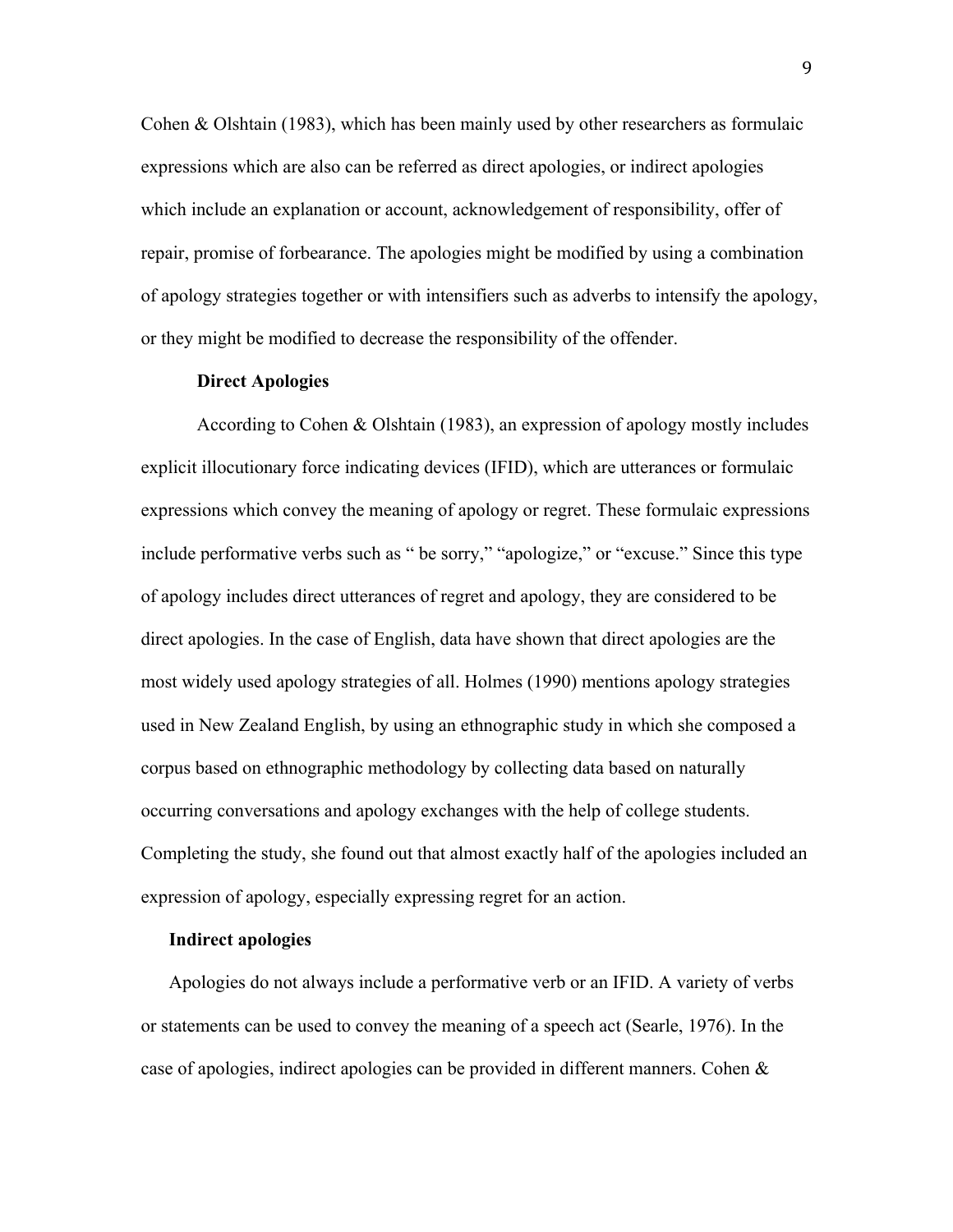Olshtain (1983) categorized the indirect apologies in the following ways: providing an explanation, an acknowledgement of responsibility, an offer of repair, a promise of forbearance. Providing an explanation for an action could be a strategy for apologizing in an indirect manner. In the case of a formula, the offender of the action uses an explanation for the offence. For example, to apologize for being late for the class, a student could provide an explanation by stating that the tire of his or her car exploded on the way. This particular apology strategy could be acceptable or not according to the contextual factors; culture, severity of action, age, gender, the particular situation, and other various factors.. Holmes (1990) states that providing an explanation for the action was the second dominant apology strategy used in New Zealand English, and the most used indirect apology strategy.

Another indirect way to convey an apology is "acknowledgment of responsibility" which includes acceptance of the fault or responsibility by the speaker. The speaker can use different sub-sets to convey the meaning of responsibility or even deny the responsibility. These subsets can be listed as follows: accepting the blame, e.g. "It is my fault," expressing self-deficiency, e.g. "I was confused," recognizing the other person's deserving of an apology, e.g. " You are right!" and expressing lack of intent, "I didn't mean to" (Cohen & Olshtain, 1983).

In other situations, speakers could offer to repair the damage caused by his or her action. In a given context, repairing might include repairing or replacing the damaged good by the offender, or repairing the inconvenience caused by the action. For example, in the case of an apology that the offender breaks the other's computer, the suggested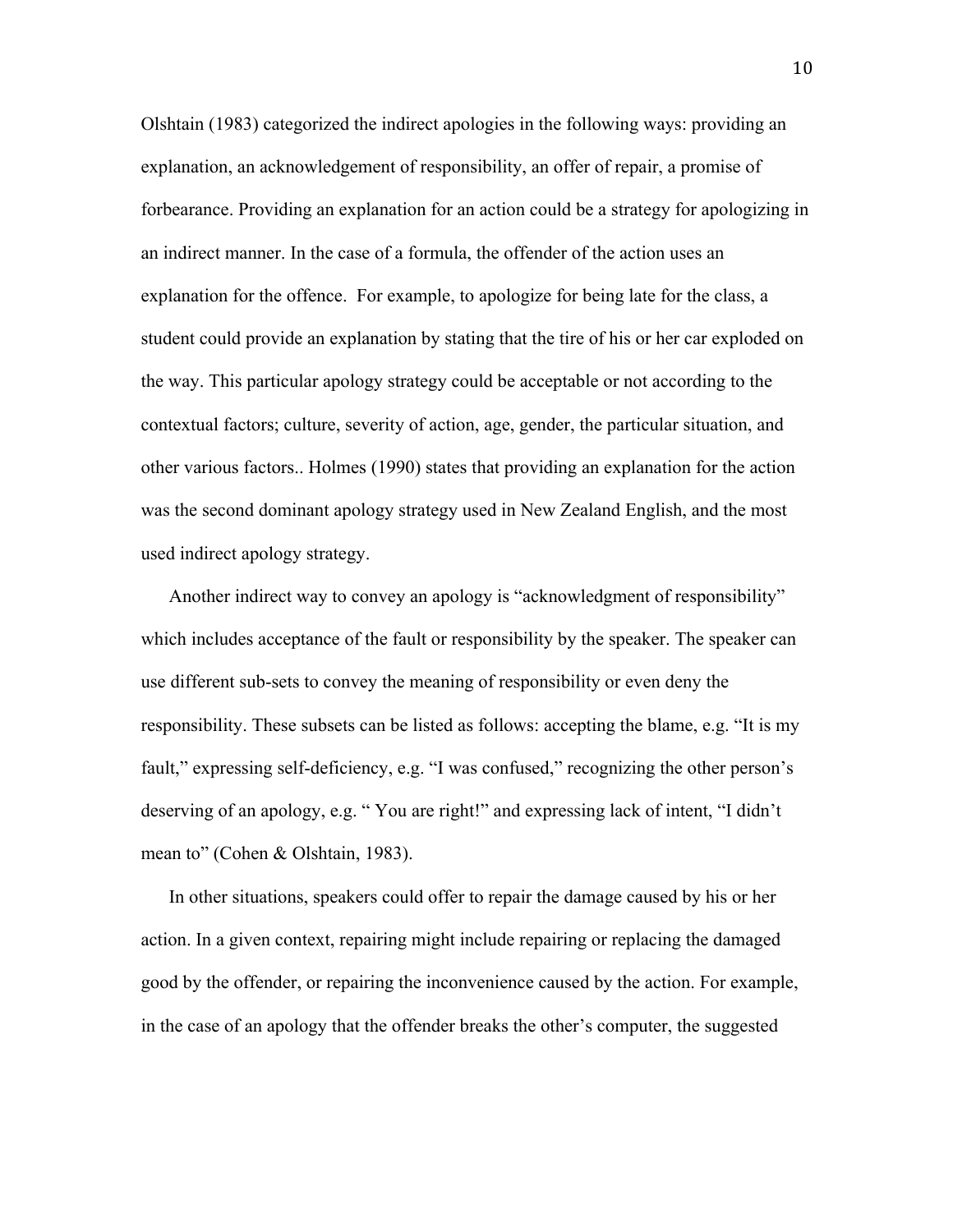apology might be, "I will buy you a new one." This type of action might require an action or not according to the response of the listener.

A promise of forbearance is another type of indirect strategy, which includes future action or promise that the action will not happen again. This certain type of indirect apology strategy is situation dependent and does not hold a majority part as a strategy to apologize.

#### **Modification of Apology Strategies**

In some cases, the person who apologizes can intensify the apology by using different strategies. Also the speaker can use intensifiers such as adverbs to modify mostly the IFIDs produced by the speaker. For example the speaker could say, " I am very sorry." or "I am deeply sorry." instead of just saying, "I am sorry." Also the speaker can reduce the intensity of apology by rejecting the responsibility, minimizing the responsibility or minimizing the offense. In some cases the speaker might not apologize at all, which itself is an important part of the apology speech acts. Trosborg (1987) found out in her research on the apology strategies in Danish and English that Danish natives used non-apologies in the role-plays while they were speaking English. Interestingly non-native speakers of English used non-apologies more than both native Danish or English speakers. Speakers used different strategies while they were conducting non-apologies. The strategies are as follows: explicit denial of responsibility, implicit denial of responsibility, providing justification for the act, blaming a third party, and blaming the complainer (Trosborg, 1987).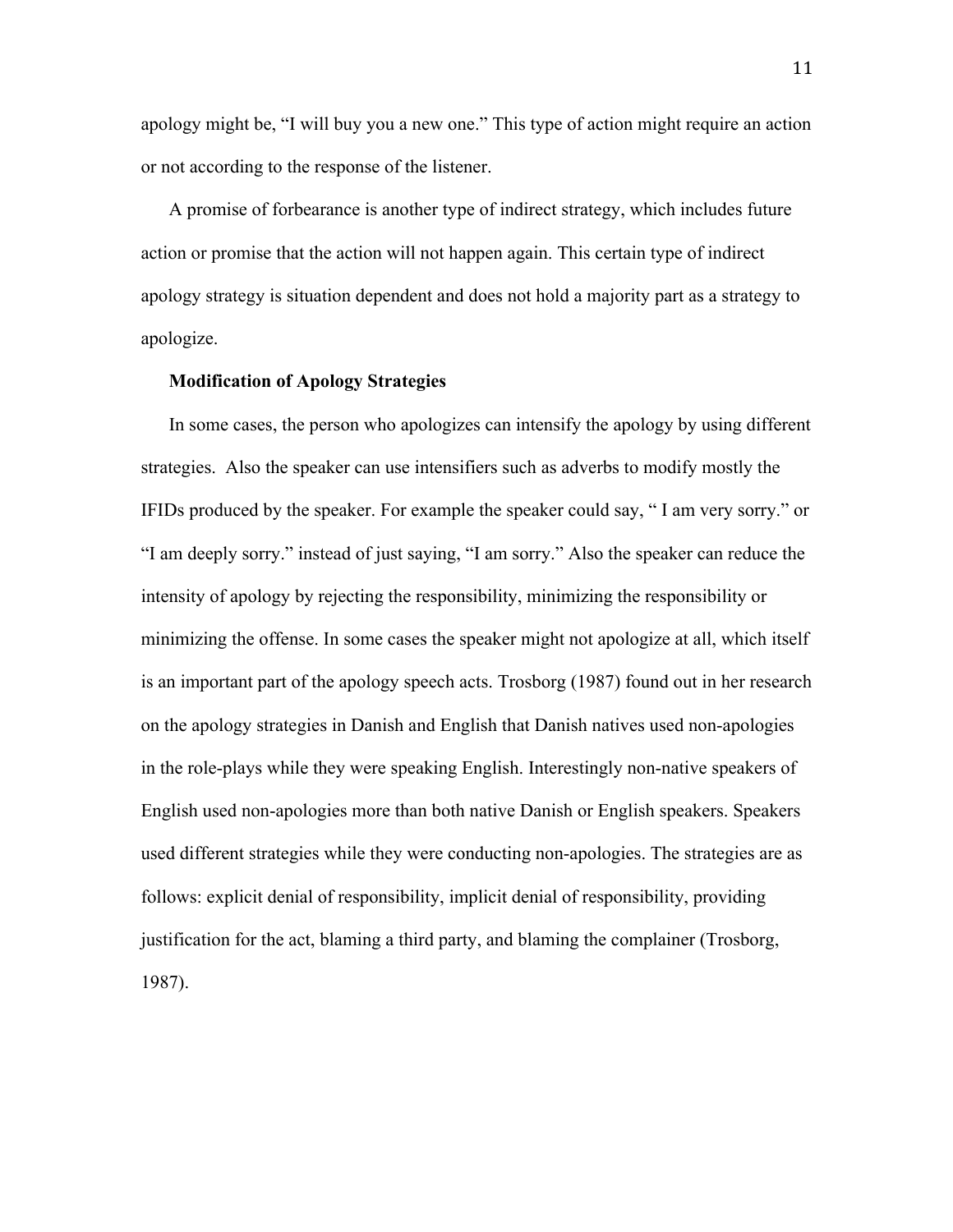#### **Apology Strategies in Different Languages**

Mostly based on the universal apology strategies and classifications researchers have been conducting, research studies have tried to identify the differences in apology strategies in many languages (Bataineh & Bataineh, 2008; Chamani & Zareipur, 2010; Kasanga & Lwanga-Lumu, 2007). Many researchers have focused on comparing English with other languages because of the fact that English is the primary language, which is taught as a second or foreign language in the world. This section analyzes different languages, comparing them to English in order to draw some hypotheses about what can be the differences between Turkish and English.

Bataineh & Bataineh (2008) analyzed apology strategies used by American English speakers and Jordanian Arabic speakers. They also looked at differences between gender in the two different cultures and languages. The participants consisted of 100 American and 100 Jordanian speakers. They were asked to describe situations where they think an apology was expected. Then researchers chose 15 most frequent situations and applied them as a questionnaire. Data from the study revealed that there are differences such as, Jordanian speakers are more manifesting than American speakers, which means that Jordanian Arabic speakers used a combination of many strategies at the same time. Also, the data shows that American female and male difference is much less than Jordanian male and female differences.

Chamani & Zareipur (2010) investigated the differences in apology strategies between British English and Persian by analyzing data collected from naturallyreoccurring situations from two different corpora. Data for the British apologies were taken from Deutschmann (2003), based on spoken data from British National Corpus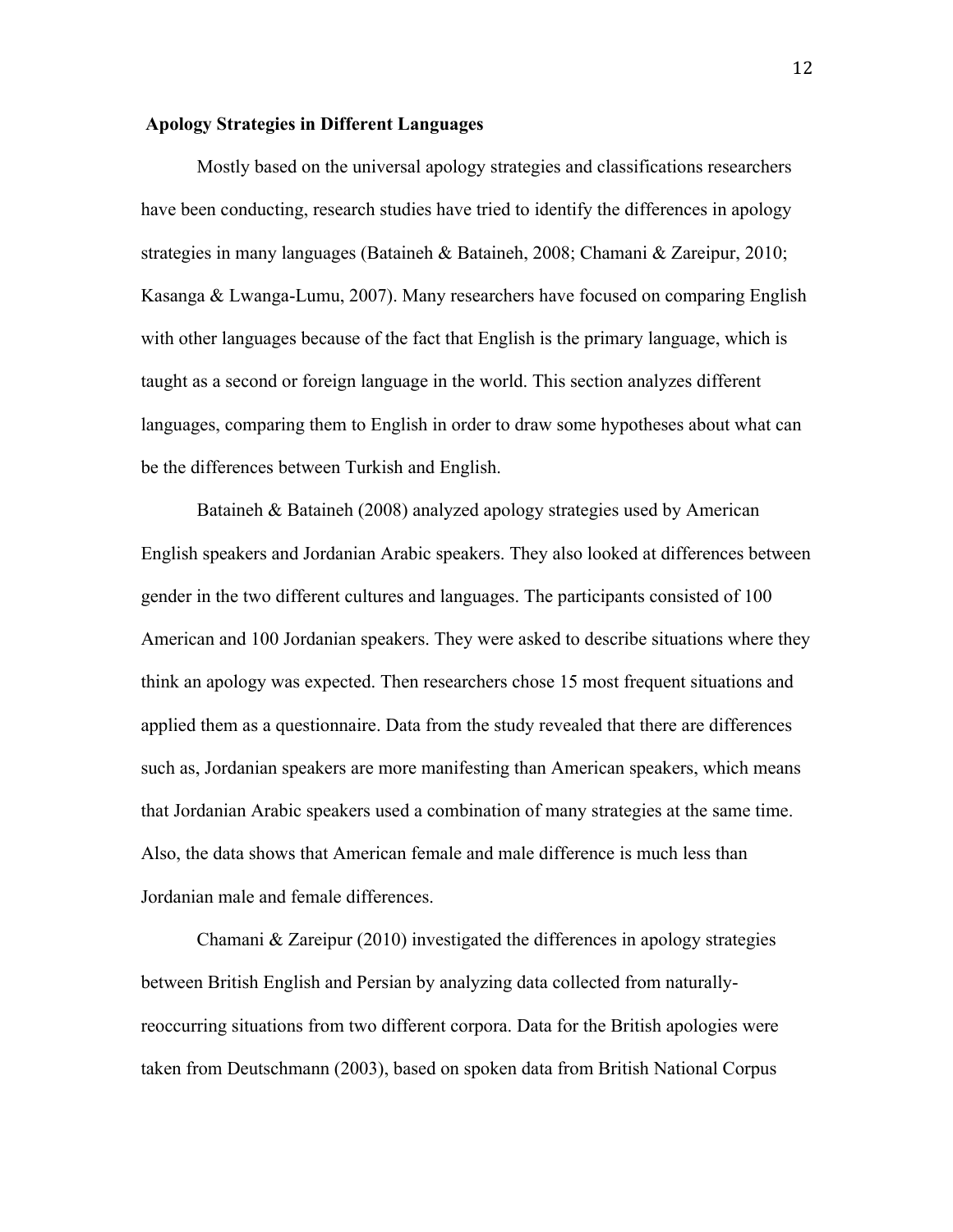(BNC). Data for the Persian apologies were from a corpus consisting of 500 apology exchanges gathered by an author and three assistants by completing tasks including information about the context of the apologies and the exact words in the conversations. Results suggested that both participants used similar strategies. However, British speakers used only one IFID in many situations while Persians used an explicit apology accompanying other strategies. Both of the studies show that there are differences in the two languages compared to English in terms of manifestation of apologies. Since the cultures are similar to the Turkish culture, there could be similarities in Turkish apology strategies. According to the two studies, Persian and Arabic native speakers of both these languages were more manifesting in their apologies. They preferred to use more combinations of strategies rather than choosing only one strategy as American and British English speakers frequently did. It might also be expected that Turkish speakers might use more strategy combinations than American English speakers.

Kasanga & Lwanga-Lumu (2007) investigated apology strategies in Setswana, nativized varieties of English, and native English by using videotaped role-plays and a DCT for Setswana and two nativized varieties of English one variety is spoken by white South Africans as a first language, and the other is spoken by Black South Africans as a second language. For the Native English out of South Africa part, Olshatin's (1991) study on Australian English was used. The Two hundred Setswana speakers, who were bilingual English speakers, were included in the Setswana part of the study. DCT results were used for the quantitative part of the study. Also, videotaped role-plays completed with eight participants for the qualitative part of the study. Results focusing on especially IFID and responsibility, suggested that there are differences between Setswana, nativized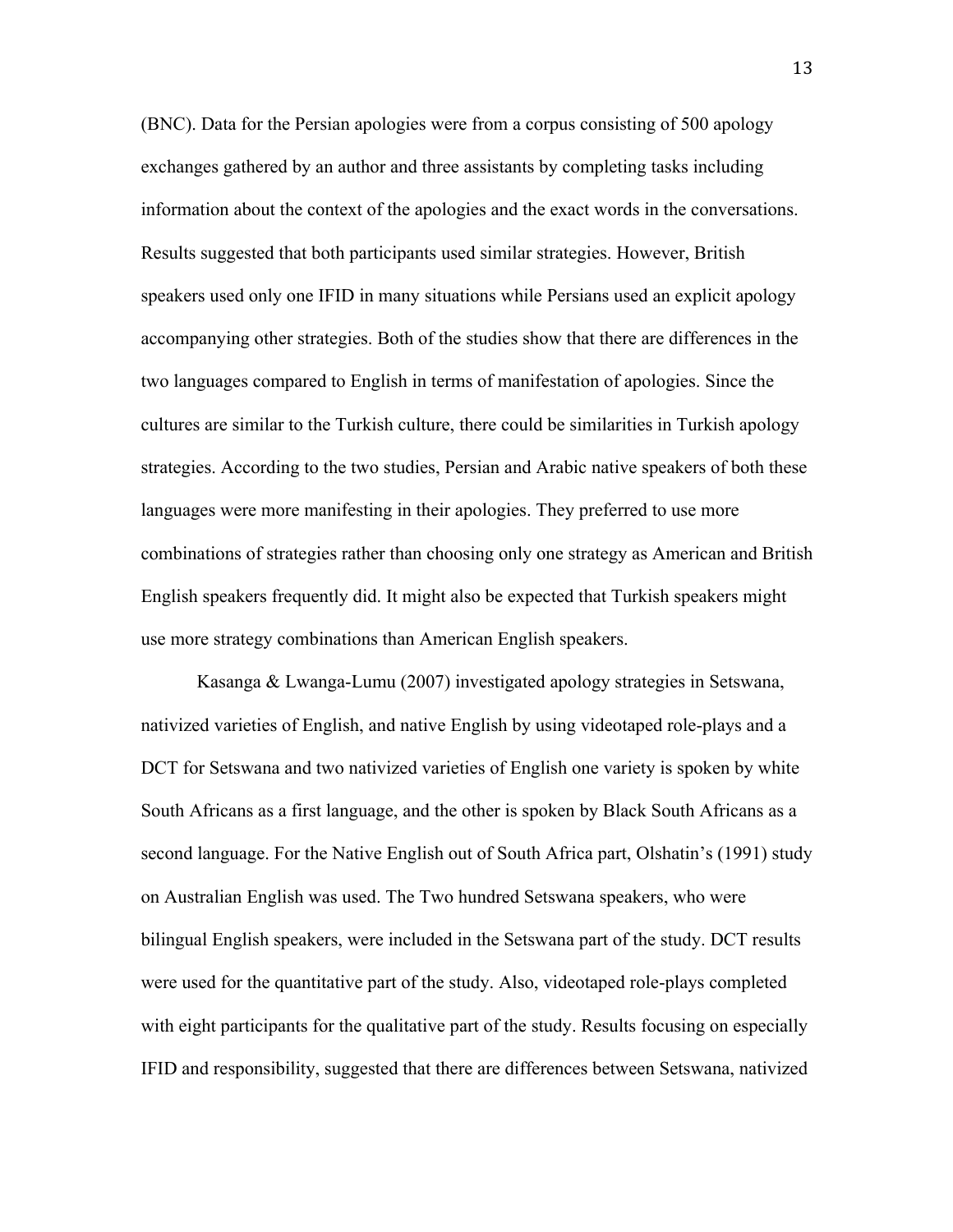English, and native English. Setswana speakers applied more repair and responsibility in their apologies then native English speakers. The interesting finding is that even if some participants use English as a formal or native language, cultural differences could cause pragmatic variances. As all the research reports, there have been differences in apology strategies used in different languages. It can be inferred from the fact that languages differ in apology strategies in language learning that teachers should be aware of the differences to be able to ignore miscommunication caused by pragmatic competence.

#### **Nonnative Speakers' Use of Apologies**

Pragmatic competence is a very important part of human communication. Lack of the pragmatic skills might result in miscommunication and misunderstanding between people. In that sense, it is important to improve students' pragmatic competence. Since apologies vary in languages, it is important for language learners and language instructors to know if the language learners transfer their apology strategies or not and what kind of elements affect the development of pragmatic competence in language learning.

To be able to understand this phenomenon in language acquisition, researchers have been investigating learners' apology strategies (Beckwith & Dweaele, 2008; Blum-Kulka & Olshtain, 1984; Cohen, Olshtain & Rosenstein, 1986; Cohen & Shively, 2007; Dalmau & Gotor, 2007; Kondo, 1997; Shardakova, 2005). These studies mainly focused on two different factors that affect the development of pragmatic competence: proficiency and exposure to language and culture. One of the most important projects in the field of cross-cultural pragmatics is the Cross Cultural Speech Acts Realization Project (CCSARP), which focused on many languages in various contexts. Blum-Kulka & Olshtain (1984) reported on the CCSARP, which was being conducted by many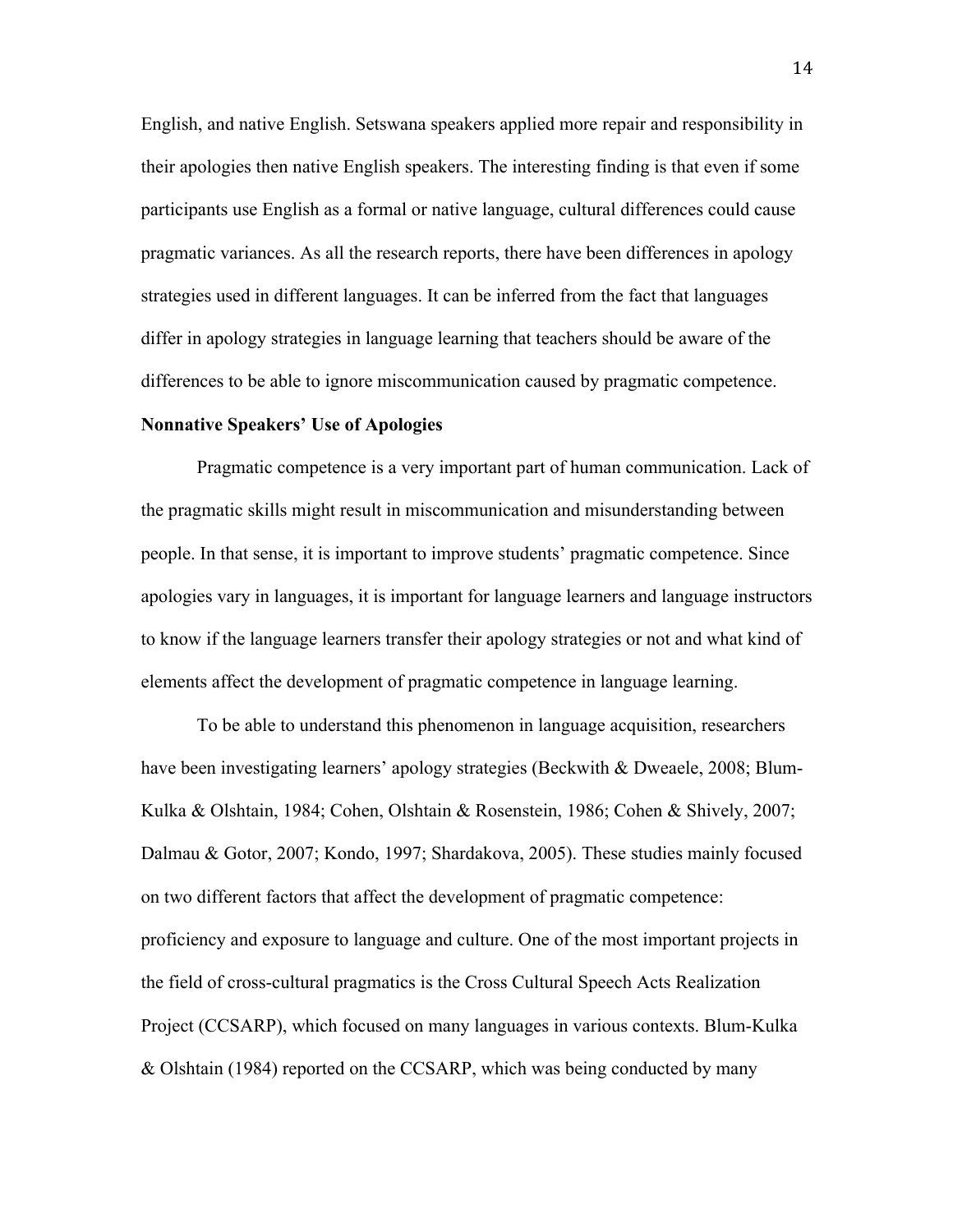researchers on different languages (Australian English by Eija Ventola, American English by Nessa Wolfson and Ellen Rintel, British English by Jenny Thomas, Canadian French by Elda Weizman, Danish by Claus Faerch and Gabriele Kasper, German by Juliane House-Edmondson and Helmut Vollmer, Hebrew by Shoshana Blum-Kulka and Elite Olshtain, and Russian by Jenny Thomas) by using the same methodology from native and non-native speakers of these languages to investigate speech acts of apology and requests. The instrument used was a discourse completion task (DCT), which included various contexts and situations. Participants for the projects included 400 college students in their second or third years of study in any subject but linguistics. The groups were set up to be homogenous for gender and native language. Half of the participants were native speakers and the other half were nonnative speakers of the studied language. The article does not suggest many explicit results about the different languages; it instead provides considerations in the research and a general notion of conclusions. The conclusion suggests that dimensions of apologies and requests might be universal but distribution of the strategies might vary among cultures. The article gives a framework of one of the corner stone projects in the filed of cross-cultural speech acts, by providing in depth explanation on the procedures, participants and analysis. But, it lacks explicit data or conclusions about the topic. Also, the article summarizes all the information without providing specific examples or data. In the summary of the results, one interesting finding stated was the fact that cultures close to each other, such as German and English, did not show as many differences in terms of apologies. The study also showed the great difficulty of analyzing the speech acts through languages, and how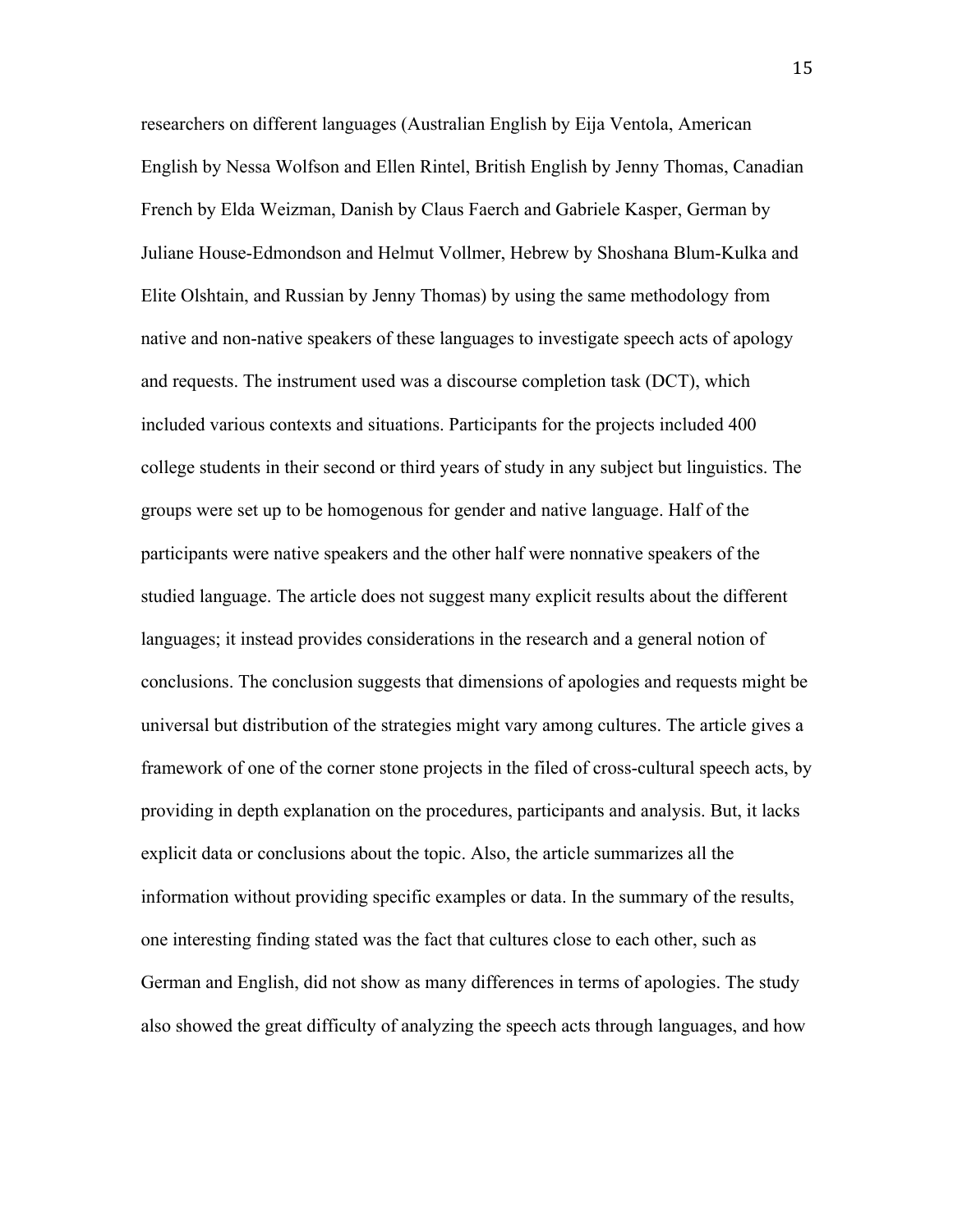the results can be interpreted. The method of analysis in the study continues to be used by many researchers.

#### **Non-native Apologies Across Proficiency Levels**

One element which can have a great deal of affect on the development of pragmatic competence is the proficiency level of EFL/ESL students. With the improvement of the language skills ,it is expected that the pragmatic competence can improve too.

Olshtain & Rosenstein (1986) conducted research to define the differences in apology strategies used by native speakers and advanced level nonnative speakers of English using the classifications of severity of actions and distance between interlocutors. To gather the data, researchers applied two different versions of a questionnaire, which includes various situations in terms of degree of offense and formality, to 180 respondents, which includes 96 native speakers of American English and 84 advanced learners of English who have Hebrew as their native language. Results suggested that there were not many differences between native English speakers and nonnative English speakers' use of strategies, though in the modifications of apologies there are certain differences. Nonnative speakers applied more intensification in their apologies than native speakers. The research mainly shows that advanced level learners apply similar apology strategies with native speakers though there are certain differences in the strategies of modifying apologies.

Dalmau and Gotor (2007) conducted a study on apology strategies used by Catalan learners of English in their L2; specifically, they focused on the frequency of IFIDs. They investigated students who are classified in three different proficiency levels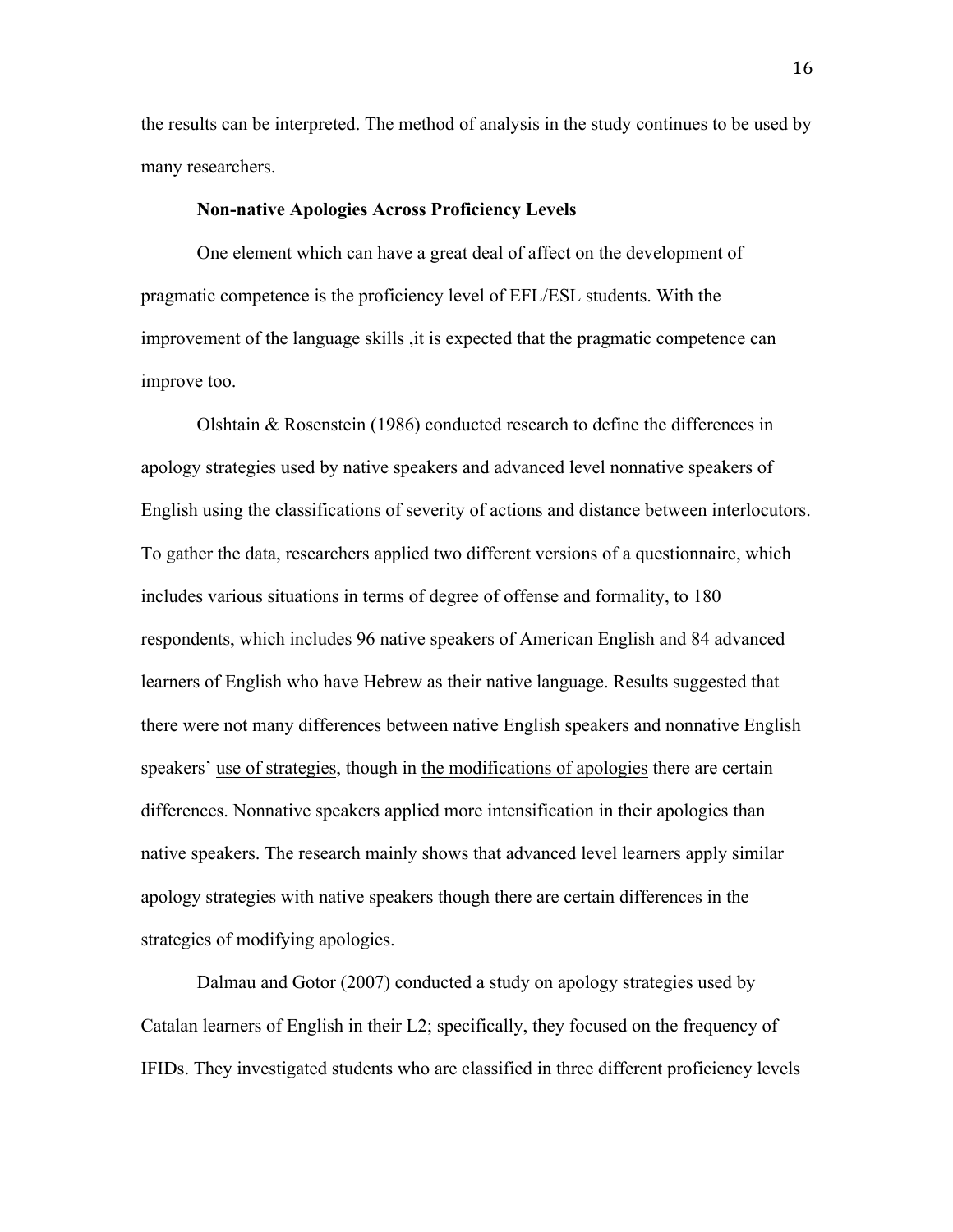by using a DCT. They also included two control groups who were native speakers of Catalan and native speakers of English. Results revealed that Catalan native speakers employed more IFIDs than British speakers. Also, upper-intermediate proficiency-level learners employed IFIDs close to their native language, though advanced and intermediate level learners employed fewer IFIDs than native speakers of English?. Researchers claimed that lack of enough knowledge and the insufficient? proficiency level of intermediate and advanced learners prevented them from expressing them freely in their L2. The research studies mentioned, all focused on proficiency and claimed that with proficiency improvement in L2, pragmatic competence also increases. In the case of the current study, pragmatic competence of Turkish advanced level English learners will be investigated and parallelism to the former research will be discussed.

Non-native Apologies and Exposure to the Target Culture

Another element in language learning and pragmatic competence is exposure to language and how pragmatic competence is affected by the exposure. The focus is important due to the fact that living in a target language context is an important element in language learning. Kondo (1997) conducted research to investigate the change in the apology strategies used by Japanese learners of English who learned the language in the target language context with a natural learning environment. To gather the data, the researcher applied a DCT, which consisted of 9 situations familiar to both Japanese and American students, and 45 learners of English completed the DCT before and after they lived in the United States. The participants included 48 Japanese speakers, 45 Japanese learners of English who went to the United States as exchange students and stayed there for a year, and 40 American speakers of English. Results of the study revealed that all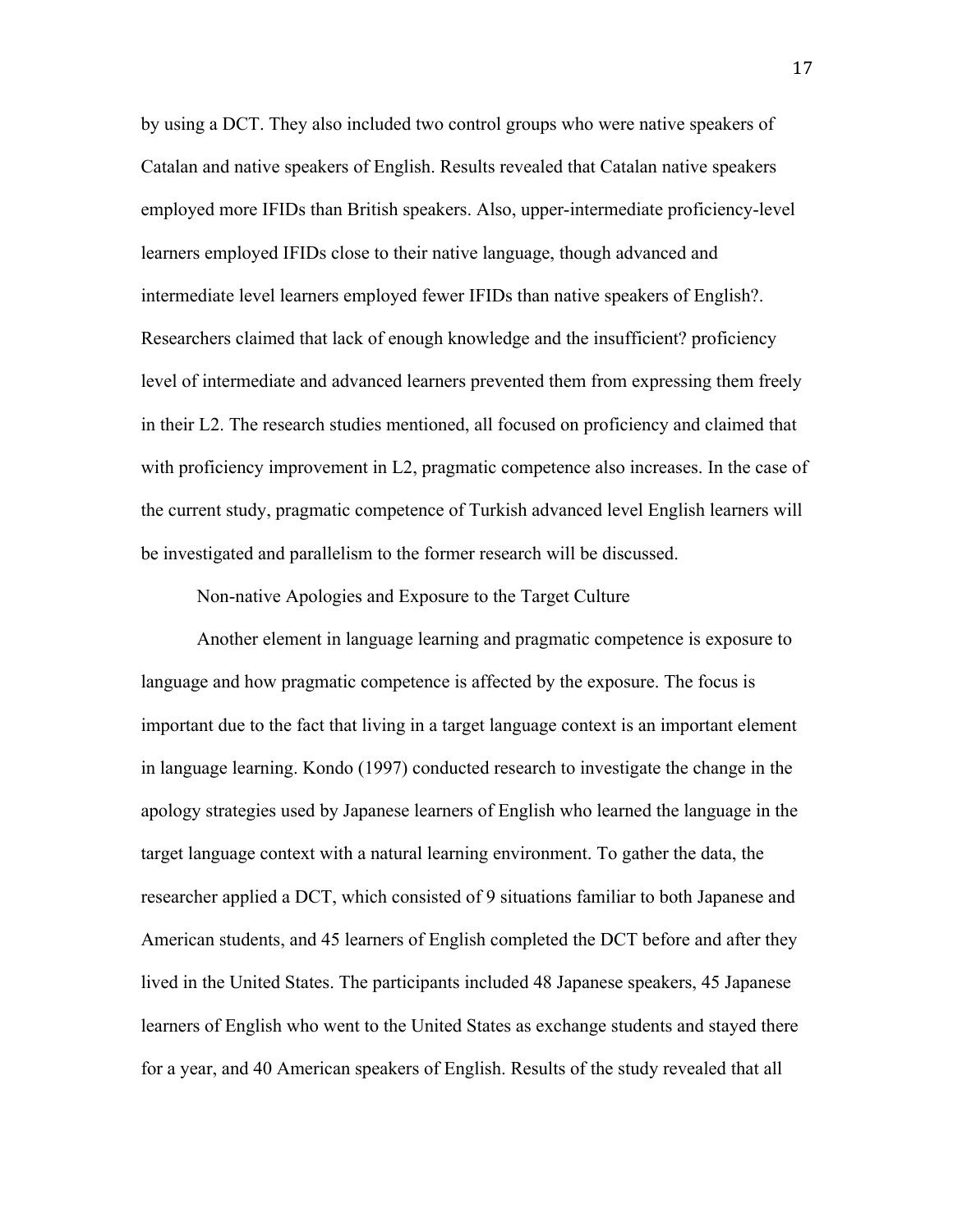four groups of participants dominantly used IFIDs or a combination of strategies that included IFIDS. Also, the researcher claims that Japanese learners transferred their native language pragmatics more before they spent a year in the Unites States. Moreover, results revealed that exposure to language and culture changed the students understanding of situations, such as the severity of the action and distance between communicators.

The study conducted by Shardakova (2005) aimed to describe patterns American learners of Russian and native speakers of Russian use as apology strategies in relation to L2 proficiency and exposure to target language. A total of 131 participants consisted of 41 Russian native speakers, 90 American learners of Russian, also ## American learners of Russian categorized according to their proficiency level and in-country experience. Participants were given a 21-item Dialogue Completion Questionnaire including various domain samples. The study demonstrated that Native Russian speakers and American learners have access to the same strategies; however, there are differences in how they use the strategies. More interestingly, the study showed that L2 proficiency and exposure to the target culture has a distinctive effect on improving pragmatic competence, especially exposure to target language affected pragmatic skills even in lower proficiency levels.

Shively and Cohen (2007) conducted research to investigate how study abroad with a strategy-building intervention affects the acquisition of pragmatics in terms of requests and apologies. To be able to collect the data, they used 86 American university students who were assigned to either a French or Spanish speaking country. Students were randomly selected: 42 for experimental and 44 for control groups. Researchers used a pretest and posttest to collect the data. Students also? completed the Speech Act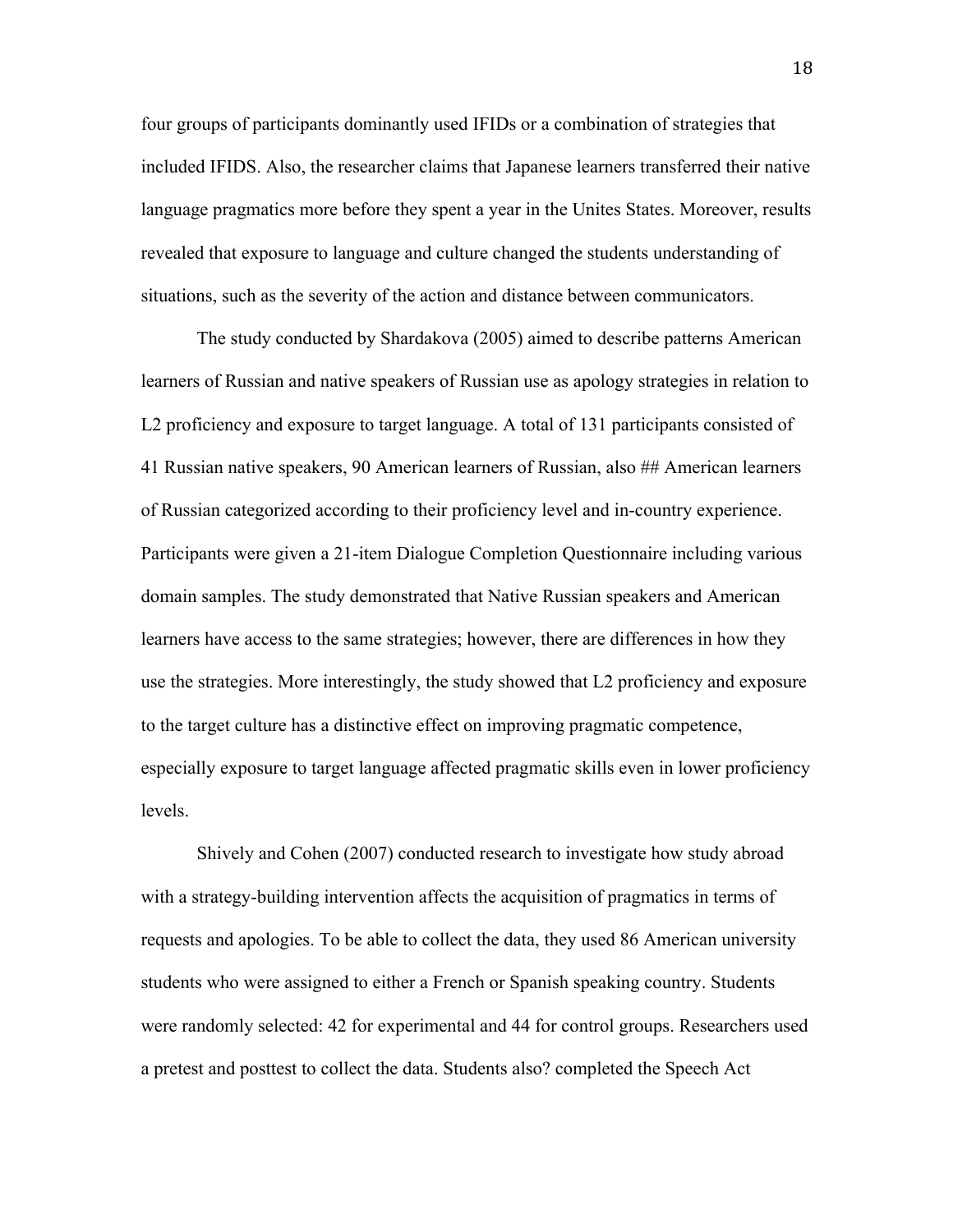Measure of Language Gain test and 4 other instruments in 4 hour personal sessions in Minnesota before they left, and they completed the same instruments online and at the end of the semester of the study abroad. Results revealed that both the control and experimental groups showed improvement in pragmatic competence in requests and apologies. The group, though, who stayed in the target culture did not show a significant difference from the group who studied in US as might have been expected?. Researchers suggested that since the time of the stay in the target culture was limited, the group who stayed in the US and the group who studied abroad did not show significant difference in terms of their pragmatic competence. Both studies showed that exposure to language and culture in the target language context improves pragmatic competence in the target language. But in an EFL context exposure to actual culture is limited to the classroom activities and material so exposure is limited in the EFL context.

#### **Comparison of Turkish and English Pragmatics and English Learners' Choices**

As can be inferred from the studies discussed in the current chapter, apologies across languages show immense differences. Although studies on other languages can provide useful information about pragmatics and culture, it is faulty to make a direct assumption about Turkish based on the studies about other languages. Turkish, in terms of apologies, remains a language not studied broadly and vigorously enough to provide consistent and useful data for language researchers, teachers, or learners. Two main studies have been conducted, however, about Turkish pragmatics. One was done by Tuncel (2011), who investigated the apology strategies used by prep-school students and senior year college students in comparison with native English speakers, and the other was done by İstifçi (2009) to investigate apology strategies employed by intermediate and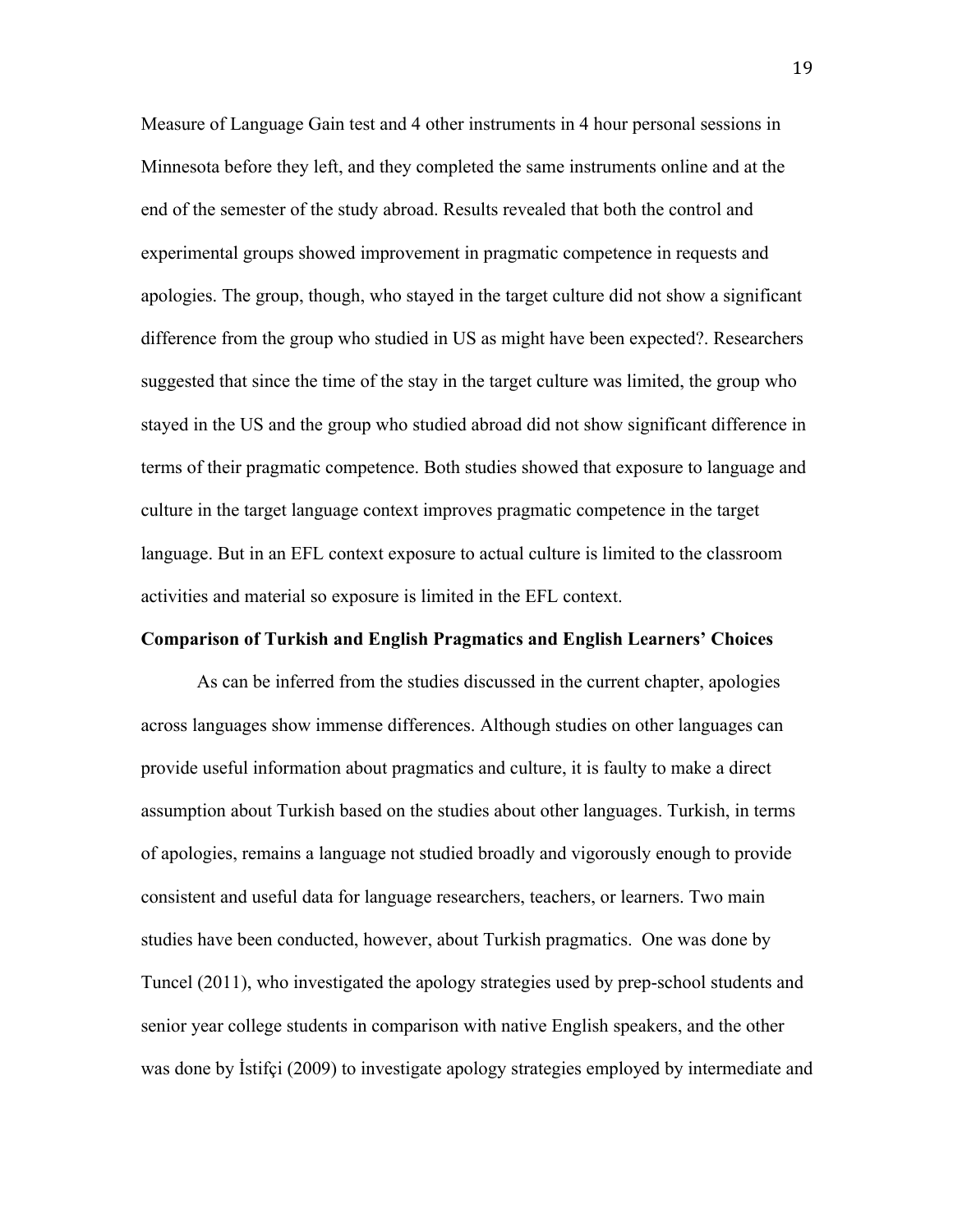advanced English learners in comparison to Native speakers' of English. Tuncel (2011) aimed to investigate apology speech acts used by intermediate and advanced English learners in an EFL setting in Turkey and if the students applied Turkish pragmatic norms or native English pragmatic norms to their English speech via DCT based methodology. The study investigated 20 intermediate and 20 advanced level EFL learners at a Turkish college. The native English apology data were collected from 5 native speakers who stayed in Turkey two or more years when the study was conducted. The Turkish data for the comparison was taken from the results of a doctoral dissertation completed by Tunçel (1999). İstifçi (2009) reports that strategies used by advanced speakers reached the English norms whereas the effect of L1 in intermediate level learners were much more prominent. As an example, intermediate learners used blaming as a way to reject the apology, while the strategy was not detected in native English data. It is also suggested that in some cases, both levels of learners used some formulas which were not seen in either Turkish or English norms. The phenomenon can be interpreted as the fact that learners developed their own interlanguage during the learning process. The study done by İstifçi (2009), though, provides very important data on the Turkish students' choices of apologies and differences between intermediate and advanced learners, suffers from some limitations. First of all, the fact that the native English data was collected from only 5 participants who were teachers living in Turkey for an expanded time period raises the concern that the native English speaking participants might have been affected by Turkish pragmatics; as Shardakova, (2005) states, the long-term stay in a country has a great effect on developing the pragmatics of the culture. Also, the fact that native English norms were only created according to five participants could limit the reliability of the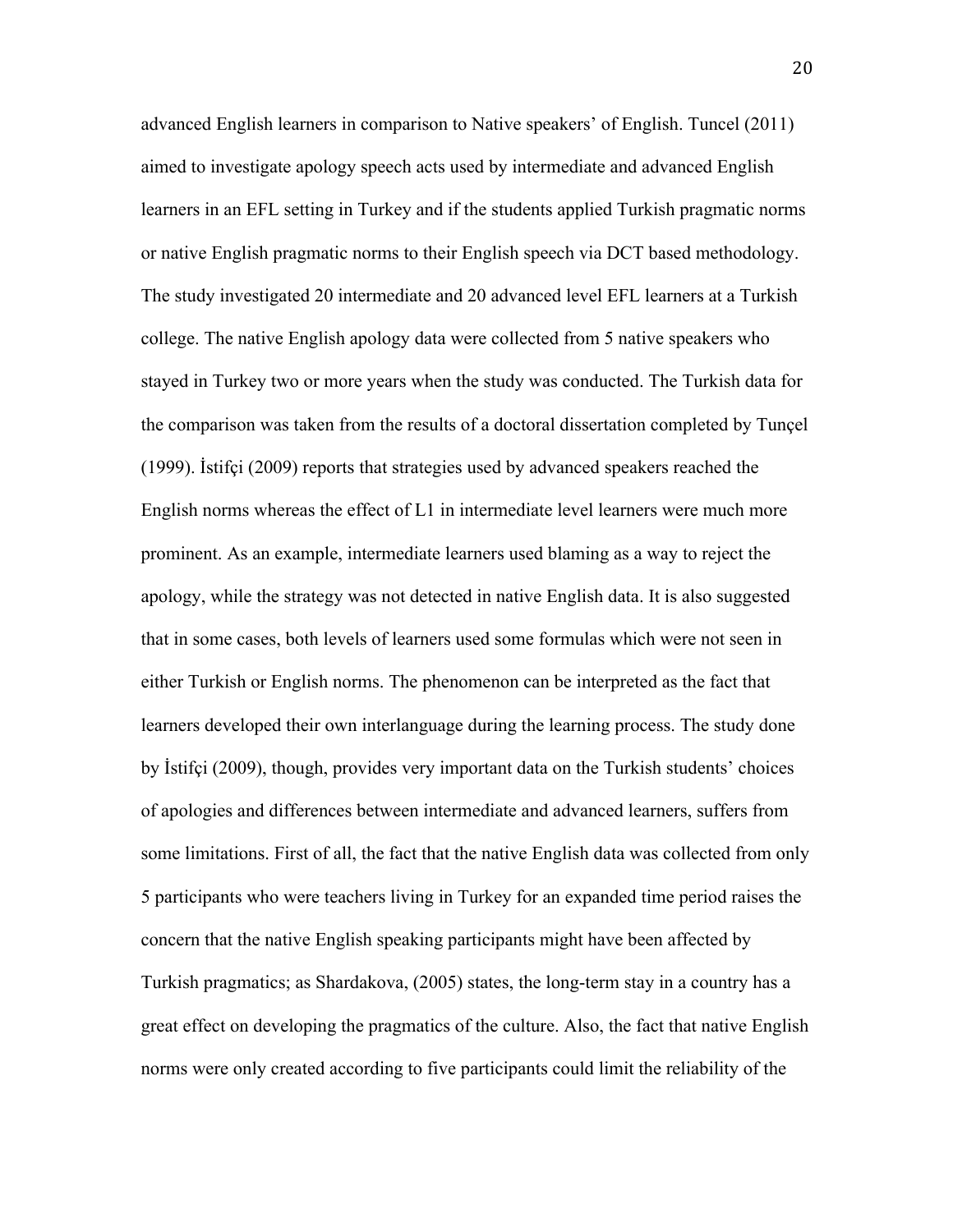data. The other study, which was completed by Tunçel (2011), investigates the apology strategies employed by Prep-school learners and senior students who studied at the English Language Teaching (ELT) Department at Anadolu University in comparison to Native Turkish and English speakers. A DCT was used as a means of data collection. The DCT was completed by 50 native English speakers from Britain and the United States of America, 68 prep-school students who were going to continue their education in the ELT department at Anadolu University, and 61 senior students in the ELT department at the same school. The study revealed that Turkish speakers transferred their L1 to their L2 very frequently. Especially in one specific situation, which includes someone insulting the other, Turkish speakers preferred not to apologize by suggesting that if the hearer was not to blame he or she should not take the blame. But in the case of native English speaker data, the formula included IFIDs very frequently. Tunçel (2011) also suggests that especially learners in advanced levels used some formulas that do not fit in Turkish or English norms. The finding suggests that learners construct interlanguage forms as they develop language skills. Both of the studies provide very valuable data on Turkish apology speech acts and how it may differ from English norms. Findings from both studies show that it is important to understand the pragmatics of each culture to be able to reach a better teaching practice.

#### Conclusion

The research done in the field of apology speech acts has revealed a crucial understanding of how speech acts might differ among languages and cultures, and in terms of teaching and learning languages, how crucial it is for one to understand and realize the pragmatic norms of a culture and reach pragmatic competence to be able to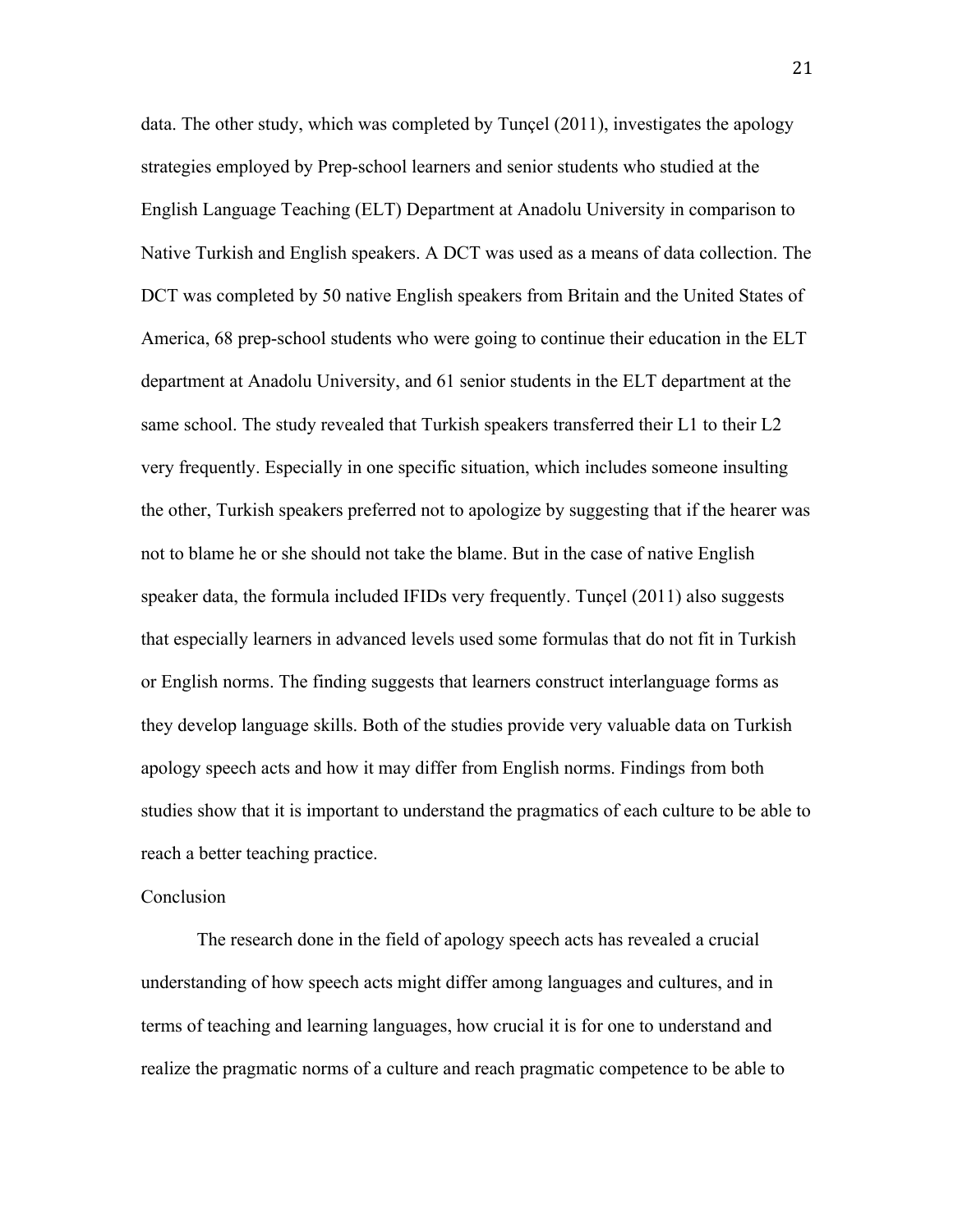communicate efficiently at an advanced level. Realizing the importance of understanding the differences in languages, it can be claimed that more research is required to reveal the mechanics of pragmatics in each language to provide valuable information for the teachers, learners, and the researchers in the field. Specifically looking at the case of Turkish, although some research has been done, there is still a need for further research to be able to reach a more consistent and complex understanding of Turkish and English pragmatics, and specifically how learners of English use the apologies.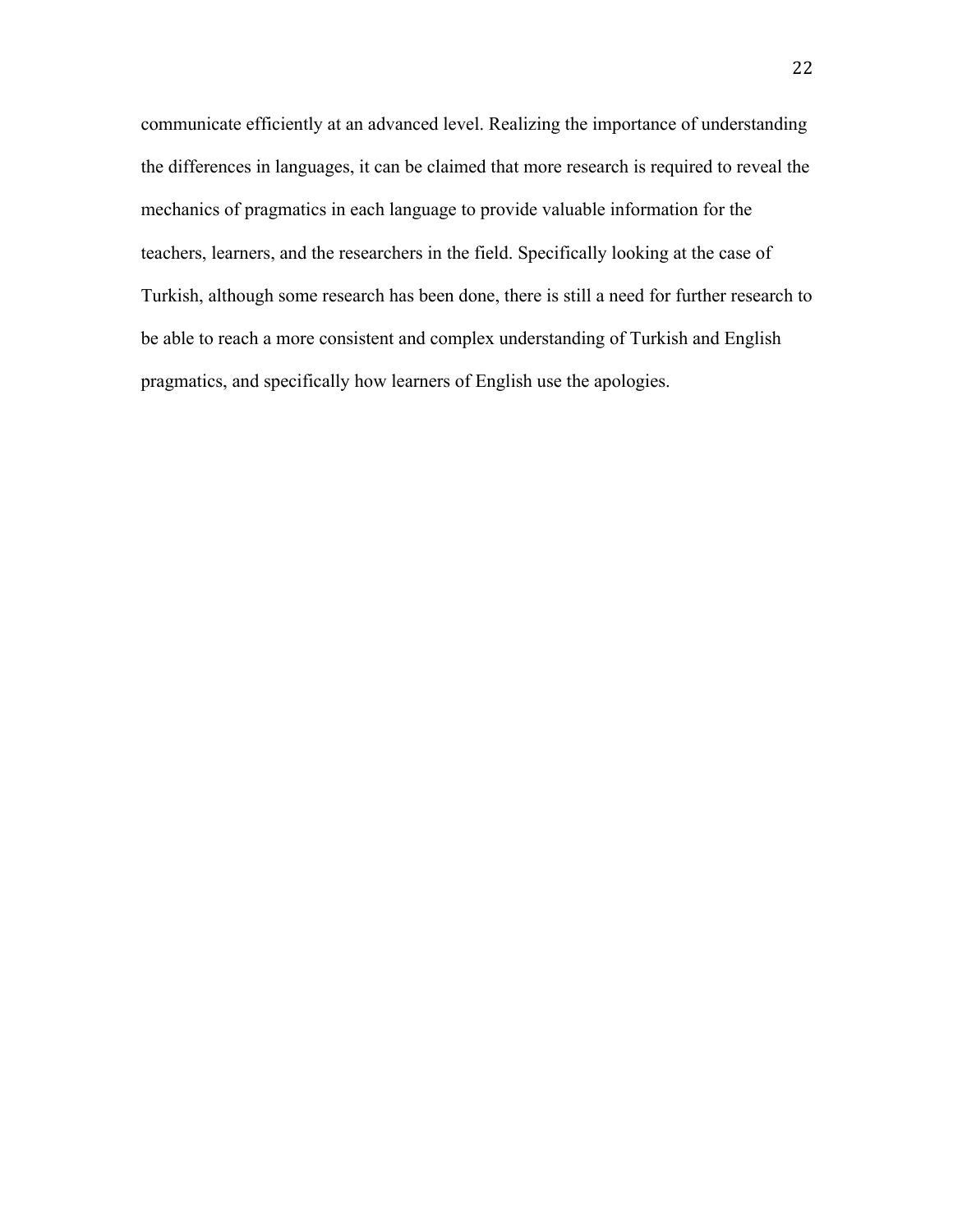#### **Chapter III: Methodology**

Chapter III will explain the methodology of the study by providing in-depth information about participants, the instrument, procedures, and the process of the data collection and analysis. Each component of the chapter will provide the rationale behind the choices which were made during the process as well as about the participants, the instrument, and the procedure.

#### **Participants**

The current study includes 74 participants including 29 native speakers of English (NSEs), 30 monolingual Turkish speakers (NSTs), and 15 Turks who are non-native speakers of English (NNSEs). As a convenience of sample native English speakers, 32 college students studying at an American university were recruited to join the study. Two of the students were taken out of the study because they were bilinguals and one of the students did not respond to the survey questions. Thus participants of NSE group went down to 29. The ages of the NSE participants ranged between 18- 24. The students were recruited from the freshmen students attending composition classes at the university. There were 10 males and 19 females in the study. The monolingual Turkish speakers were recruited from college students who attended a college in Turkey, and their ages are between 18 and 26. Their majors vary from business to engineering. None of the participants were from majors related to language studies in order to prevent language intervention. Even if the students had formal English classes during middle school and high school education, their English proficiency level was either beginner or intermediate. The participant number was 38 at the beginning but 8 participants were excluded from the study due the their education level, English proficiency and inadequate responses to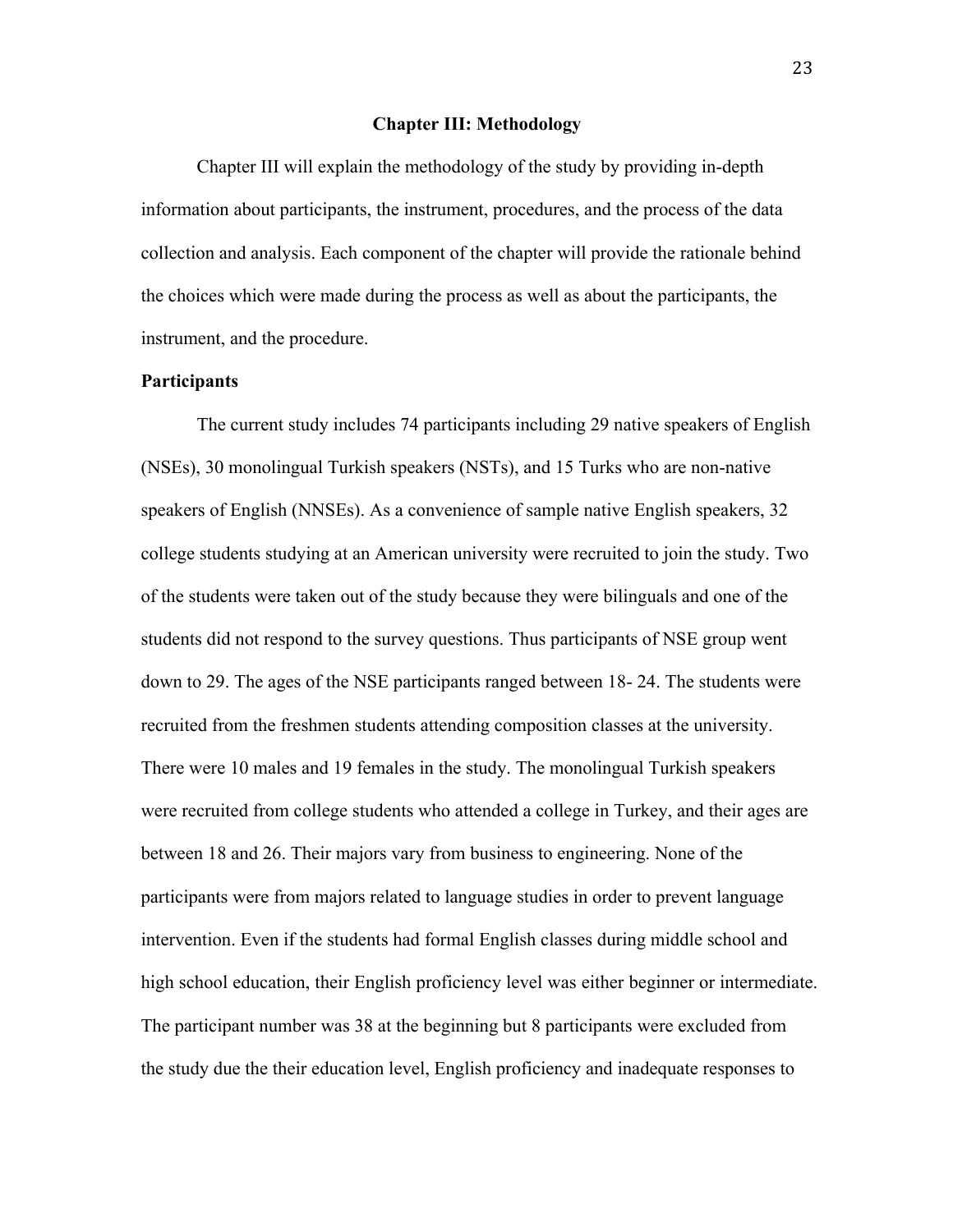the survey. There were 12 males and 18 females in the study. For the non-native speakers' section of the study, Turkish students from different colleges were recruited. Participants include students from Middle East Technical University (METU), Bosporus University, and Bilkent University. All the participants were advanced level, proficient English speakers. They have taken a year of intensive English and their proficiency was determined as high by the test and the instructors. Eight of the participants were females and 7 of the participants were males. Their ages varied between 18 and 26.

The participants were recruited from the colleges for the reasons of convenience and reliability of the responses. Since the DCT was designed as an online instrument, it required the individuals to be computer literate and familiar with academic tasks and surveys. The most appropriate group that met these criteria was the college students group. Also in the NNSE sampling, it was preferable to use college students because in the case of Turkey, recruiting proficient English speakers especially EFL learners would be challenging outside the college context. Also it is suggested that college context describes the best sociological sampling and reflection, due to the vibrant social life, and being the future generation which will define the sociocultural context. Also, by limiting the context to college students, age consistency was easy to maintain.

Each group in the study was recruited for different purposes. The NSE group and the NST group were recruited to set norms for comparison of the differences in apologies between Turkish and English. The NNSE group was recruited to investigate the intervention of English or Turkish in their English usage. The NNSE groups' results were compared to NNS and NNT groups to be able to understand the transfers and other phenomena occurring during apologies.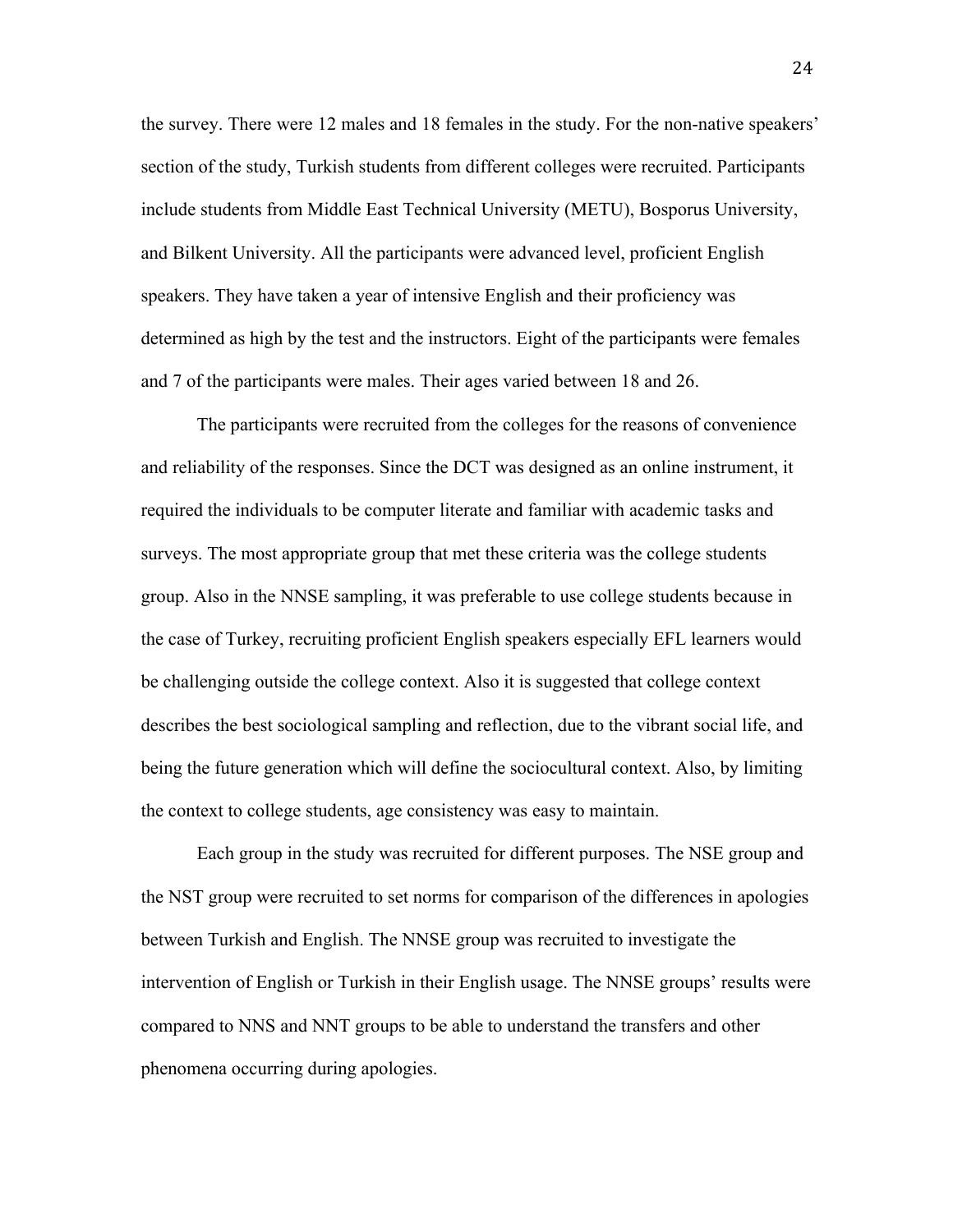#### **Materials and Methods**

The current study used a Discourse Completion Task (DCT) which was applied via an online survey program called Survey Monkey. The DCT used in the study was a modified version of the DCT used by Beckwith & Deweale (2008). The DCT was modified to be able to address the pragmatic issues and also cultural situations. The main reason for preferring DCT as the tool for data collection is the practicality of the instrument since it allows for collecting great amounts of data in a short amount of time. Also, it has been suggested that the responses reflect parallelism with other data collection methods such as role-plays and ethnographic methods. Cohen (1996a) criticizes the DCT as an instrument because of its inability to collect authentic responses. On the other hand, DCTs were praised by Kasper & Dahl (1999) for the ability to collect crucial information about the participants' backgrounds, which can play a vital role in the results. For the current study, benefits of the DCT were considered as vital for the research, thus the DCT is preferred as the data collection method.

The DCT was translated into Turkish for the monolingual Turkish speakers. The translation was modified according to pragmatic norms, while the English version used American norms. The modifications will be described further in the description of the instruments. The translations were assessed and edited by two Turkish professors who are professionals in Teaching English to Speakers of Other Languages (TESOL). The DCT includes eight scenarios, all of which require an apology as a response although the DCT does not force the participants to apologize, because absence of apology is also an area of the research. Each scenario is an offense committed to somebody else.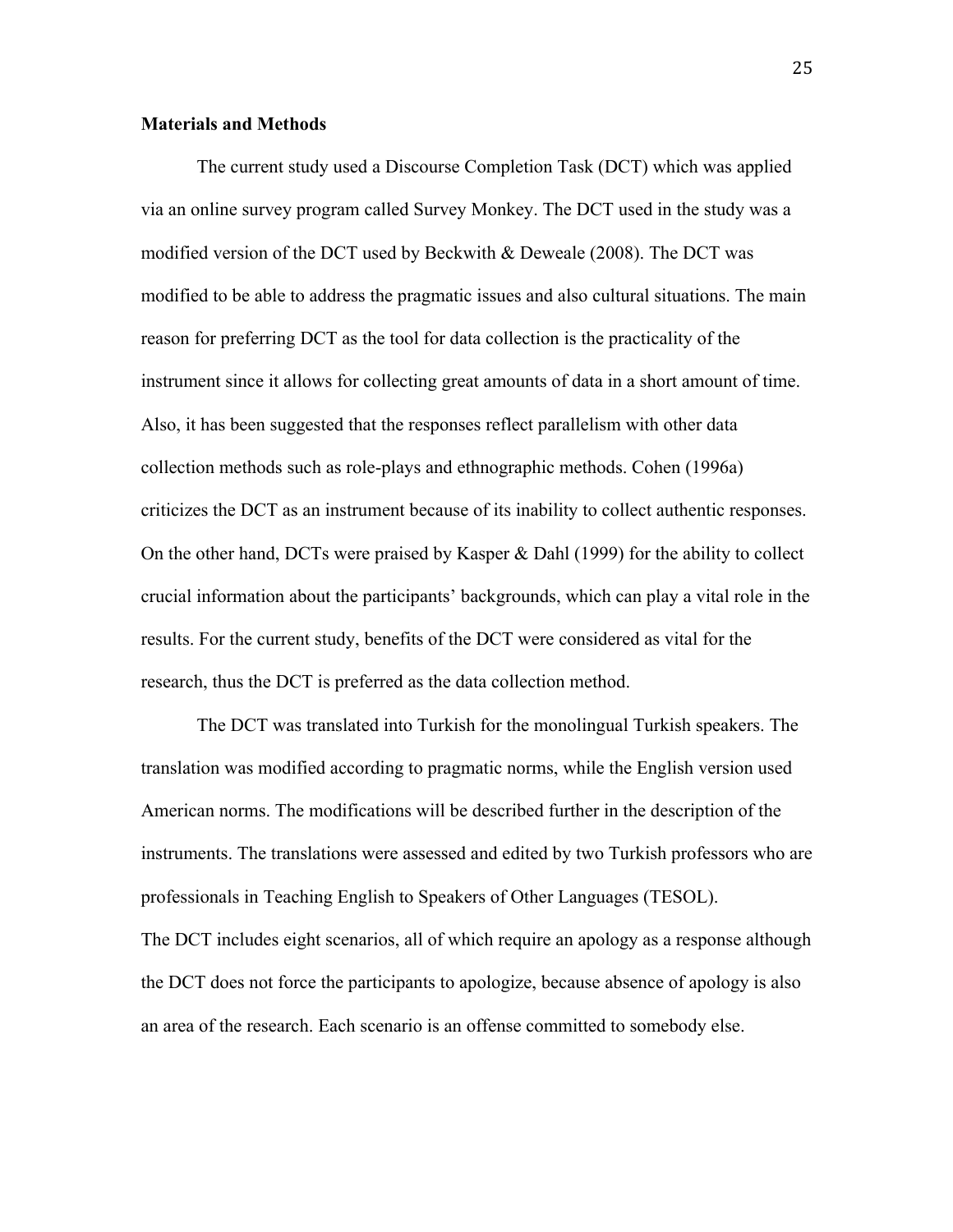Scenarios include differences in power relationships: equal, higher, lower. Also, offenses vary in terms of their severity.

There were slight modifications to the original DCT obtained from Beckwith  $\&$ Deweale (2008) in order to accommodate for the participants' cultural understanding and the familiarity with the situations. For example, in situation one, "The student showed up and asked for the essay," a comment was added to be able to increase the understanding that it was a face-to-face situation. In the second situation, "You went to a meeting with the professor and the professor asked for the book," a sentence was added to the original so that an apology could be highly probable. In the case of situation three, the extent of the tardiness and the student being in the café waiting was added to the context so that requirement of an apology could be likely. Also, in situation five, the duration of being late was added to increase the probability of an apology. Situation six was, "Imagine you drove a car into someone else's car in the parking lot. What do you say to the owner of the car?" in the original script, but having a car in Turkey, especially for college students, is not a very likely situation, so that the item was replaced with "Imagine you were in a bus and you bumped into another passenger and broke his computer. What would you say to the passenger?" The modifications were made to be able to reach a better understanding of the context and appropriateness for the participants. It was hoped to reach a more realistic context by modifying the situations and the questions. Eventually, these eight situations include context, characters that might exemplify various groups of situations and social contexts to provide a comprehensive study of apology strategies.

#### **DCT Administration**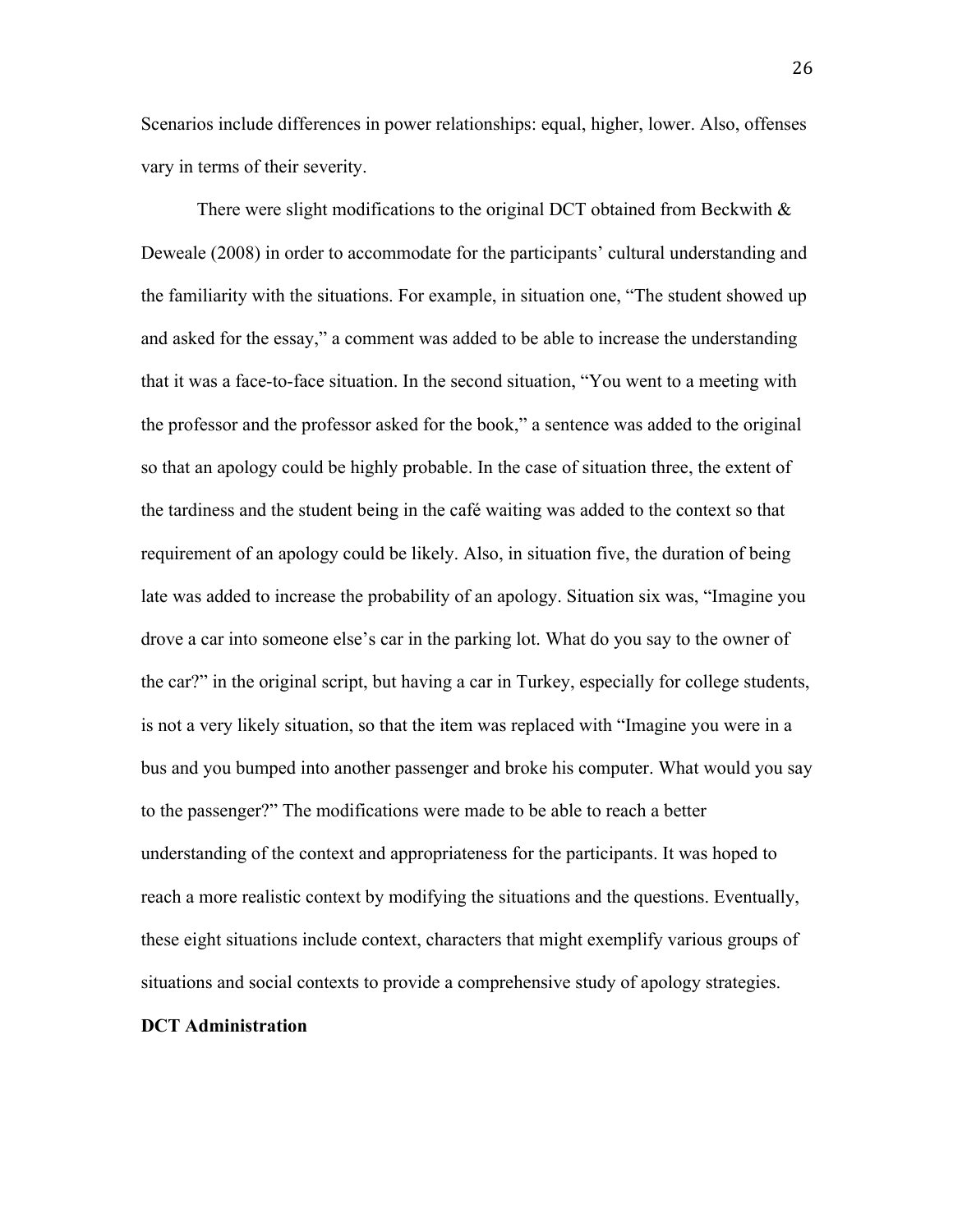The DCT for the current study was created and distributed electronically. The electronic copies were distributed by Minnesota State University, Mankato research services via the Survey Monkey online survey system. The cooperation with the institutional research and electronic services contributed to minimizing the concerns about the anonymity of the participants. The NSE group of participants were recruited at Minnesota State University, Mankato with the help of TAs and professors of the English department. To eliminate the risks of ineligible participants, the DCT included a background information section. The NST and NNSE groups were recruited by the faculty members from different colleges and acquaintances from different universities in Turkey. All three groups of participants were given the DCT with a background information section at the beginning. The professors, other than the researcher, were not given the results of the actual participants to ensure the anonymity.

#### **Data Analysis**

The data analysis of the current study is based on the classification of apologies suggested by Cohen et al. (1983). The raw data were analyzed and classified according to the semantic formulas included in the each response. The classifications are as follows:

- A. Five apology strategies:
	- a. direct apology (IFIDs): "sorry," "excuse," "forgive," etc.
	- b. explanation: nonspecific (There has been a lot going on in my life), and specific (I could not catch the bus.)
	- c. responsibility: implicit (I was sure I did it right.), lack of intent (I did not mean to.), self deficiency (How could I be so blind.), and self-blame (It is my fault.)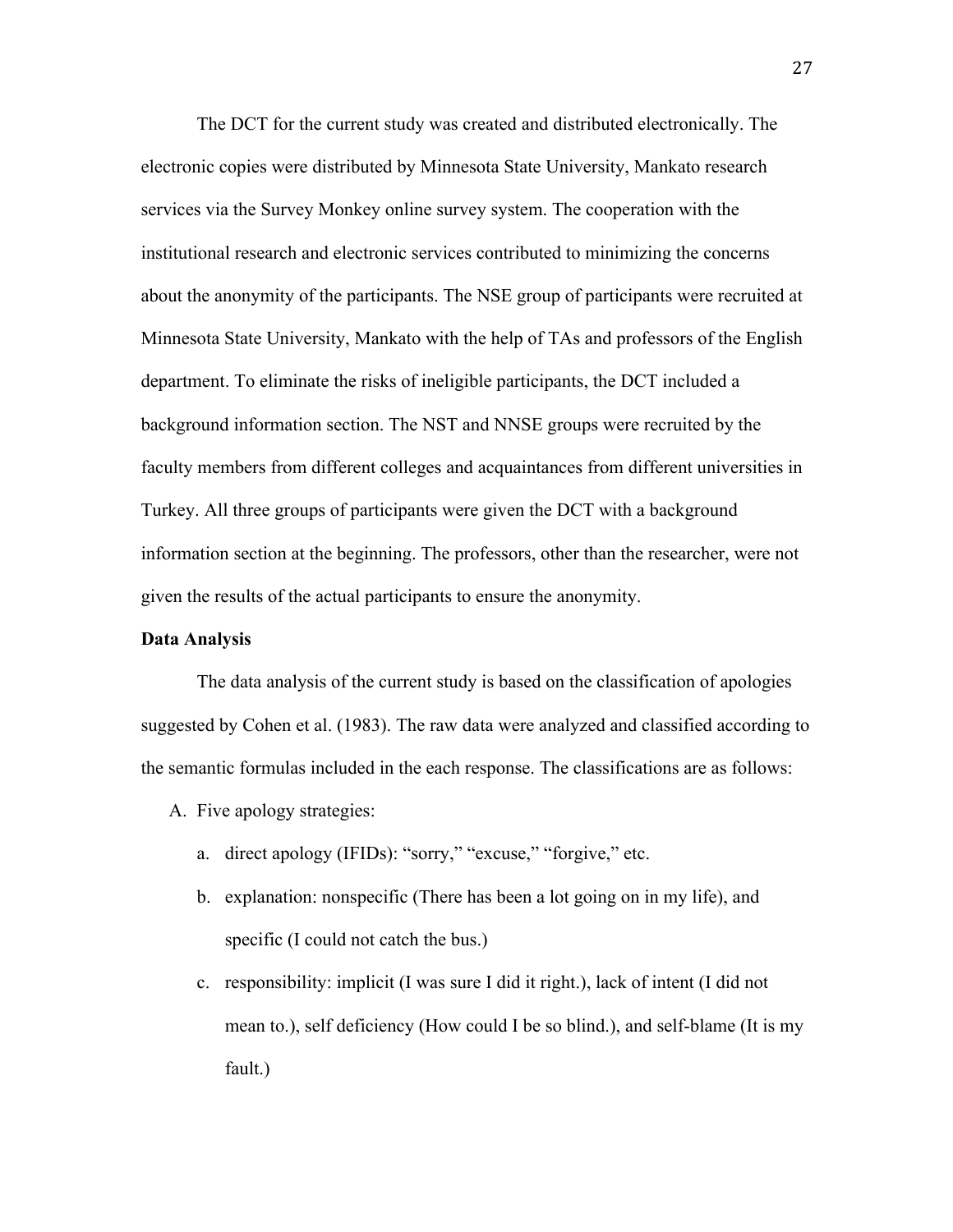- d. repair: unspecified (How can I fix that?), and specified (Let me buy a new computer for you.)
- e. promise of forbearance: such as, "It won't happen again."
- B. Combination or absence of apology strategies:
	- a. combination of the strategies
	- b. absence of the strategies
- C. Modification of apology strategies:
	- a. intensity of apology: "really," "very," "terribly," etc.
	- b. minimizing responsibility: "I told you not to do that."
	- c. denial of responsibility: denial of fault (It is not my fault.), and blaming the hearer (It is your fault.)
	- d. emotionals: interjection (Oh, ooops), invocation (God!), or curse (Damn)
	- e. minimizing the offense: (No harm done.).
	- f. comments: about self, about others, and about the situation.

Adapted from Cohen et. al (1986).

The coding of the apologies was done for each group and each situation. the percentage of occurrence of a strategy was calculated according to number of participants used the stategy. Some of the content such as modification of strategies, non-apologies or unusual occurrence of a strategy was further investigated and exemplified to be able to understand the nature of the apologies better.

#### **Conclusion**

Chapter III discussed the methodology behind the current study. In the Chapter III, crucial components of the methodology, such as participants, instruments, and procedures,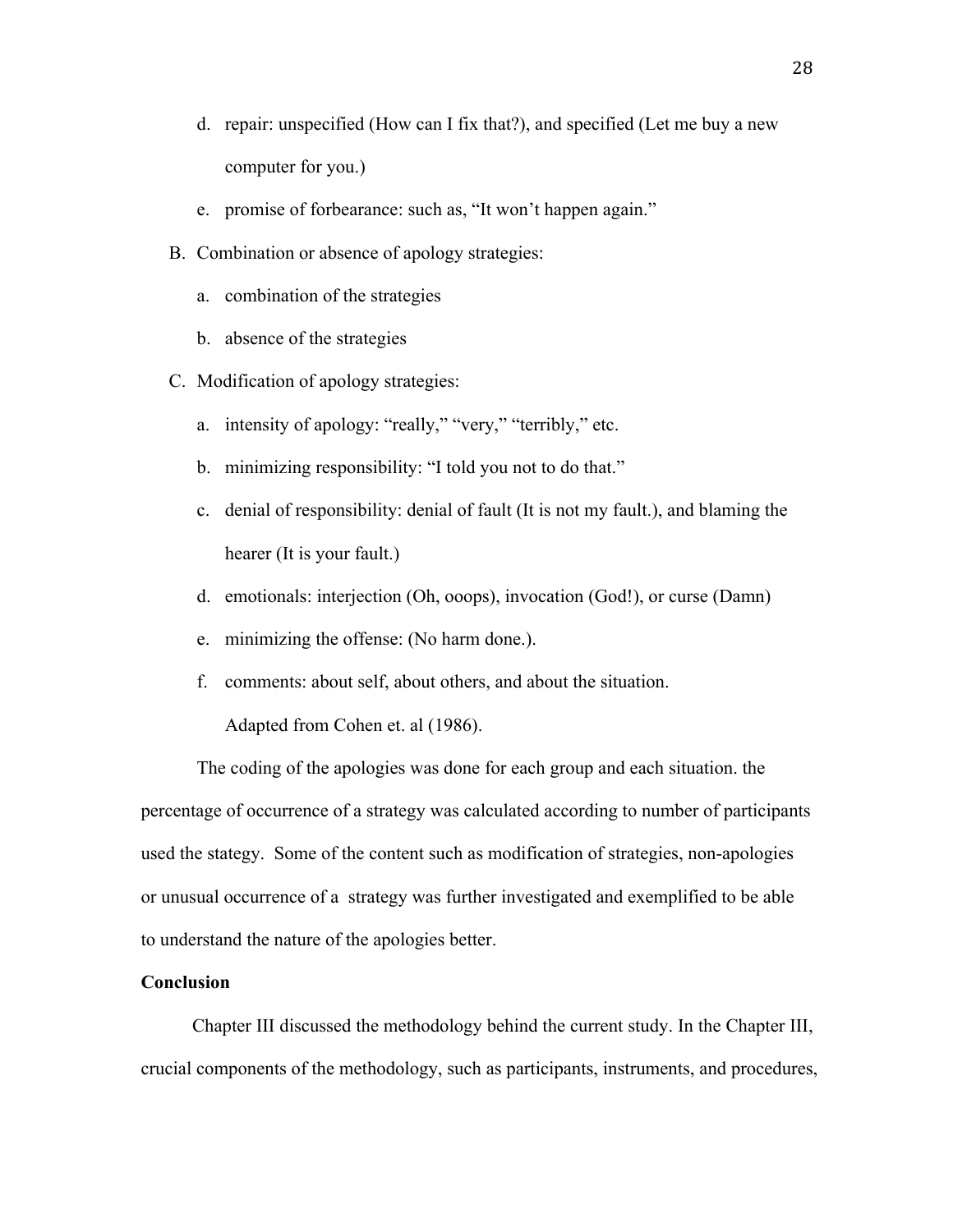were explained. The current chapter was designed to provide guidance for the reader to be able to understand how results are reached via the data collection process and the rationale behind the choices, which were made for data collection. It is hoped that the methodology will make the results and other components of the study clearer for the readers.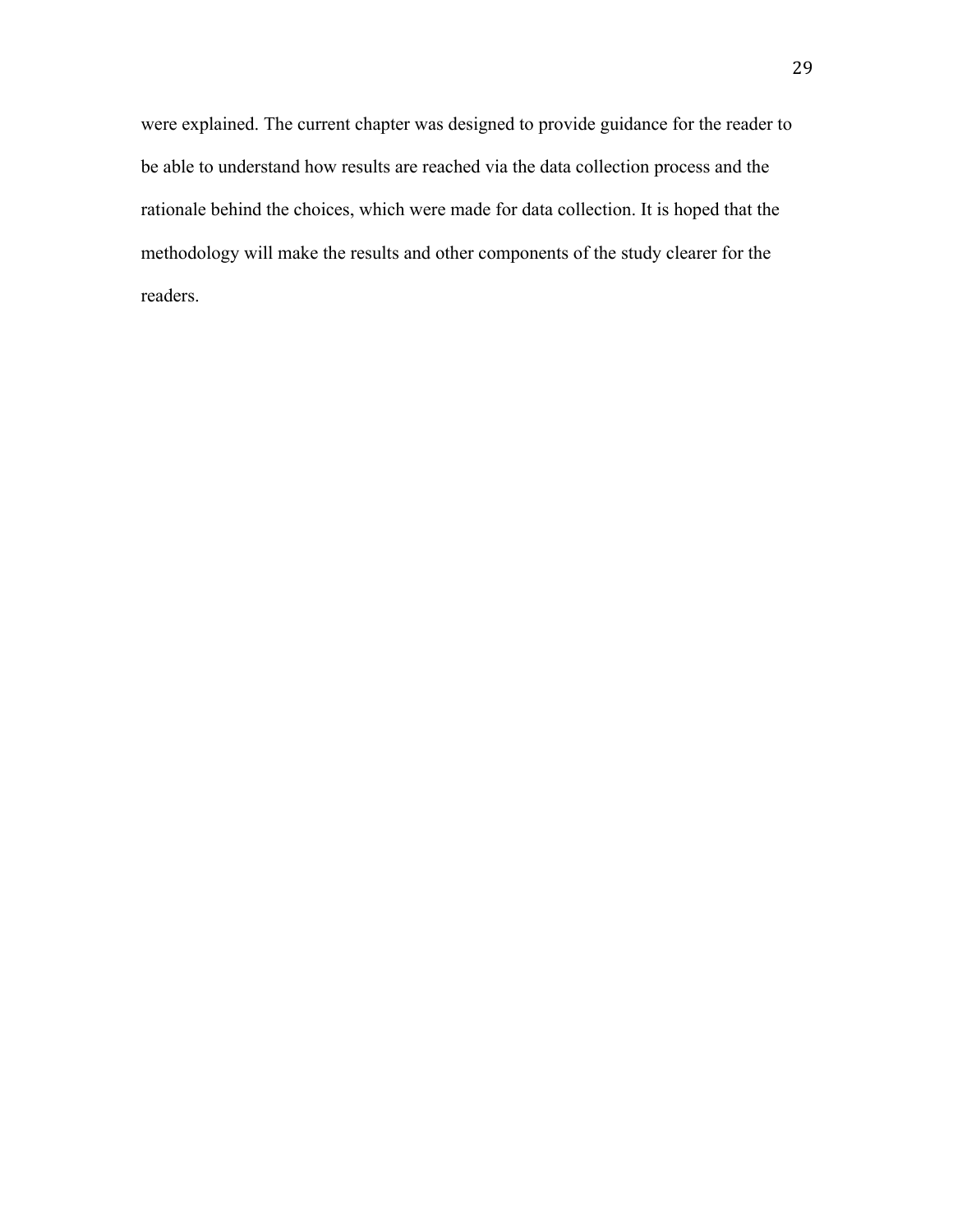#### **Chapter IV Results**

Chapter IV of the study provides the results composed from the collected data. Results are presented according to each situation. NSE and NST groups are compared, then the NNSE group's results are compared to the findings. The main strategies used by each group are provided in the tables and more detailed explanations are discussed for each situation. First of all, the main strategies used in the DCT are discussed. The raw number of participants who used a strategy and the overall percentage of the usage of a strategy are given in Table 4.1.

TABLE 4.1 Overall usage of strategies

| Apologies Strategies | NST n: 30 |               | NSE n: 29      |               | <b>NNSE</b> n: 15 |               |
|----------------------|-----------|---------------|----------------|---------------|-------------------|---------------|
|                      | n         | $\frac{0}{0}$ | $\mathbf n$    | $\frac{0}{0}$ | $\mathsf{n}$      | $\frac{0}{0}$ |
| <b>IFID</b>          | 19        | 63%           | 28             | 97%           | 12                | 80%           |
| Explanation          | 7         | 23%           | 7              | 23%           | $\overline{4}$    | 27%           |
| Repair               | 10        | 33%           | 16             | 55%           | 5                 | 33%           |
| Responsibility       | 3         | 10%           | 6              | 21%           | $\overline{2}$    | 13%           |
| Forbearance          | 3         | 10%           | $\overline{2}$ | $7\%$         | $\overline{2}$    | 13%           |

As can be seen in Table 4.1, the most used strategy by all three groups is the IFIDs. On average 63% of the NST, 97% of the NSE, and 80% of the NNSE groups used the strategy in their apologies. The big difference between NST and NSE participants is obvious in Table 4. It can be suggested that Turkish native speakers are more indirect than American English speakers in their apologies. Also, there was a very distinctive difference in the choice of the performative phrase chosen by these groups. American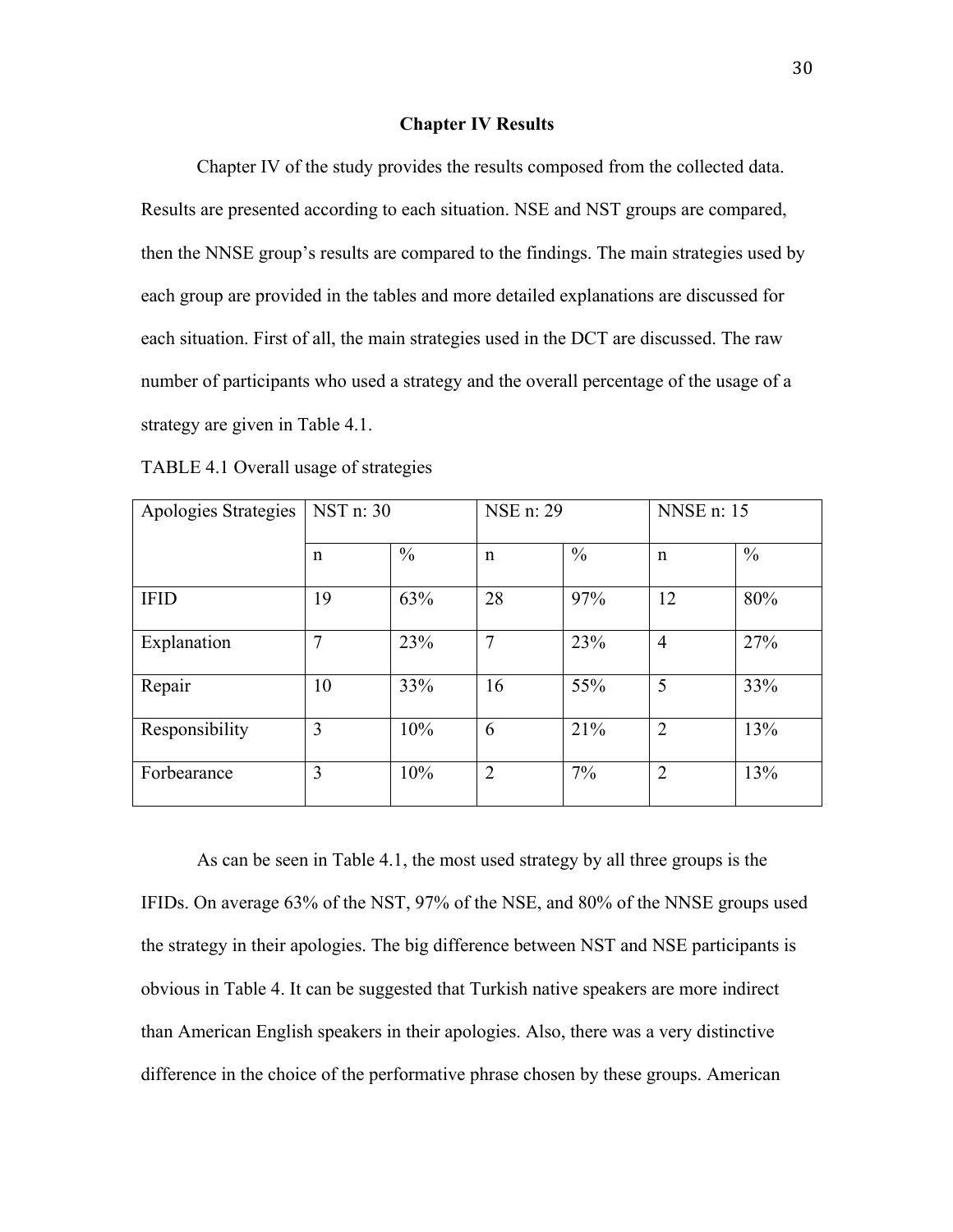English speakers mostly preferred, " I am sorry," or "sorry" as an expression of apology, while Turkish speaker used, "kusura bakma" which can be translated pragmatically as "excuse my mistake." The phrase "kusura bakma" is not an exact equivalent of "I am sorry", because there is some usage of "Üzgünüm" which can be an exact equivelant, though the expression "kusura bakma" can be considered as an alternative IFID. Another difference in the usage of IFIDs was the place they were used. The NSE group strictly used IFID expressions in the beginning of the apology, while the NST group equally used the IFIDs in the beginning or at the end of the apology chunks. The data in Table 4.1 shows that the NNSE group reached a usage frequency of IFIDs closer to both NSEs and NSTs, that is, about half way in between. It might be expected that the NNSE group would have a similar usage with the NSE group; since the NNSEs are advanced level English learners, it seems like they are still in a place where they create their own interlanguage. It can be said that the NNSE participants are leaning towards a native like usage of IFIDs since their prominent IFID expression choice was "I am sorry" as native speakers. Usage of explanation for the offense was approximately equal in all three groups of participants (NST: 23%, NSE: 23%, NNSE: 27%). In terms of offering a repair for the offense, the NSE group showed a higher frequency with 55%, while the NST and the NSSE groups showed the same amount with 33% . This similar frequency might be interpreted as the transfer from L1 to L2. Also, NSE participants used the strategy of taking the responsibility more than other groups (NSE: 21%, NST: 10%, and NNSE 13%). Also, in terms of responsibility, NSE and NST groups showed some differences. In the NSE group, the most preferred choice of responsibility was lack of intent. They generally used the expression "I did not mean to," while the NST group used more self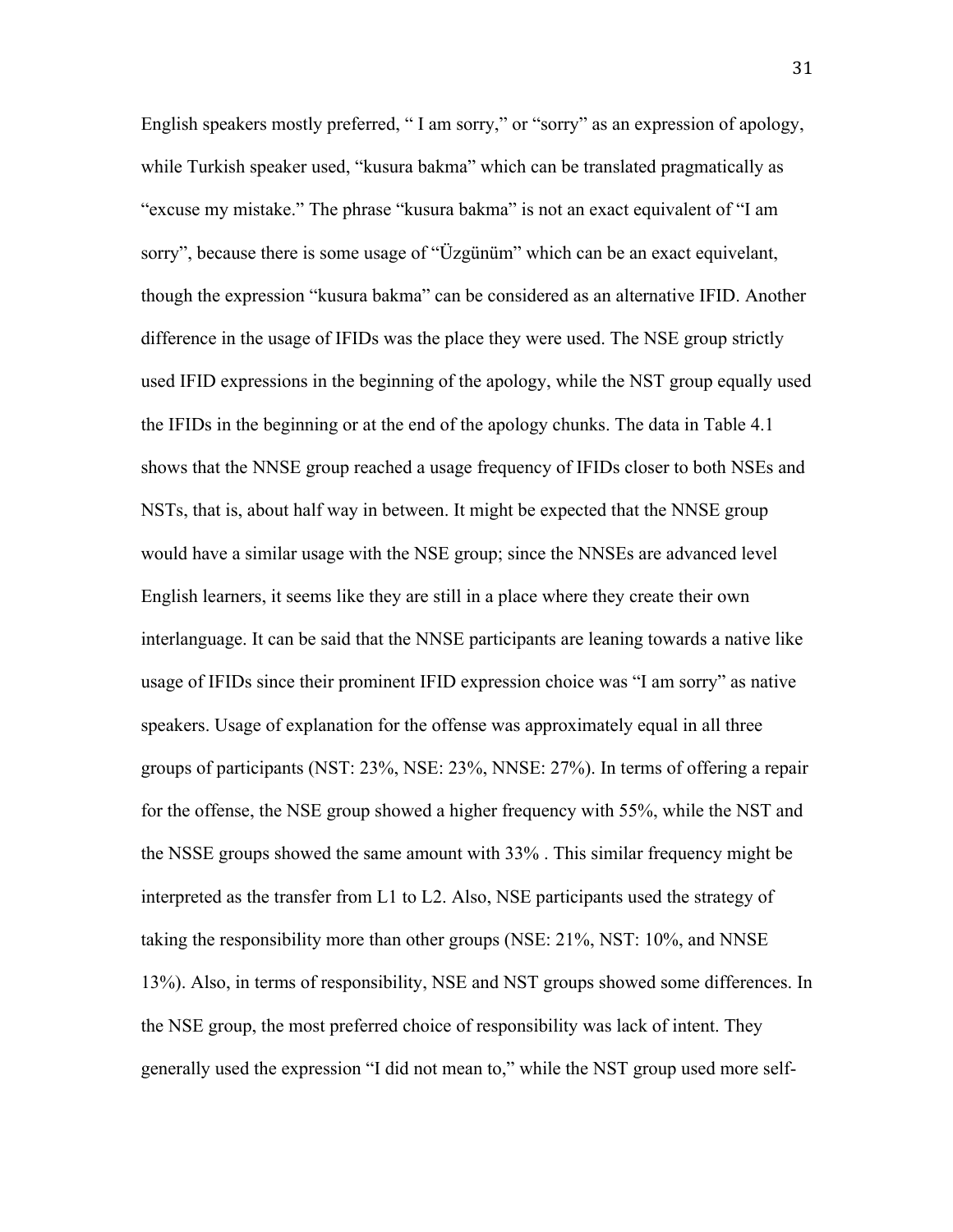blame by saying "benim hatam," which means "It is my fault." Nonnative speakers of English seemed to ignore the usage of taking responsibility in most cases. But, in rare cases, they used the strategy similar to their native language Turkish.

In terms of the combination of strategies, NSEs and NSTs showed a very different pattern. For example, most of the time NSE participants chose to use IFID+EXP or IFID+REP, whereas NST speakers used EXP+IFID in some cases. The usage of IFIDs at the end of the combination seemed very specific to the Turkish monolingual participants, because the NNSE group did not show that pattern. Moreover, Turkish speakers in almost 30% of the apologies used indirect apologies without an IFID while NSE participants strictly used IFIDs in almost all situations. Also, there were rare cases of non-apologies, especially in NST data. It seemed like when the relationship with the hearer is closer, such as a friend, Turkish speakers showed some non-apologies. For example in situation 1, one of the participants said "beni bilirsin hep geç kalırım, takma bunlara" which can be translated as "you know me I am always late, get over it." The NSE participants did not show non-apologies, but in situation 8, one of the participants used denial of responsibility by saying, "I am sorry but the bus is shaking." It seems like, in the case of Turkish, it is acceptable not to apologize for an offense if the offended side is a close friend or if the offended party is not responsible. But, in American culture, it can be said that even when there are external factors causing the offense, an apology is seen as appropriate. Even though in some situations in the American context an apology might not be as necessary.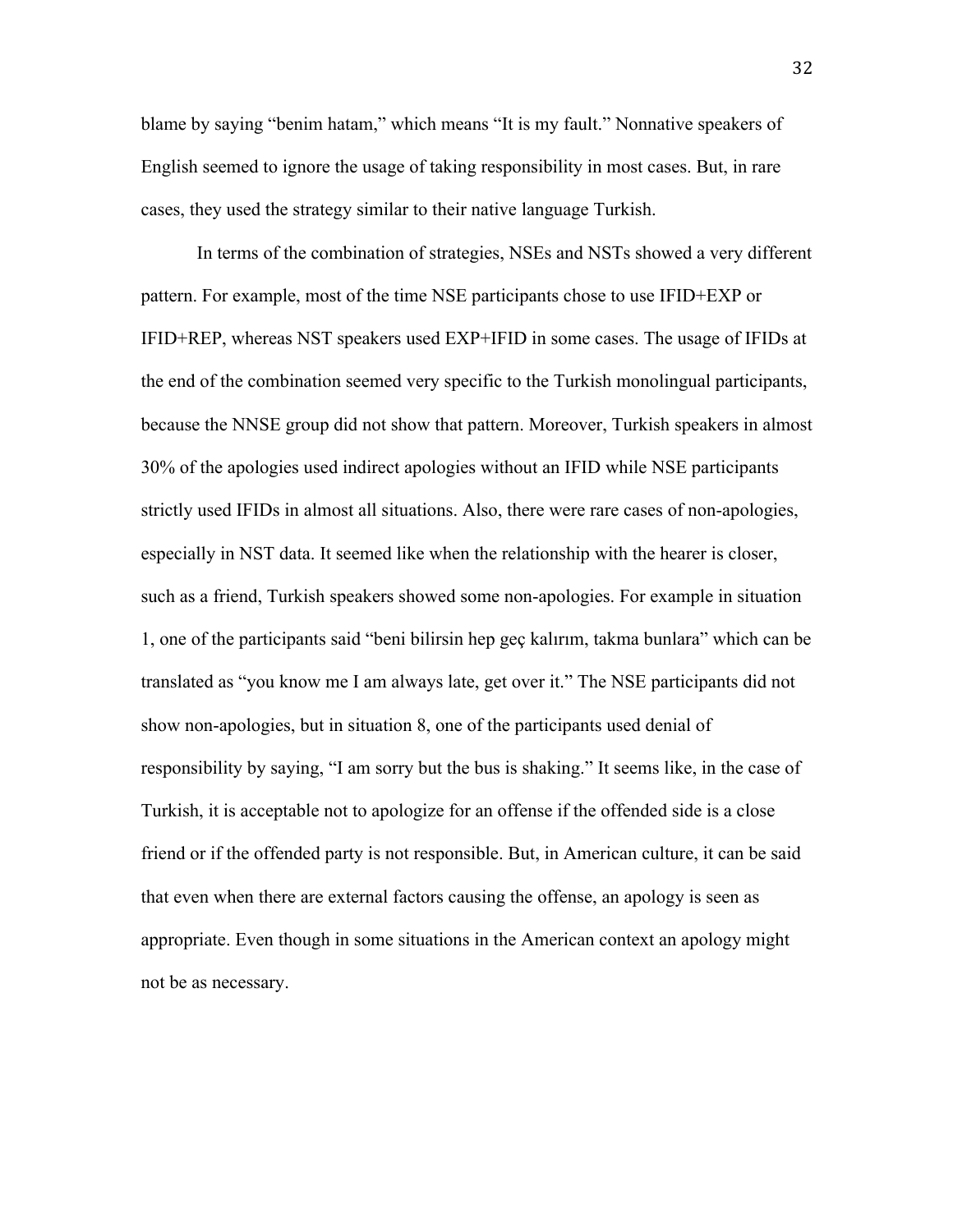Situation 1: Imagine you are a university professor. You promised to return a student's essay today but you haven't finished reading it. The student showed up and asked for the essay. What would you say to the student?

In situation 1, there is a high-low power relationship between the communicators. The person who is apologizing is the professor so the higher power in the situation is the offender. In Turkish culture, power relationships are considered very strict, such that it might be considered in this situation that the professor does not need to offer an explicit apology for the offense. In American culture where the power relationship is more flexible, the apologies can differ. The offense can be considered as not severe. TABLE 4.2 Main Strategies for Situation 1: forgetting to return the essay

| Apologies Strategies | NST n: 30        |               | NSE n: 29        |               | <b>NNSE</b> n: 15 |               |
|----------------------|------------------|---------------|------------------|---------------|-------------------|---------------|
|                      | N                | $\frac{0}{0}$ | $\mathbf n$      | $\frac{0}{0}$ | $\mathbf n$       | $\frac{0}{0}$ |
| <b>IFID</b>          | 9                | 30%           | 29               | 100%          | 9                 | 60%           |
| Explanation          | 6                | 20%           | 6                | 21%           | 3                 | 20%           |
| Repair               | 13               | 43%           | 24               | 83%           | 9                 | 60%           |
| Responsibility       | $\overline{2}$   | 7%            | $\overline{0}$   | 0%            | $\overline{0}$    | 0%            |
| Forbearance          | $\boldsymbol{0}$ | $\%0$         | $\boldsymbol{0}$ | 0%            | $\boldsymbol{0}$  | 0%            |

In the first situation, there is a distinctive difference in the main apology strategies used between NSTs and NSEs. As can be seen in the table 4.2 above, NST speakers used 30% IFIDs while all of the NSE group employed IFIDs. The most preferred expressive for IFIDs by the NSE participants was "Sorry," or "I am sorry," whereas Turkish monolinguals used, "Kusura bakma" which means "excuse me" as an expressive. The

33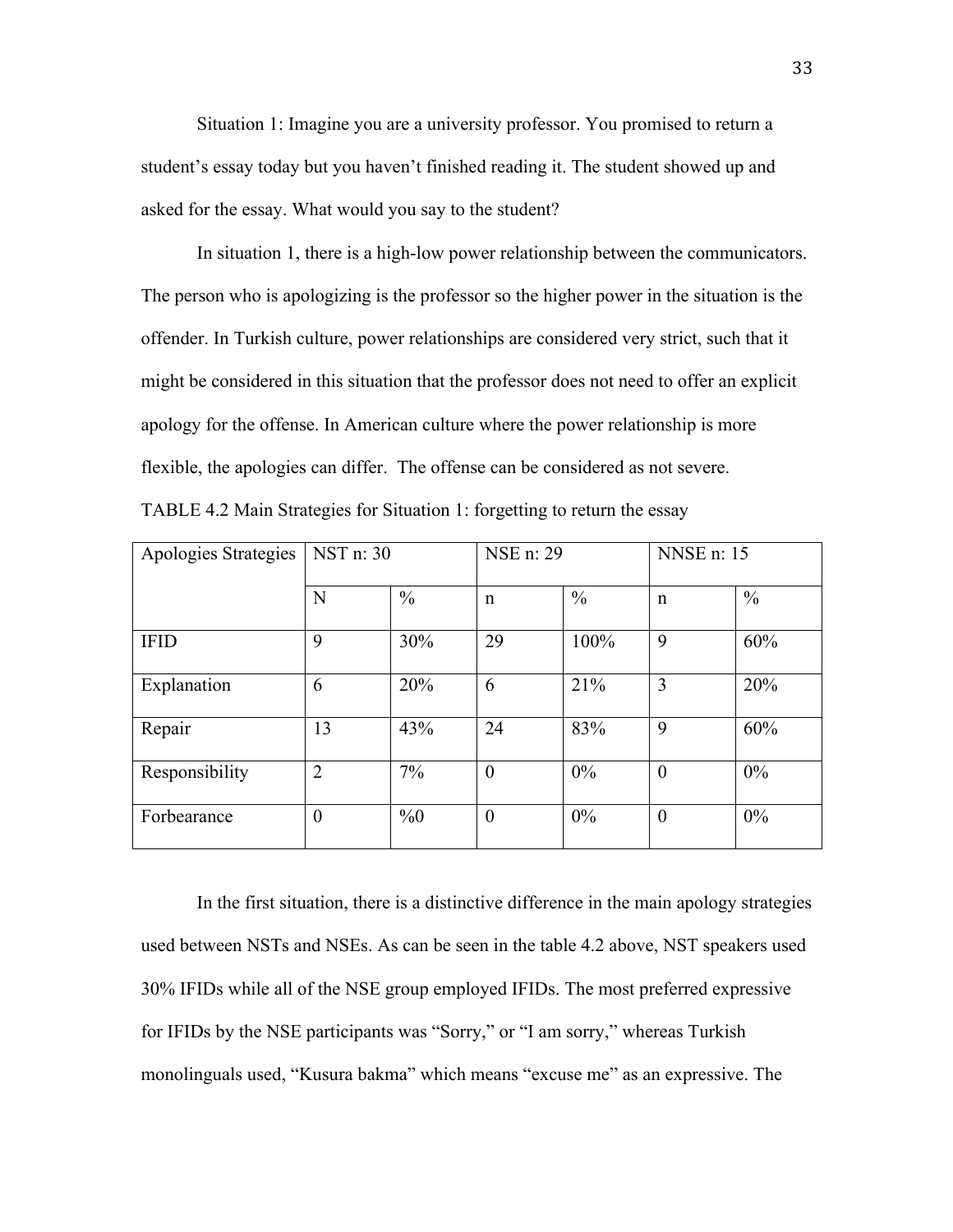usage of explanation (EXP) as a strategy is very similar in both groups (20% for NSTs and 21% for NSEs). Although the percentage of participants using explanations was similar in these two groups, the choice of explanation was very different. NSE participants preferred specific explanations such as "my wife was sick" or "I had to give grades on exams," while Turkish participants preferred non-specific explanations for the offense by mostly stating that they were busy. Another obvious difference between the NST and NSE groups was in the usage of offering a repair (REP) for the offense. Only 43% of the NST group applied the strategy while 83% of the NSE group offered a repair for the offence. Taking responsibility (RESP) and promise of forbearance (FORB) as apology strategies did not seem preferred by either group. Although, in the NST group, there were 2 cases that participants used taking responsibility as a strategy in a form of self-blame. According to the findings so it can be inferred that American-English speakers preferred direct apologies more than Turkish speakers, also Americans seemed more eager to offer a repair for the offense than Turkish. Also, in the detailed analysis it was found that both of the groups preferred combinations of strategies. Both groups mostly employed the combination of IFID+REP or IFID+EXP. Although the sequencing of the strategies varied greatly between NSE and NST groups. Turkish participants preferred EXP+IFID while Americas used IFID+EXP. It might be because in Turkish the main meaning is generally provided at the end of a sentence or a paragraph. In the case of EFL students in Turkey NNSEs in other words, there were different patterns. For example, in situation 1, the NNSE group used 60% IFIDs,, which is in between the NSE and NST groups. It can be inferred that the NNSEs were similar to NSEs, but still had the effects of L1 on their L2. In terms of explanation, the two languages were very similar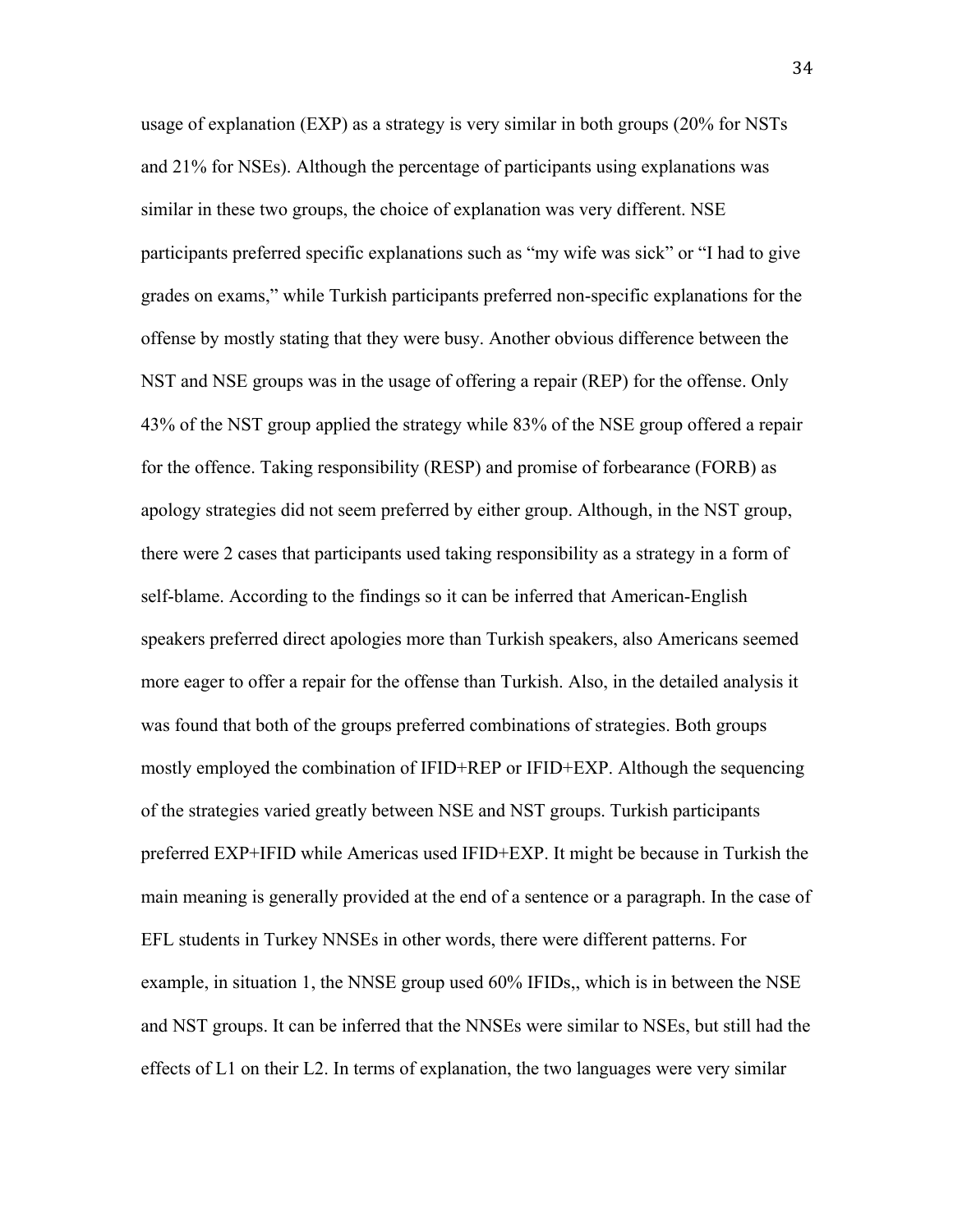and the similarity also appeared in the NNSE group. Also, the NNSE group used 60% repairs, which again stayed in between the NSTs and NSEs. Over all, it seemed like the NNST group had a usage of apologies not very similar to either native speaker group, but created their own interlanguage. The results mainly show that Turkish respondents did not use IFIDs as much as American respondents and that Turkish participants preferred indirect strategies more than IFIDs in some cases.

Situation 2: Imagine you are a student. You borrowed a book from one of your professors but you forgot to return it on time. You went to a meeting with the professor and the professor asked for the book. What would you say to the professor?

Situation 2 includes a different power relationship than situation one because in situation two the offender has the lower power status. The offense is still not the very severe, though in Turkish culture power relationship can be more distinctive than in American culture.

| Apologies Strategies | NST n: 30        |               | NSE n: 29      |               | <b>NNSE</b> n: 15 |               |
|----------------------|------------------|---------------|----------------|---------------|-------------------|---------------|
|                      | $\mathbf n$      | $\frac{0}{0}$ | $\mathbf n$    | $\frac{0}{0}$ | $\mathbf n$       | $\frac{0}{0}$ |
| <b>IFID</b>          | 12               | 40%           | 24             | 83%           | 14                | 93%           |
| Explanation          | 15               | 50%           | 10             | 34%           | 5                 | 33%           |
| Repair               | 16               | 53%           | 22             | 76%           | 9                 | 60%           |
| Responsibility       | $\overline{0}$   | 0%            | $\overline{0}$ | 0%            | $\overline{0}$    | 0%            |
| Forbearance          | $\boldsymbol{0}$ | $\%0$         |                | 3%            | $\overline{0}$    | 0%            |

TABLE 4.3 Situation 2: Forgetting to return the book.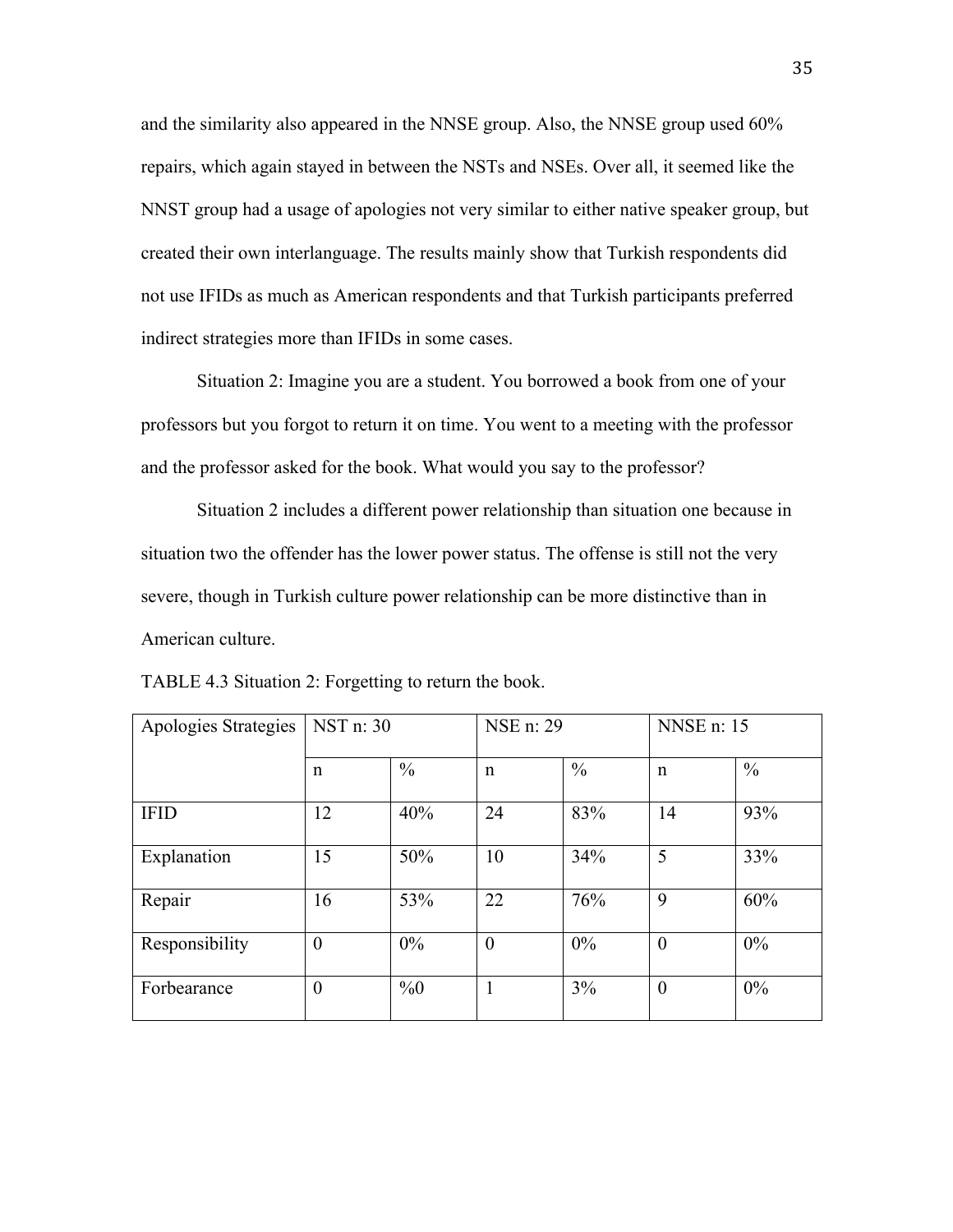In situation 2 as in situation 1, the NSE group employed many more IFIDs than the NST group (NSE 83% and NST 40%). It appears that Turkish participants used more explanation than Americans while they were apologizing (NST 50%, NSE 34%). In terms of usage of repair for the offense in each group, the NSTs used 53% and the NSEs used 76%. Only one participant in the NSE group used promise of forbearance as a strategy of apology. The combination of apologies showed some difference in the two languages. American participants used IFID+EXP or IFID+REP while Turkish speakers preferred to use IFIDs after EXP or REP. In situation 2 intensifiers also varied between NST and NSE groups. NSE participants used intensifiers such as "so sorry" or "very sorry," but no intensifiers could be found in the responses of the NST participants. In situation 2, nonnative speakers showed a similar pattern to the NSE group. They used 93% IFIDs, 33% explanation and 60% repair. It seemed like in terms of combinations of apology strategies, the NNSE group followed the same formula with the NSE group and used IFID+REP or IFID+EXP, except in rare cases. Also in terms of the repair for the offense, NSE and NST participants offered different types of repairs. For example, most of the NSE participants stated that they would return the book right away or a day later, while Turkish monolinguals asked for a way to repair the offense, even if they already agreed to bring the book back as soon as possible. According to the data, it can be concluded that advanced non-native speakers employed similar strategies with the NSEs in most cases. Another difference was in the usage of intensifiers. In the Turkish data, there was no usage of an intensifier whereas both NSE and NNSE groups applied intensifiers in their apologies.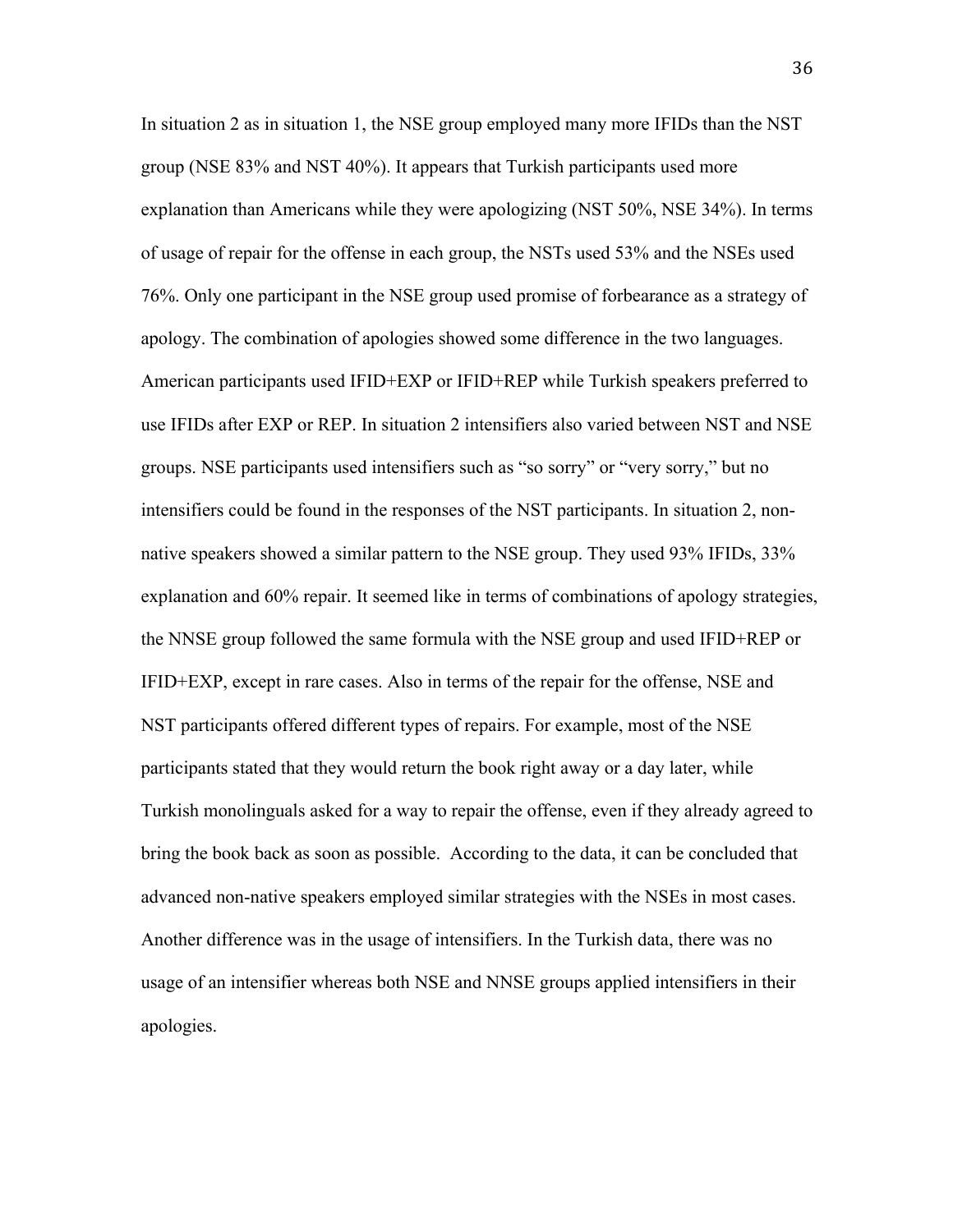Situation 3: Imagine you are the manager of a café. Today you have an interview with a student who wants to a job in the café. However you are half an hour late for the interview because of a meeting. The student is waiting for you in the café. What would you say to the student?

In situation 3, the relationship between the offender and the participant of the apology is not actually settled yet, although the offender is the potential employer, so the offender can be considered as the higher power. The severity of the action might differ culturally. In American culture, punctuality is very important whereas in Turkish culture being late can be acceptable in most cases.

| Apologies Strategies | NST n: 30        |               | NSE n: 29        |               | <b>NNSE</b> n: 15 |               |
|----------------------|------------------|---------------|------------------|---------------|-------------------|---------------|
|                      | N                | $\frac{0}{0}$ | $\mathbf n$      | $\frac{0}{0}$ | $\mathbf n$       | $\frac{0}{0}$ |
| <b>IFID</b>          | 25               | 83%           | 29               | 100%          | 11                | 73%           |
| Explanation          | 23               | 77%           | 25               | 86%           | 12                | 80%           |
| Repair               | 3                | 10%           | 7                | 24%           | $\overline{0}$    | $0\%$         |
| Responsibility       | $\boldsymbol{0}$ | 0%            | $\boldsymbol{0}$ | 0%            | $\overline{2}$    | 13%           |
| Forbearance          | $\boldsymbol{0}$ | $\%0$         |                  | 3%            | $\theta$          | $0\%$         |

TABLE 4.4 Situation 3: being late for the interview

In situation 3, usage of IFIDs is very high. In the NSE group, all of the participants in the group used IFIDs as a part of their apologies. As in other situations, the preference for expressives were different. NSEs chose "I am sorry" while Turkish monolinguals used "Özür Dilerim" which can be translated as "I apologize." Second, the most used strategy by the NSE group is explanation with 86% frequency. The NST group shows a similar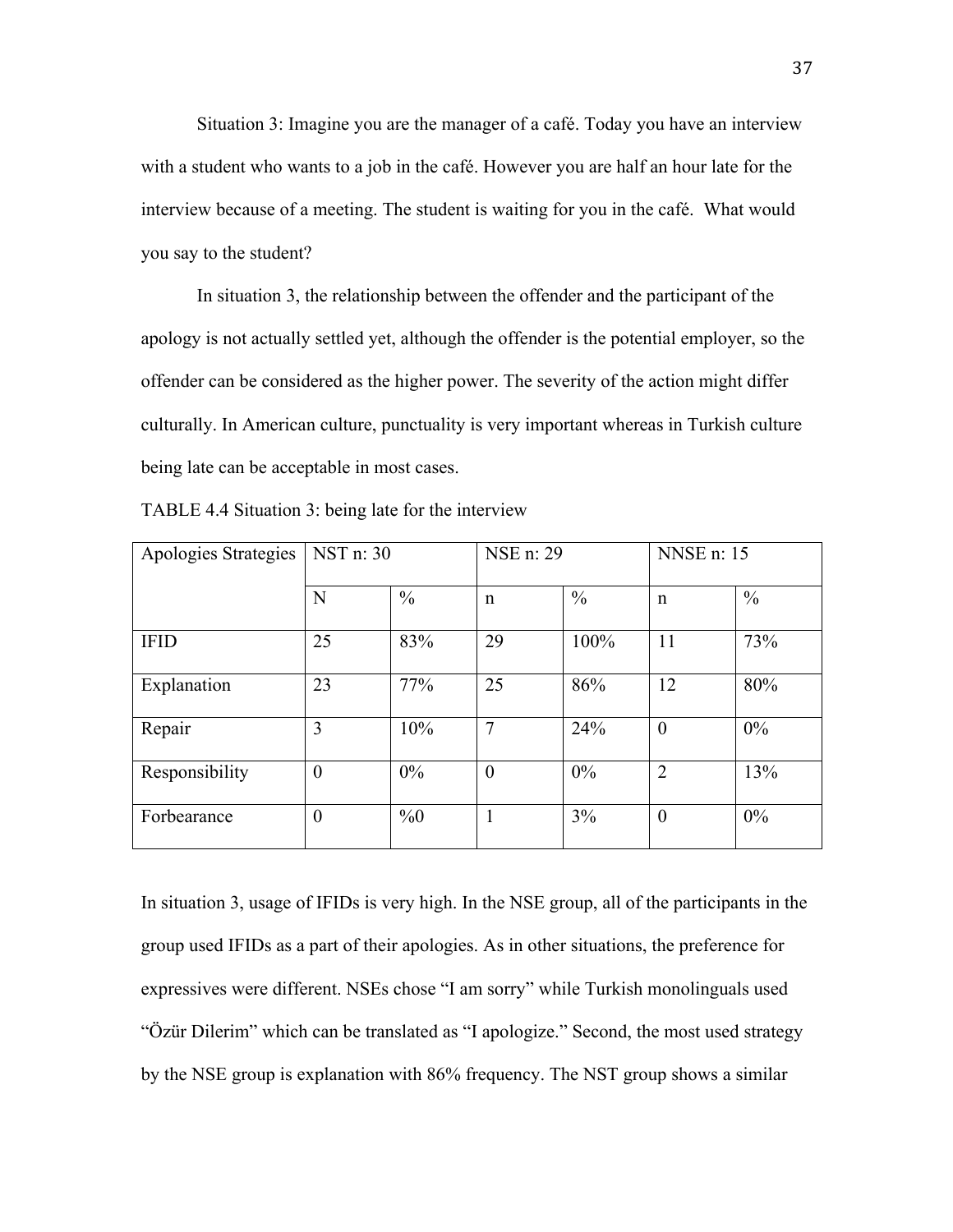pattern by using IFIDs 83% of the time along with explanation and explanation 77% of the time. Explanations for the offense differed in the two native speakers groups as well. Turkish participants preferred nonspecific explanations while American participants were specific about their explanations. In terms of offering a repair for the offense, American participants more than doubled the Turkish participants. 24% of the NSEs used REP while only 10% of the NSTs offered any repair for the offense. The repair offer was mostly on continuing the interview right away to fix the situation. Interestingly, one of the repairs offered by a Turkish participant was to hire the person. Also, one of the NSEs used a promise of forbearance. In situation 3, the NNSE group showed some distinctive differences from the other two groups. NNSEs used fewer IFIDs than either of the others (73%). Additionally, 80% of NNSE participants used explanation, which is close to both the NSEs and NSTs. Also two of the participants used self-blame as taking responsibility. Also, it was very interesting to see that two of the NST participants did not see an apology as necessary in the situation. One of the non-apologies was "Sabırlı olmak iyidir" which means "it is good to be patient." The participant apparently stated that for the job it is necessary to be patient. It appears that the NNSE group showed a distinctive interlanguage by applying strategies that did not occur in the native speaker groups. Situation 4: Imagine you are a waiter in an expensive restaurant. A customer ordered beef but you brought chicken instead. The customer mentions the mistake you made. What would you say to the customer?

Situation 4 brings up a customer-waiter relationship. In this case, the offender has a lower power status than the costumer.

TABLE 4.5 Situation 4: bringing the wrong order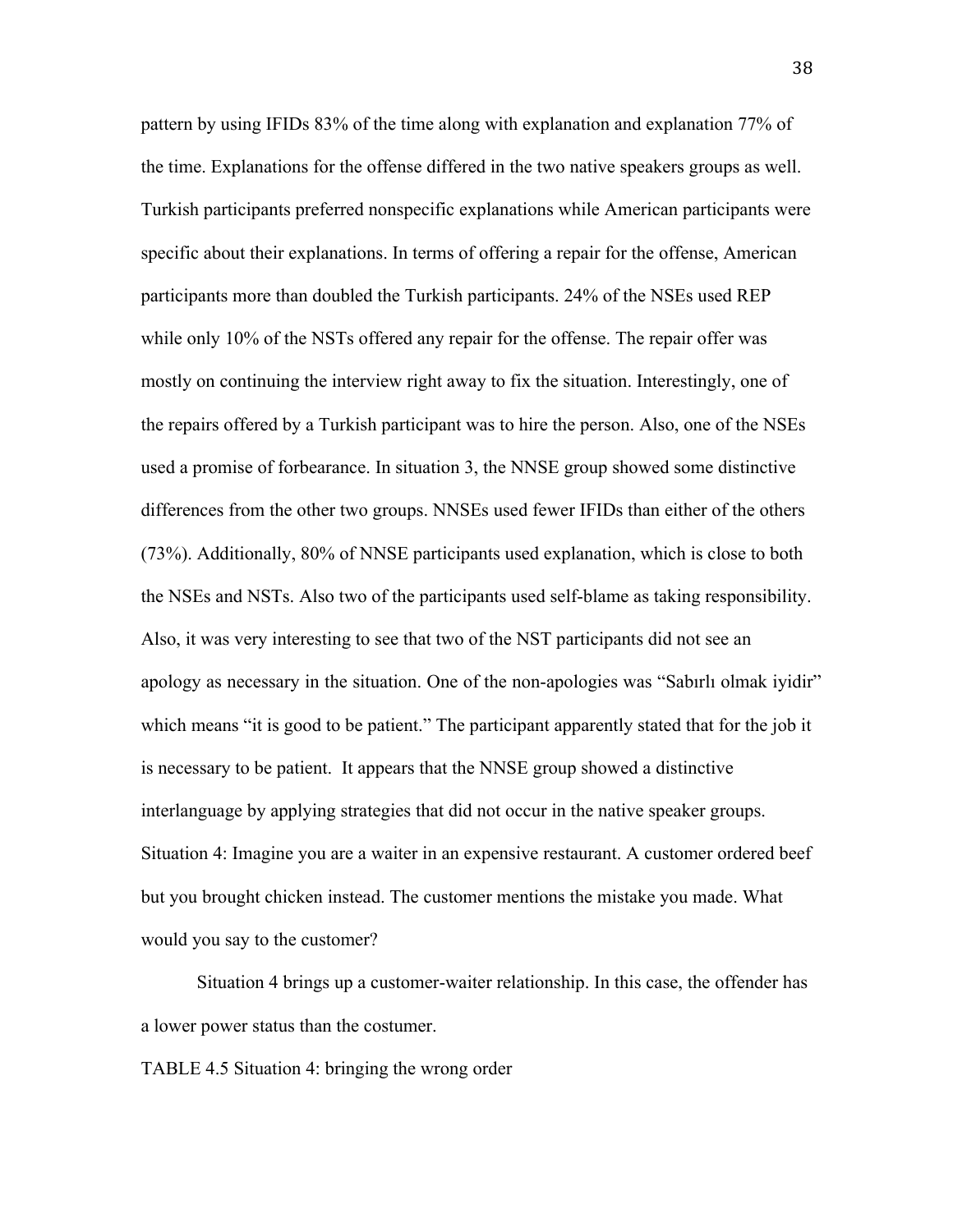| Apologies Strategies | NST n: 30      |               | NSE n: 29      |               | <b>NNSE</b> n: 15 |               |
|----------------------|----------------|---------------|----------------|---------------|-------------------|---------------|
|                      | N              | $\frac{0}{0}$ | $\mathbf n$    | $\frac{0}{0}$ | $\mathbf n$       | $\frac{0}{0}$ |
| <b>IFID</b>          | 24             | 80%           | 29             | 100%          | 12                | 80%           |
| Explanation          | 3              | 10%           | $\overline{0}$ | 0%            | $\boldsymbol{0}$  | 0%            |
| Repair               | 26             | 87%           | 29             | 100%          | 8                 | 53%           |
| Responsibility       | $\overline{2}$ | 7%            | 5              | 17%           | 3                 | 20%           |
| Forbearance          | $\overline{4}$ | 14%           | $\overline{0}$ | 0%            | $\overline{4}$    | 27%           |

In situation 4, the difference in the usage of IFIDs seems distinctive. All of the American participants used an IFID in their apologies while 80% of the Turkish participant used IFIDs. Also, 10% of the NSTs used explanation in their apologies while none of the NSEs preferred explanations as a form of apology. Also, there was a high frequency of usage to offer repair in both of the native speaker groups. All of the NSEs used offer of repair and 87% of the NSTs used this strategy. The biggest difference between these groups was with regard to usage of promise of forbearance. 4 of the Turkish participants preferred the strategy while none of the Americans used this strategy. In situation 4, 80% of the NNSEs used IFIDs which is at the same rate as NST. It seems that the NNSEs transferred L1 strategies to L2. , but it is hard to reach a solid conclusion because of the differences occurring in other situations. On the other hand, there is a big difference in the usage of repair for the offense between the non-native speakers and the native speakers. 87% of the NSTs and 100% of the NSEs used and offer of repair while only 53% of the NNSEs preferred this strategy. It seems that NNSEs got closer to the native speakers in terms of accepting the responsibility, in most cases accepting the blame by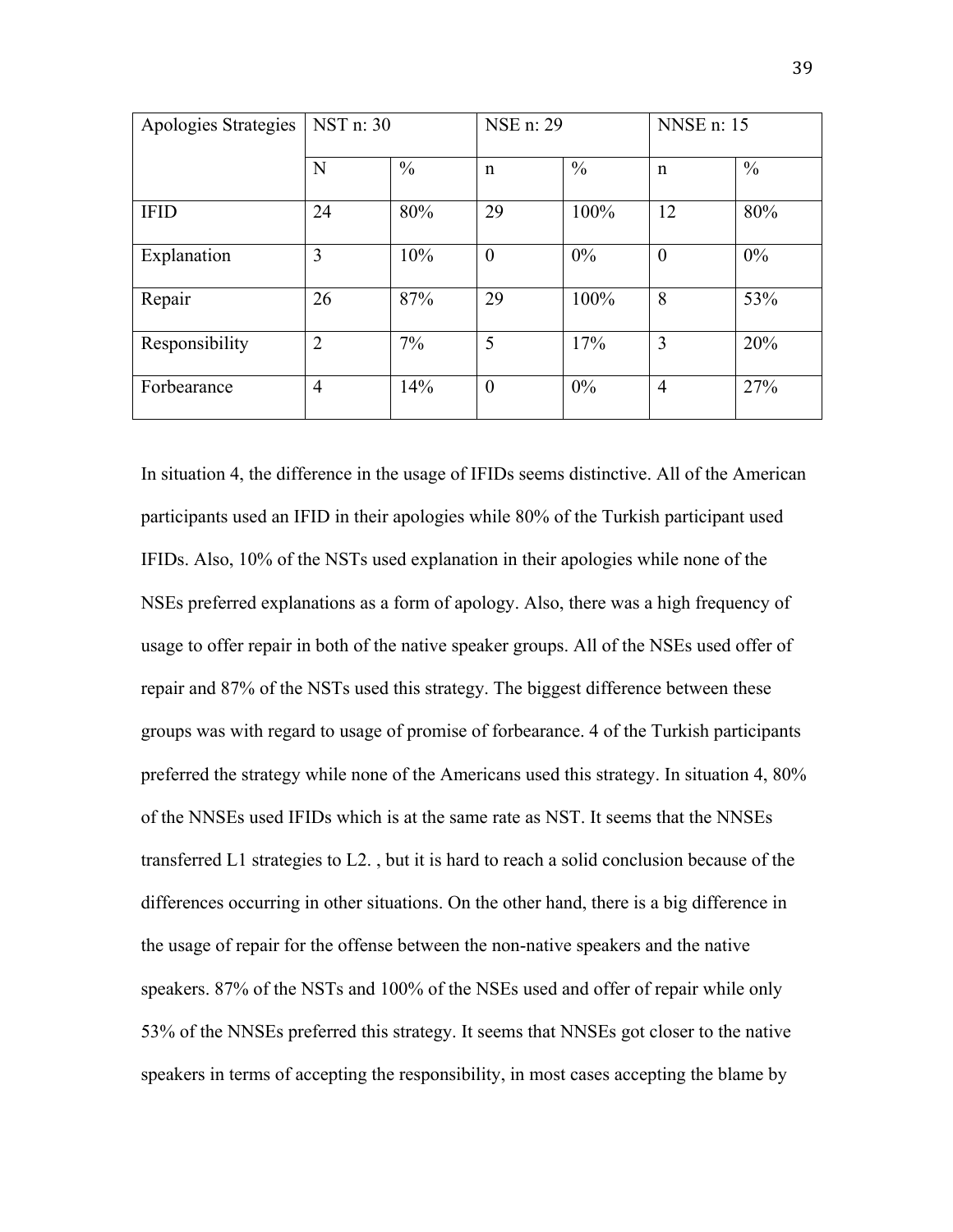stating "it is my fault." Interestingly, NNSEs used promise of forbearance as a strategy like the NSTs while NSEs did not use this strategy at all. It can be said that there was a transfer from L1 to L2. Also, usage of intensifiers differed greatly among the three groups. 73% of the NSE participants used an intensifier to upgrade their apologies. The intensifiers mostly included adverbs "terribly," "really," and "so." But in the Turkish data, there was only one case which included an intensifier. NNSE participants used intensifiers as well, but it was not as prominent as NSE participants. Overall, some transfer of L1 to L2 can be observed in situation 4; though, more prominently, it can be concluded that non-native speakers employed some kind of interlanguage that carries the qualities different than the native speakers' usage of English and Turkish.

Situation 5: Imagine you are a student who is often late. Today you are late for a meeting with a friend you are working on an essay with. Your friend has been waiting for you for two hours. What would you say to your friend?

Situation 5 offers an equal power relationship between communicators. Also there is a close relationship between the offender and the offended. The situation offers a very interesting setting because friend relationships can be very distinctively different among cultures.

| Apologies Strategies | NST n: 30 |               | NSE n: 29 |               | <b>NNSE</b> n: 15 |               |
|----------------------|-----------|---------------|-----------|---------------|-------------------|---------------|
|                      |           | $\frac{0}{0}$ |           | $\frac{0}{0}$ |                   | $\frac{0}{0}$ |
| <b>IFID</b>          | 14        | 46%           | 29        | 100%          | 10                | 67%           |
| Explanation          | 10        | 33%           | 10        | 34%           | 4                 | 27%           |
| Repair               |           | 3%            | 18        | 62%           |                   | $7\%$         |

TABLE 4.6 Situation 5: being late for the pair work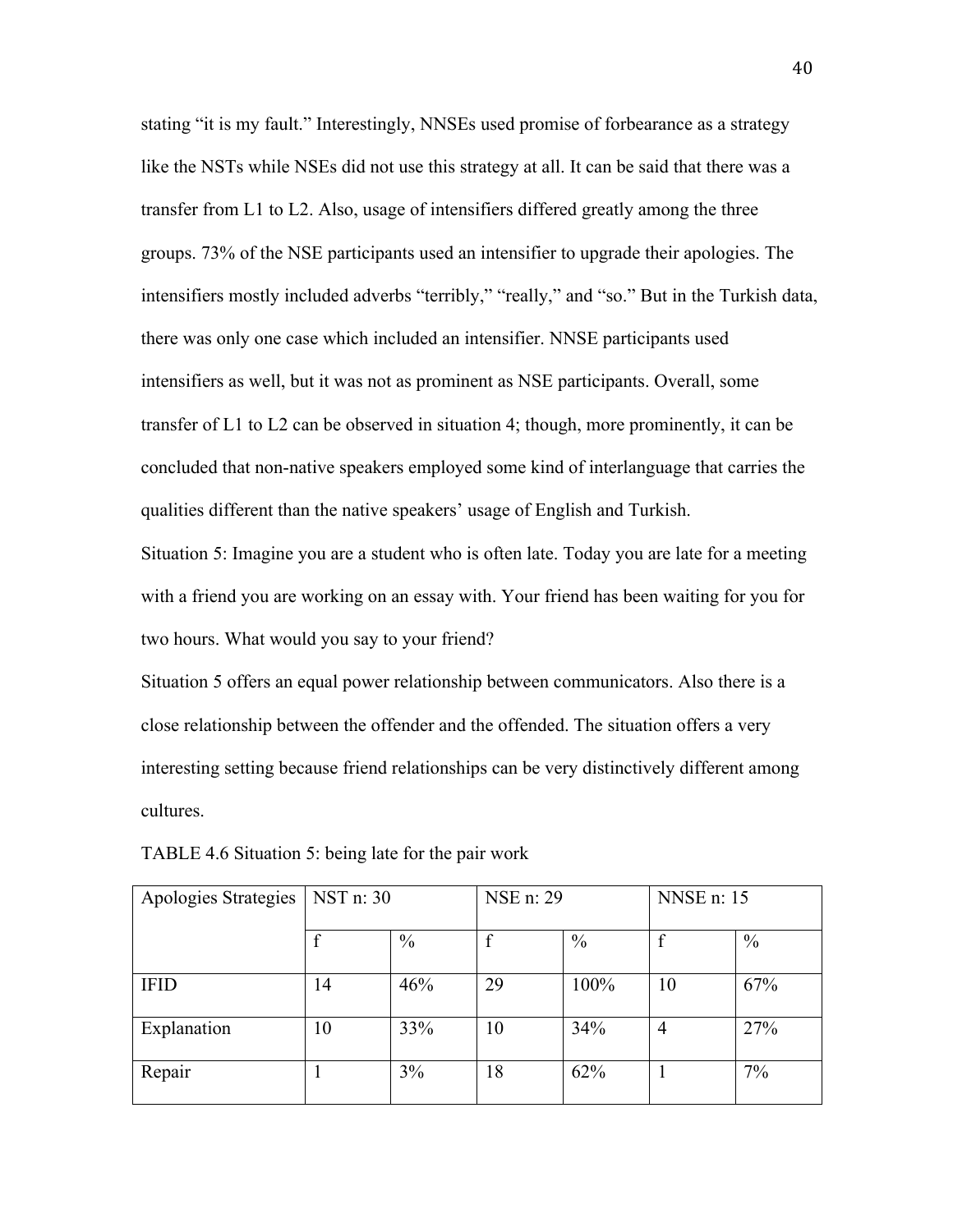| Responsibility | 20% | 3% |                          | 4%  |
|----------------|-----|----|--------------------------|-----|
| Forbearance    | 20% | 3% | $\overline{\phantom{0}}$ | 33% |

In terms of IFIDs, there is a very big gap between the Turkish speakers and English speakers. Only 46% of the Turkish participants used IFIDs, while all of the English speakers applied this strategy in their apologies. Also, NSE participants mostly applied more combinations of strategies than the NSTs. IFID+EXP and IFID+REP were the most frequent combinations of strategies used by the NSE participants, while in most cases Turkish monolinguals found only one strategy enough for the situation. On the other hand, usage of Explanation for the offense showed a very similar frequency in the both native speaker groups. Ten participants from the each group used explanation as an apology strategy, which reflects 33% of the Turkish participants and 34% of the American participants. A distinctive difference occurred in the usage of offer of repair as an apology. Only 3% of the Turkish participants preferred this strategy while 62% of the American participants employed the strategy. Also, 20% of the Turkish speakers employed a promise of forbearance while only one participant from the NSE group preferred this strategy. There were two cases of non-apologies used by the Turkish monolinguals. It seemed like the Turkish participants, based on the friendship with the offended, did not see an apology as necessary. The similar case could be seen in the usage of intensifiers 47% of NSE participants supported their IFIDs with an intensifier while none of the NST participants used intensifiers. In Situation 5, the NNSE group showed very interesting characteristics in terms of their apology strategies. With regard to IFIDs, the NNSE groups reached 67%, which can be considered in between the native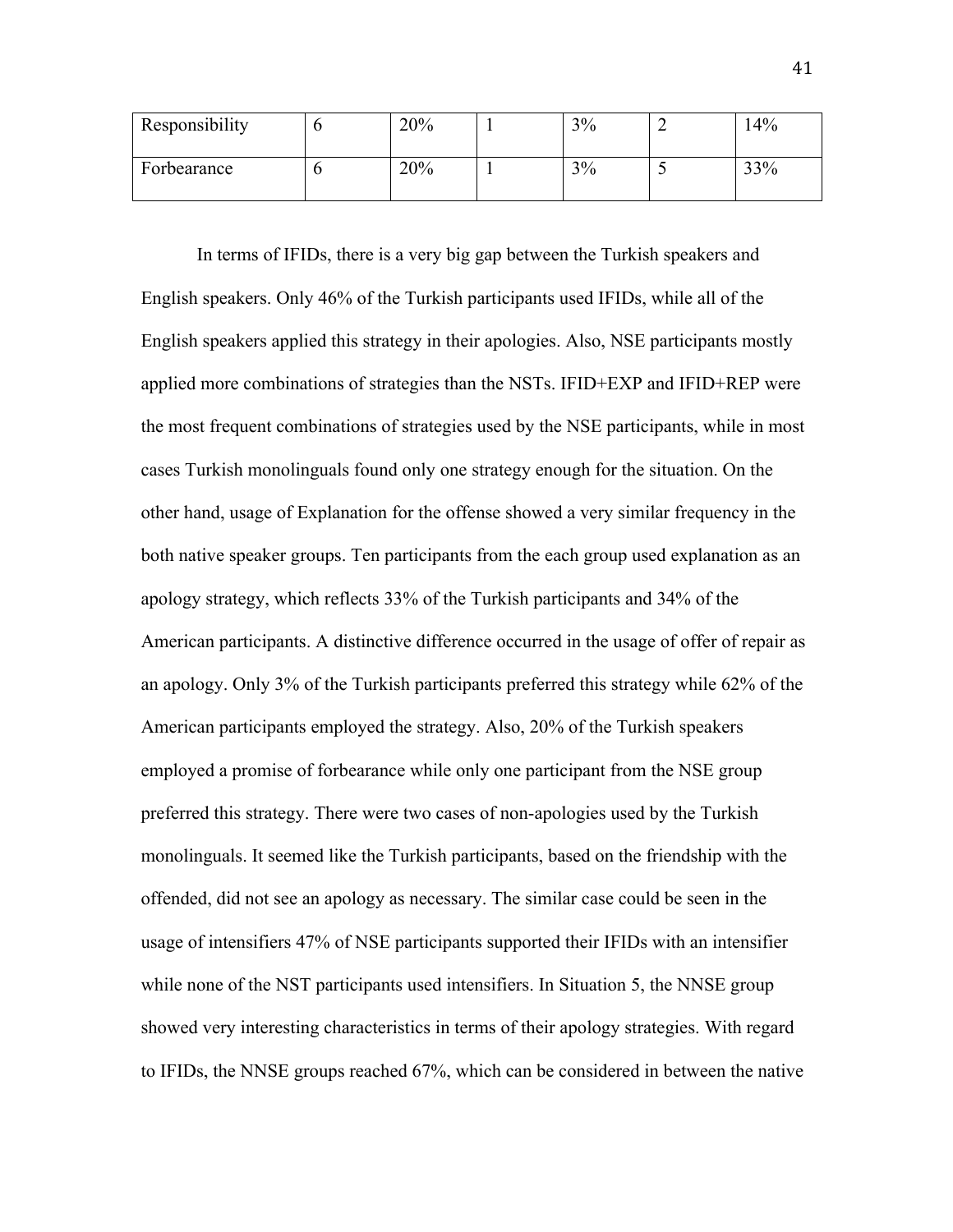speakers frequency of IFIDs. But, in offering a repair, only one of the participants preferred the strategy like in the NST group, while 62% of the NSE group used the strategy. It can be said that in terms of offering a repair, the NNSE group employed a very similar pattern with their native language. Also, the NSSE group showed a very similar pattern by taking the responsibility and promise of the forbearance to the NST group (RESP: NNSE =  $14\%$ , NST =  $20\%$ ; FORB: NNSE =  $33\%$ , NST =  $20\%$ ). Moreover, NNSE participants showed a similar pattern with NSTs in terms of combination of the apologies. It seems that in situation 5, friendship affected their L2 usage and they moved towards more L1 standards. It might be concluded that in situation 5, there was more L1 to L2 transfer than other situations. The reason for the phenomenon might be because of the relationship of the communicators as being friends.

Situation 6: Imagine you were in a bus and you bumped into another passenger and broke his computer. What would you say to the passenger?

Situation 6 includes a severe offense in which the action causes physical damage to the other person's property. Power relationship is not stated since the offended person is a stranger.

| Apologies Strategies | NST n: 30        |               | NSE n: 29        |               | <b>NNSE</b> n: 15 |               |
|----------------------|------------------|---------------|------------------|---------------|-------------------|---------------|
|                      | n                | $\frac{0}{0}$ | $\mathsf{n}$     | $\frac{0}{0}$ | $\mathsf{n}$      | $\frac{0}{0}$ |
| <b>IFID</b>          | 22               | 73%           | 29               | 100%          | 12                | 80%           |
| Explanation          | $\boldsymbol{0}$ | 0%            | $\boldsymbol{0}$ | 0%            |                   | 7%            |
| Repair               | 18               | 60%           | 18               | 62%           | 13                | 87%           |
| Responsibility       | 3                | 10%           | 11               | 38%           | $\overline{2}$    | 13%           |

TABLE 4.7 Situation 6: breaking someone's laptop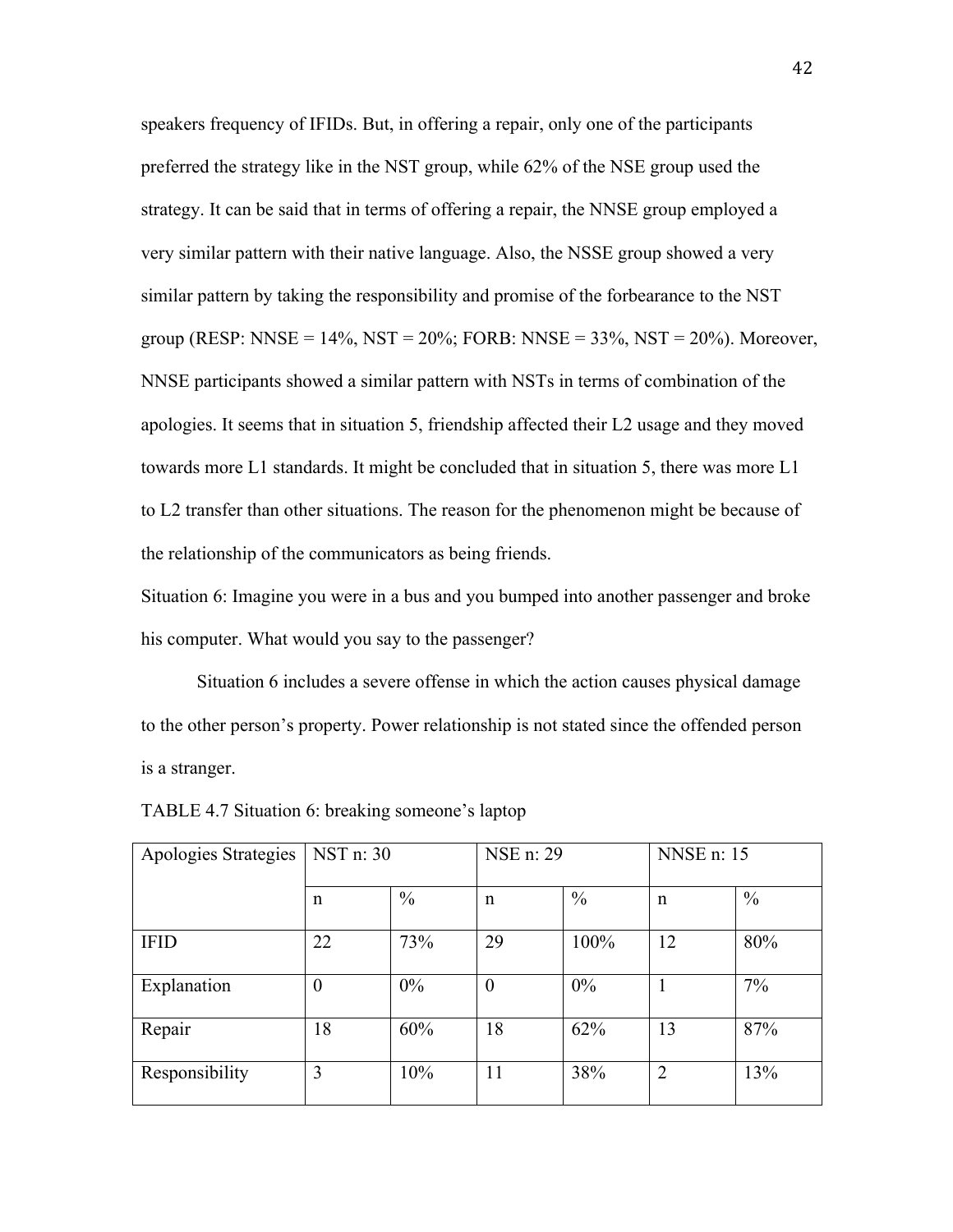| $\overline{\phantom{0}}$<br>bearance:<br>н٨<br>T OT | $\gamma_{0/2}$ | $\Omega$<br>′0<br>v | ъ. | $\gamma_{0/2}$ |
|-----------------------------------------------------|----------------|---------------------|----|----------------|
|                                                     |                |                     |    |                |

In the  $6<sup>th</sup>$  situation, the frequency of IFID usage is very high in both native speaker groups. 73% of the NST group used an IFID as a mean of apology and 100% of the NSE used IFIDs. Also, the usage of offering a repair for the offense seems very similar in both native speaker groups too (NST: 60%, NSE: 62%). Although the amount of the strategy is similar, the type of the offer differed between these two groups. NST participants generally offered to replace the laptop or pay the damage, while NSE participants offered a partial help to the offended. For example, seven of the NSE participants stated that they could help the person with the laptop, while Turkish participants offered to pay for the fixing. The only distinctive difference in terms of apology strategies in these groups appears in the usage of taking the responsibility for the offense. While 38% of the American participants used the strategy, only 10% of the Turkish participants employed taking the responsibility and apologizing strategy. In the case of non-native speakers of English, the data revealed very interesting findings. First of all, the NNSE group stayed in between the native speakers group in terms of usage of the IFIDs. Interestingly, offer of repair showed the highest frequency by 87%, which is higher than both NSE and NST. The offer of repair used by the NSSE group was very similar to NST group which is a full repair or replacement of the laptop. Also, one of the NSSE participants used explanation for the offense, which was not preferred by either of the native speaker groups. It can be inferred that, because of the severity of the offense usage of IFIDs were higher in the NSE group. Also, it can be claimed that there was L1 to L2 transfer in the type of repaired offered by NNNSE participants. It might be because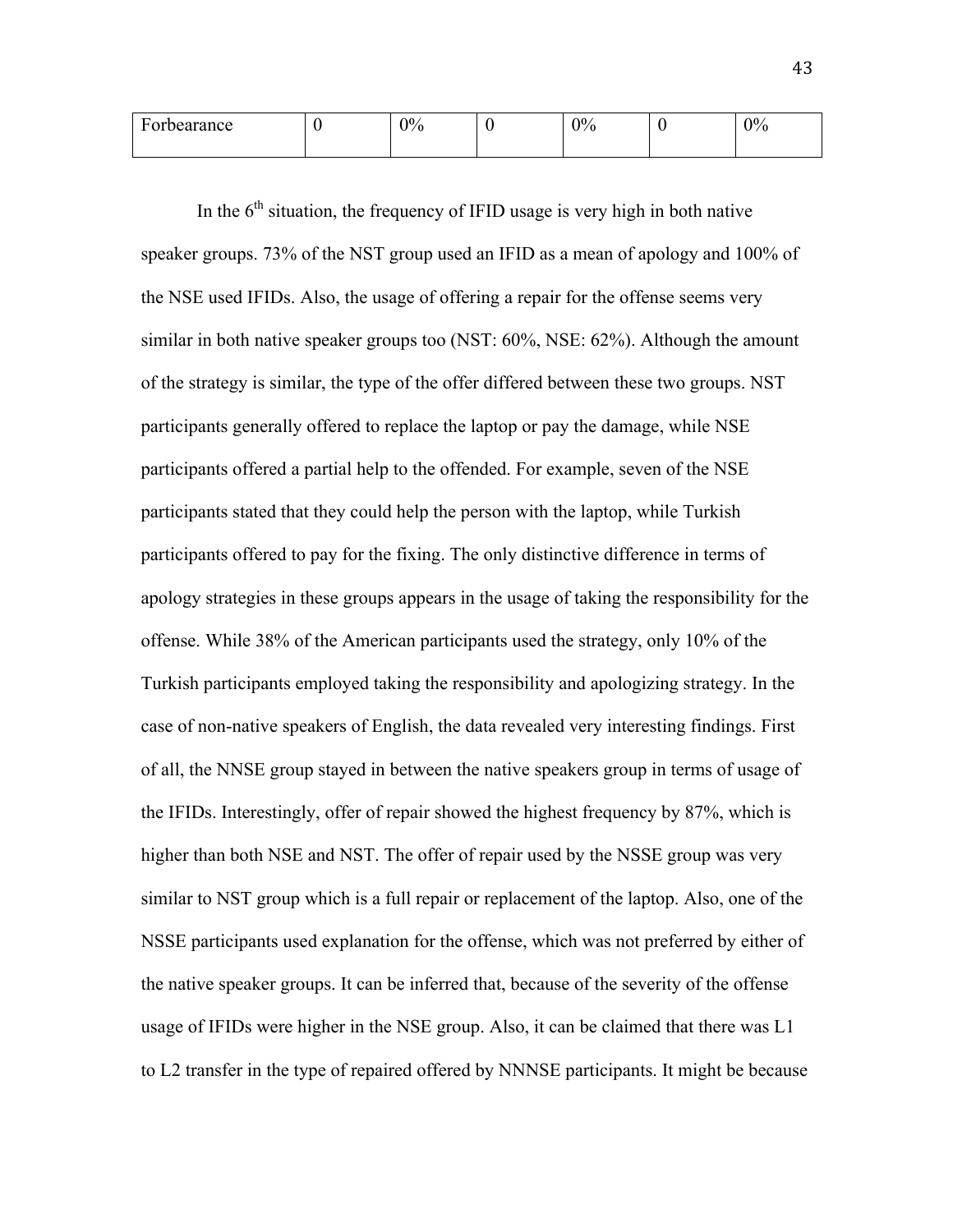of the severity of the action, NNSE participant might have thought it was necessary to be more explicit in their apologies.

Situation 7: Imagine you are working for a company. You offended a colleague during a meeting. After the meeting the colleague you offended made a comment about the incident to you by stating that he was offended by your comment. What would you say to your colleague?

Situation 7 brings up a more professional setting and an equal power relationship. The severity of offense can be culturally different. Since American culture is more work oriented and Turkish culture is more person oriented, it can be hard to define the severity of action in the same way.

| Apologies Strategies | NST n: 30 |               | NSE n: 29   |               | <b>NNSE</b> n: 15 |               |
|----------------------|-----------|---------------|-------------|---------------|-------------------|---------------|
|                      | n         | $\frac{0}{0}$ | $\mathbf n$ | $\frac{0}{0}$ | $\mathbf n$       | $\frac{0}{0}$ |
| <b>IFID</b>          | 18        | 60%           | 28          | 97%           | 10                | 67%           |
| Explanation          | 1         | 3%            | 1           | 3%            | $\overline{4}$    | 27%           |
| Repair               | 6         | 20%           | 6           | 21%           | 3                 | 20%           |
| Responsibility       | 8         | 27%           | 22          | 76%           | 7                 | 47%           |
| Forbearance          | 10        | 33%           | 10          | 34%           | 3                 | 20%           |

TABLE 4.8 Situation 7: offending a colleague

In general, apology strategies used in situation 7 seems very diverse. Both native speaker groups used all of the strategies. As can be seen in the table 4.8, IFID usage shows considerable difference between NST and NSE groups (NST: 60%, NSE: 97). It is very interesting that the expressive choices changed in NSE group dramatically. Almost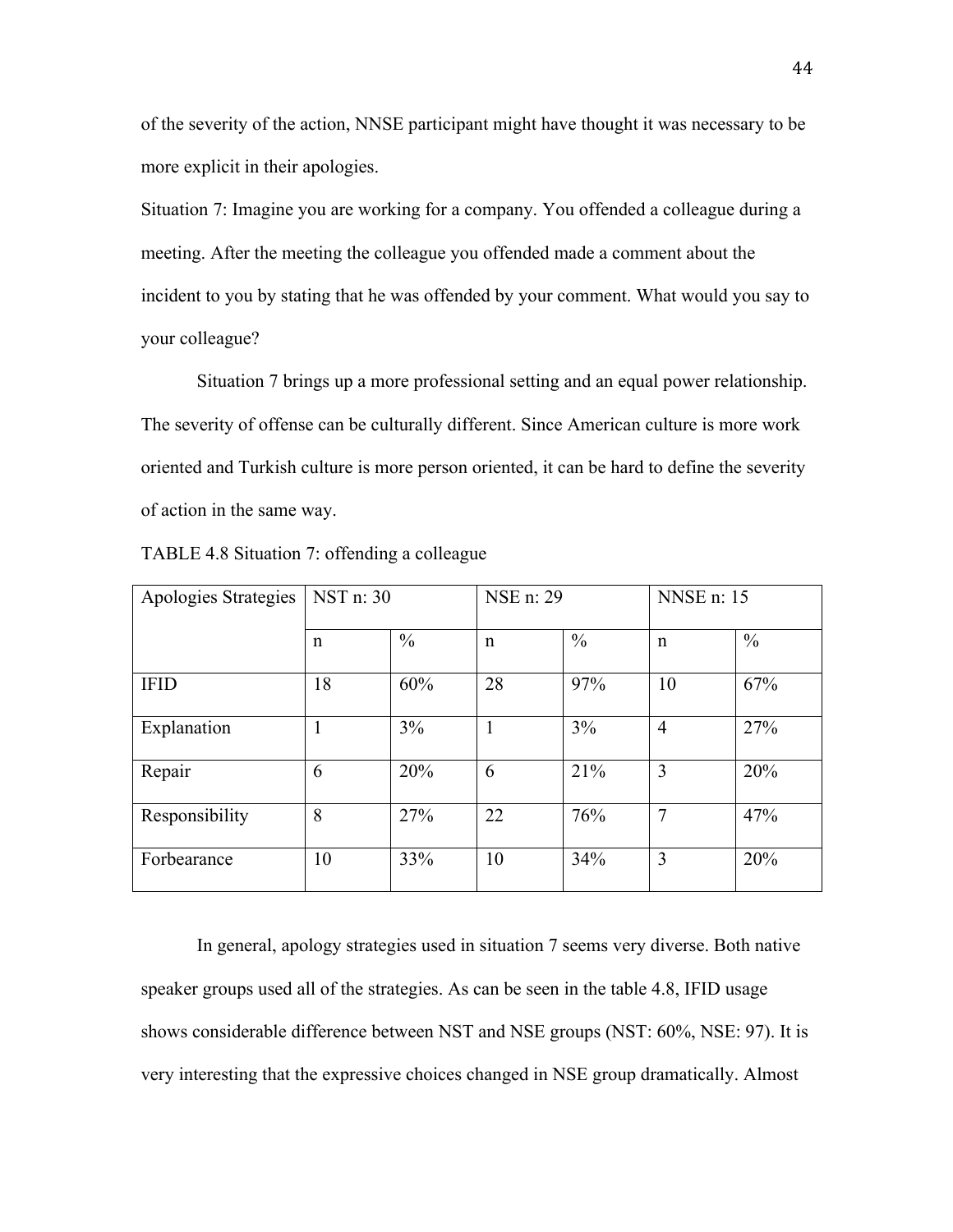half of the expressives used by NSE participants were , "I apologize" or "my apologies" in situation 8, while in other situations, "I am sorry" was far more used as an IFID. Offer of repair was preferred in a very similar amount by both of the native speaker groups (NST: 20%, NSE: 21%). But the type of repair was different in both groups, American participants offered a repair by offering a promise to make things better, while Turkish participants offered something else for the offense such as a meal or a drink. In terms of taking responsibility for the offense, the NSE group showed a very high frequency by 76%, while only 27% of the NST group used the strategy. Also, promise of forbearance was used in a similar amount by NST and NSE participants (NST: 33%, NSE: 34%). In the case of nonnative speakers choices in situation 7, they showed similar patterns to the NST participants in terms of usage of IFIDs. 60% of the NST group and 67% of the NNSE group used IFIDs. Distinctively, the NNSE group employed higher frequency of explanation than any of the native speakers groups. Also, usage of responsibility seemed to be different than the native speakers; while responsibility was used by 27% of the NSTs and 76% of the NSEs, it was used by 47% of the NNSEs. A similar difference between native speakers and nonnatives also appeared in the usage of promise of forbearance. Even if the native speaker groups employed this strategy in similar frequencies (NST: 33%, NSE: 34%), the NNSE group did not prefer the strategy as much as NSEs and NSTs (NNSE: 20%).

Situation 8: Imagine you are travelling on a bus. You put your bag in the rack, but it fell down and hit another passenger. What would you say to the passenger?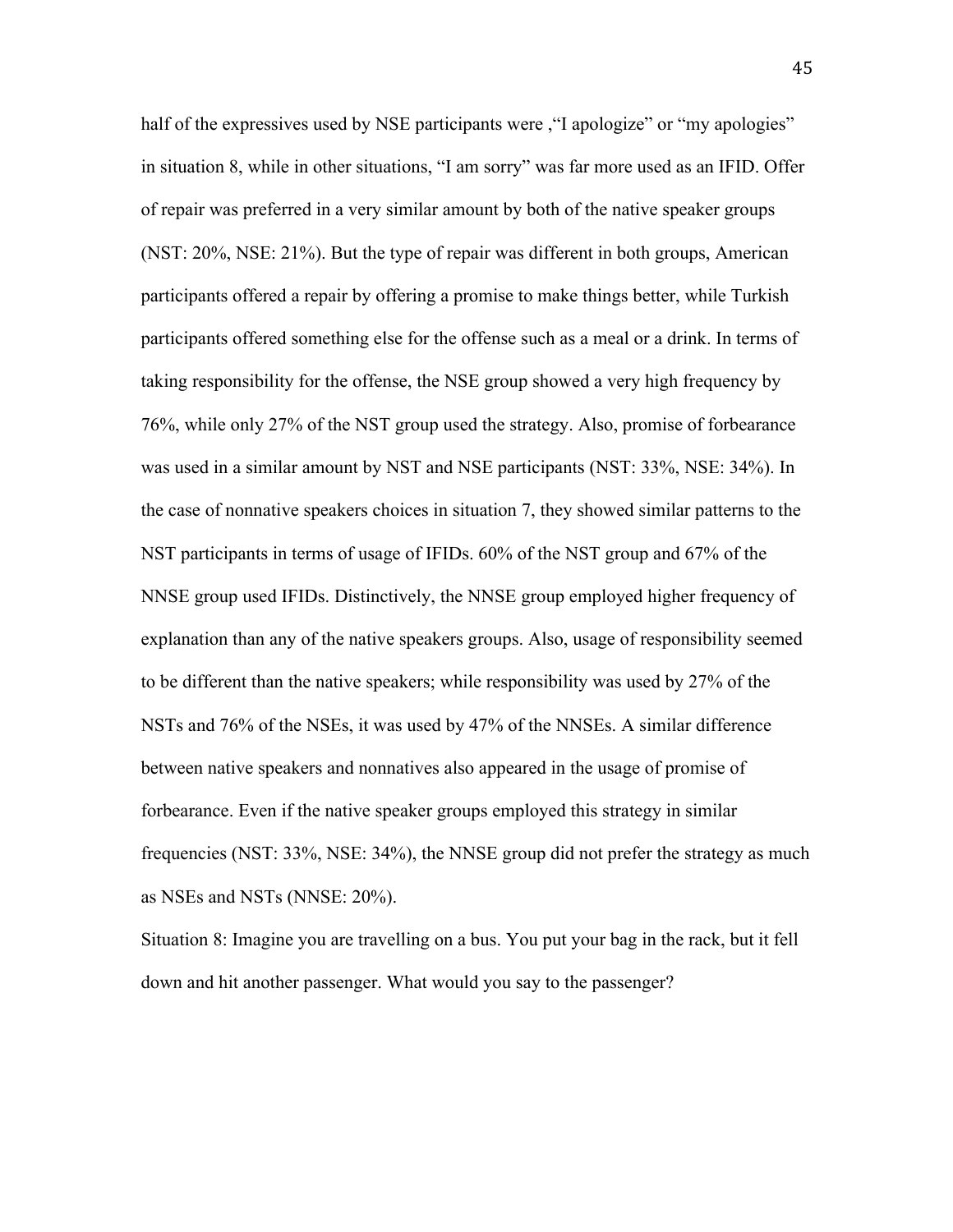The setting of situation 8 is very similar to the setting of situation 6, but the severity of offense is lower than situation 6. The power relationship of the interlocutors is not specific since they are strangers to each other.

| Apologies Strategies | NST n: 30   |               | NSE n: 29      |               | NNSE n:15      |               |
|----------------------|-------------|---------------|----------------|---------------|----------------|---------------|
|                      | $\mathbf n$ | $\frac{0}{0}$ | $\mathbf n$    | $\frac{0}{0}$ | $\mathbf n$    | $\frac{0}{0}$ |
| <b>IFID</b>          | 27          | 90%           | 29             | 100%          | 15             | 100%          |
| Explanation          | $\theta$    | 0%            | $\overline{0}$ | 0%            | 1              | 7%            |
| Repair               | $\theta$    | 0%            | $\overline{2}$ | 7%            | $\overline{0}$ | 0%            |
| Responsibility       | 7           | 23%           | 12             | 41%           | $\overline{4}$ | 27%           |
| Forbearance          |             | 3%            | 2              | 7%            | $\theta$       | 0%            |

TABLE 4.9 Situation 8: falling bag

In situation 8, apologies are mostly expressed with IFID's. 90% of the NSTs and 100% of the NSEs used IFIDs as an expression of apology. It seemed that 60% of the Turkish monolinguals found an IFID enough of an apology and did not use other strategies or combinations. Also, 47% of the NSE group used an intensifier while none of the NST participants used intensifiers. The second most used apology strategy was taking responsibility for the action. It was used more frequently by NSE participants than NSTs (NSE: 41%, NST: 23%). Also, promise of forbearance was used by both groups less frequently. Only 3% of the NSTs and 7% of the NSEs preferred this strategy. In situation 8, the NNSE group showed a similar pattern to the NST participants. Since the usage of IFIDs was very similar in both native speaker groups, the usage of IFID was also similar in the NNSE group by 100%. Also, in terms of using responsibility, the NNSE group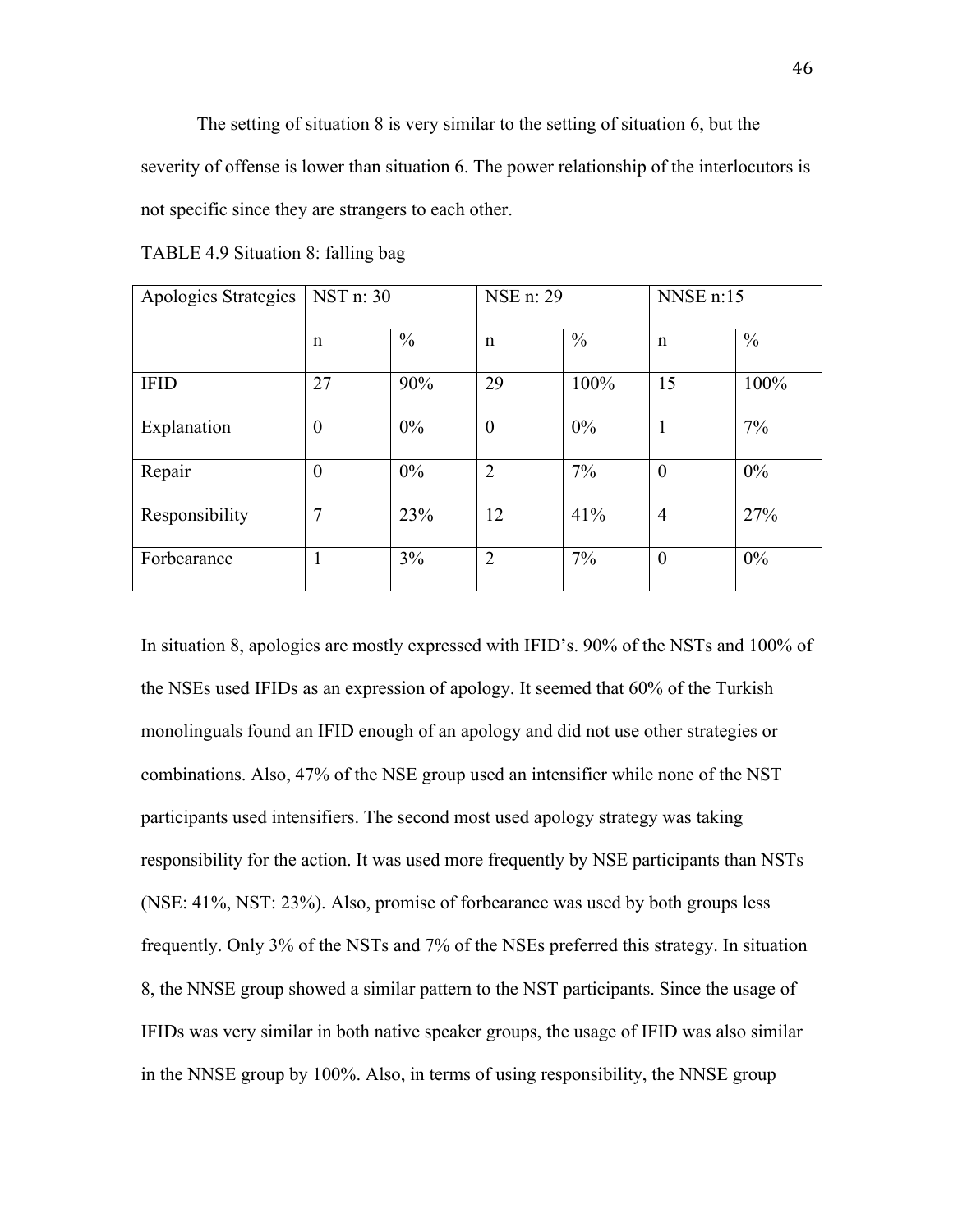showed a similar pattern with the NST participants by NST 23% and NNSE 27%. Also, the NNSE group was similar to NST in terms of using intensifiers, only one participant from this group employed an intensifier. It could be claimed that in situation 8, transfer from L1 to L2 can be prominent.

In conclusion, it can be claimed that apologies in Turkish and American English differ in many aspects. The difference also has an effect on the nonnative speakers of English in Turkey. In general, even when the advanced learners can reach a native like proficiency in terms of pragmatics, they still carry the effects of L1, especially in the subcategories of apology strategies.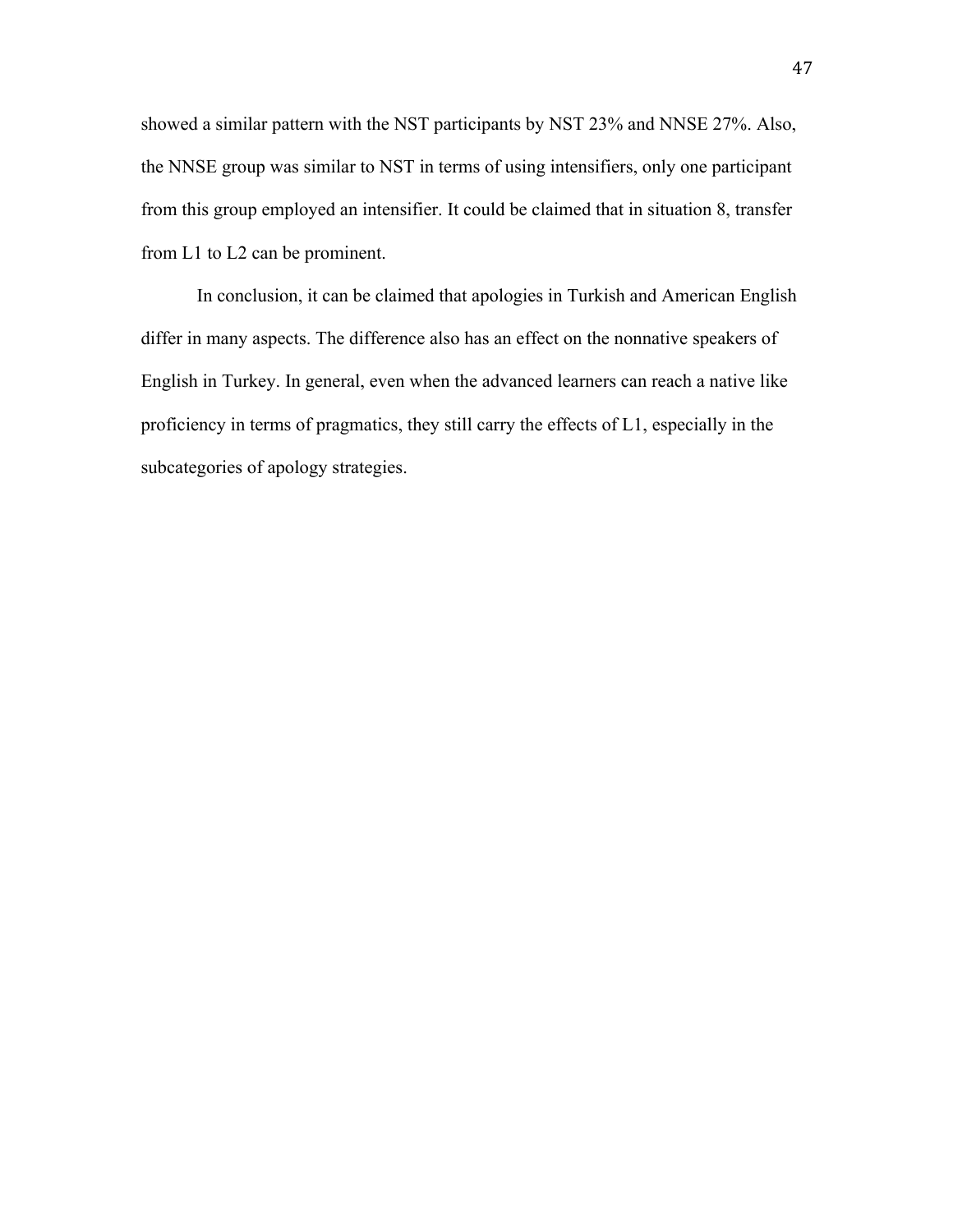#### **Chapter V Discussion**

The current chapter discusses the results from the data collected. The discussion covers the main differences presented by native speakers of Turkish, native speakers of American English, and non-native speakers of English in Turkey. The discussion also presents the relationship between the L1 and L2 in terms of pragmatics.

One of the most prominent differences between native Turkish speakers and native American English speakers was the usage of IFIDs as an apology strategy. As show in Table 4.1, the frequency of usage of IFIDs was considerably higher in NSE data with 97%, while it was only 67% in the NST data. The overwhelming usage of IFIDs by the NSE group were the expressions "I am sorry" and "sorry," while Turkish monolinguals preferred other expressions such as "Özür dilerim" which means "I apologize," and "Kusura bakma," which can be translated as "Excuse me," in addition to "I am sorry." In terms of NNSE participants, it can be said that they had a close frequency of IFID usage to the NSE participants with 80%, and their choice of IFID was "I am sorry" which can be claimed as a more native-like way of apologizing. Although they reached a close proximity to the native speakers in this respect, they seemed to lack the usage of intensifiers since NSE participants used intensifiers in situations 4 and 5 overwhelmingly since the usage of intensifiers were rare in the NNSE data. It can be concluded from the results on IFID usage and intensifiers that Turkish speakers are less direct in their apologies than the Americans. Also, it was revealed that Americans use intensifiers in their apologies while Turkish speakers do not see them as necessary. In the case of development of EFL students in Turkey, it appeared that advanced learners have reached an in-between proficiency in terms of general strategies in most cases, though in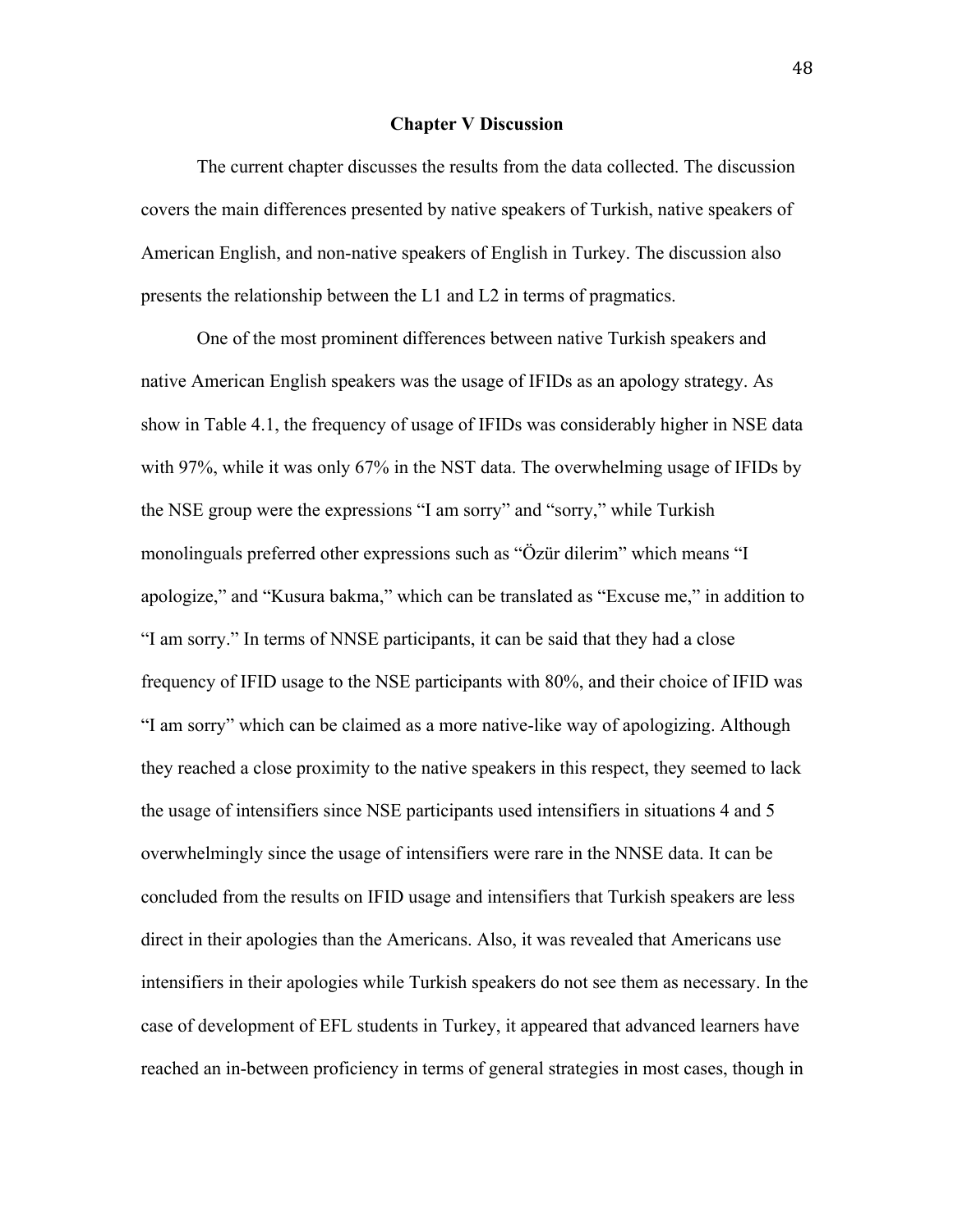the subcategories, L1 pragmatics interrupted their speech overwhelmingly. For example, in terms of offer of repair, NNSE participants made offers like NST speakers. In situation 6, the phenomenon was very obvious. While NSE participants preferred to use partial repair for the offer while helping with repairing the computer whereas NNSE participant generally offered a full repair or replacement of the laptop like NST respondents. The data revealed that the usage of subcategories were similar to L1. Thus it can be claimed that even advanced learners in Turkish EFL setting have not reached a native like pragmatic competence in their L2 usage. Another very interesting finding in the research was the sequencing of the apology strategies used. NSE participants strictly followed a formula of combinations such as IFID+EXP or IFID+REP in which IFIDs are strictly used at the beginning of an apology chunk, but in the case of NSTs, the sequencing of apology strategies were more flexible and structures such as EXP+IFID or REP+IFID appeared frequently. The Turkish way of the sequencing in which IFID is at the end of the sentence in some occasions, was not observed in the NNSE group. It can be claimed that since in Turkish, the meaning is generally given at the end of a sentence or a paragraph, the structure occurs somehow frequently. It can also be claimed that advanced level English Learners adopted the American norms of apology sequences, since it was observed that in their apologies NNSE participants preferred to use IFIDs at the beginning of the sentences.

Another interesting finding was the difference of power relationships and apologies. Especially in situation 5 where the interlocutors are friends it appeared that apologies drastically changed among cultures. Also nonnative apologies showed a different pattern. In situation 5, all of the NSE participants used an IFID and mostly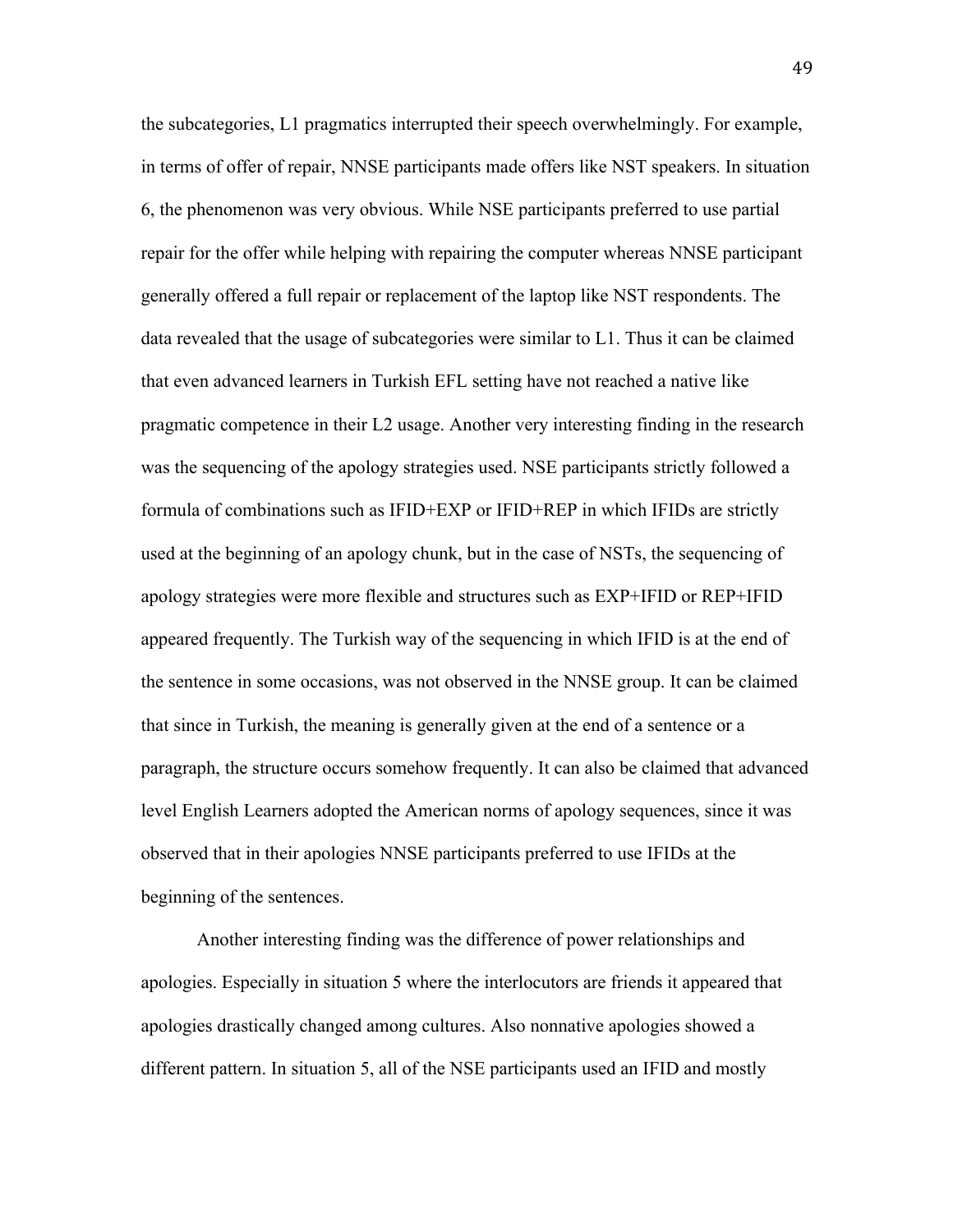intensified their apologies with adverbs such as "really" or "so," but NST participants preferred less IFIDs. Moreover, it was observed that the use of IFID by the nonnative speakers dropped, too. Also, NST and NNSE participants used only one strategy in most cases, while NSE participants used combinations of strategies such as IFID+EXP or IFID+REP. Moreover, there were two cases that Turkish monolinguals did not apologize. It can be inferred from the results that Turkish participants are less apologetic when the offended person is a close friend. It can be because of the close friendship and strong personal relationship or the community based nature of the Turkish language. In the case of NNSE participants, it appeared that they performed close to Turkish norm in situation 5. It can be because of the fact that when the apology accepter is a friend, less attention is paid to the apology. Thus, the norms the apologizer uses gets closer to the native language forms.

Overall, the data revealed that Turkish participants are more indirect in their apologies than the Americans. Also, the relationship between the offender and the offended has a high effect on the way of apologizing. Even if the advanced learners get closer to the target cultural norms, they are still affected by the native culture. Istifci (2009) also suggests that advanced learners have the ability to act in the target language norms to some extend. One of the most important findings the current study revealed can be the fact that intensifiers of the apologies are generally not applied by the nonnative speakers, even if the NNSE participants able to apply target cultural norms in terms of general strategies.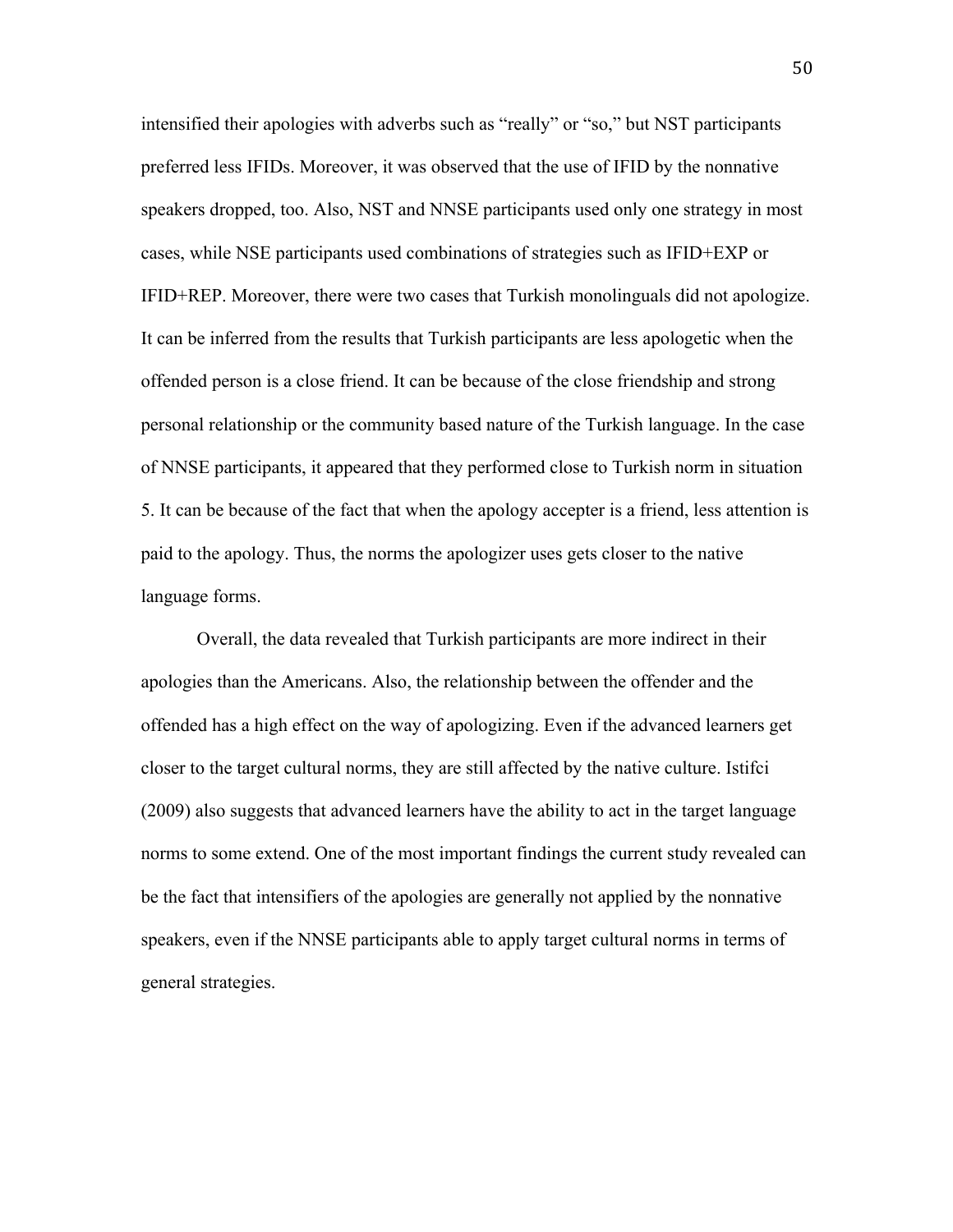#### **Conclusion**

It appears that in the past, the greatest importance has been given to the form of the language in ESL/EFL settings. Currently, though as the communicative approach has become more valued and widely accepted in language teaching settings, the focus has shifted towards the improvement of communicative competence, which includes pragmatic competence of the learners. Thus, focus on pragmatics and speech acts have been in rising demand. To be able to teach better, it is necessary to understand the cultural differences and pragmatic patterns of the languages so that teachers can target this specific area of teaching. The current study analyzes the differences between Turkish and American English, and also looks at the apology speech acts performed by nonnative speakers of English in Turkey in order to provide a deeper understanding of the issues occurring in the language use. It is clear that L1 and L2 interact to a great extend in language learning. The data collected for the research suggests important finding in terms of this interaction. The specific issue of advanced learners and the differences between Turkish and English are explored so that the instructors can target these areas to reach a better pragmatic competence in their classrooms. It is hoped that the teachers who are interested in the pragmatic approach to language teaching can benefit from the findings.

As almost every study in the field of language and pragmatics, the current study suffers from limitations. First of all, while practical, the choice of data collection method as DCT has shortcomings such as, since it is a written response, the responses might be somehow different from natural responses. Also, situations require participants to put themselves in scenarios that they might not be familiar with. The other limitation of the study is the participant demography. The number of participants for each group was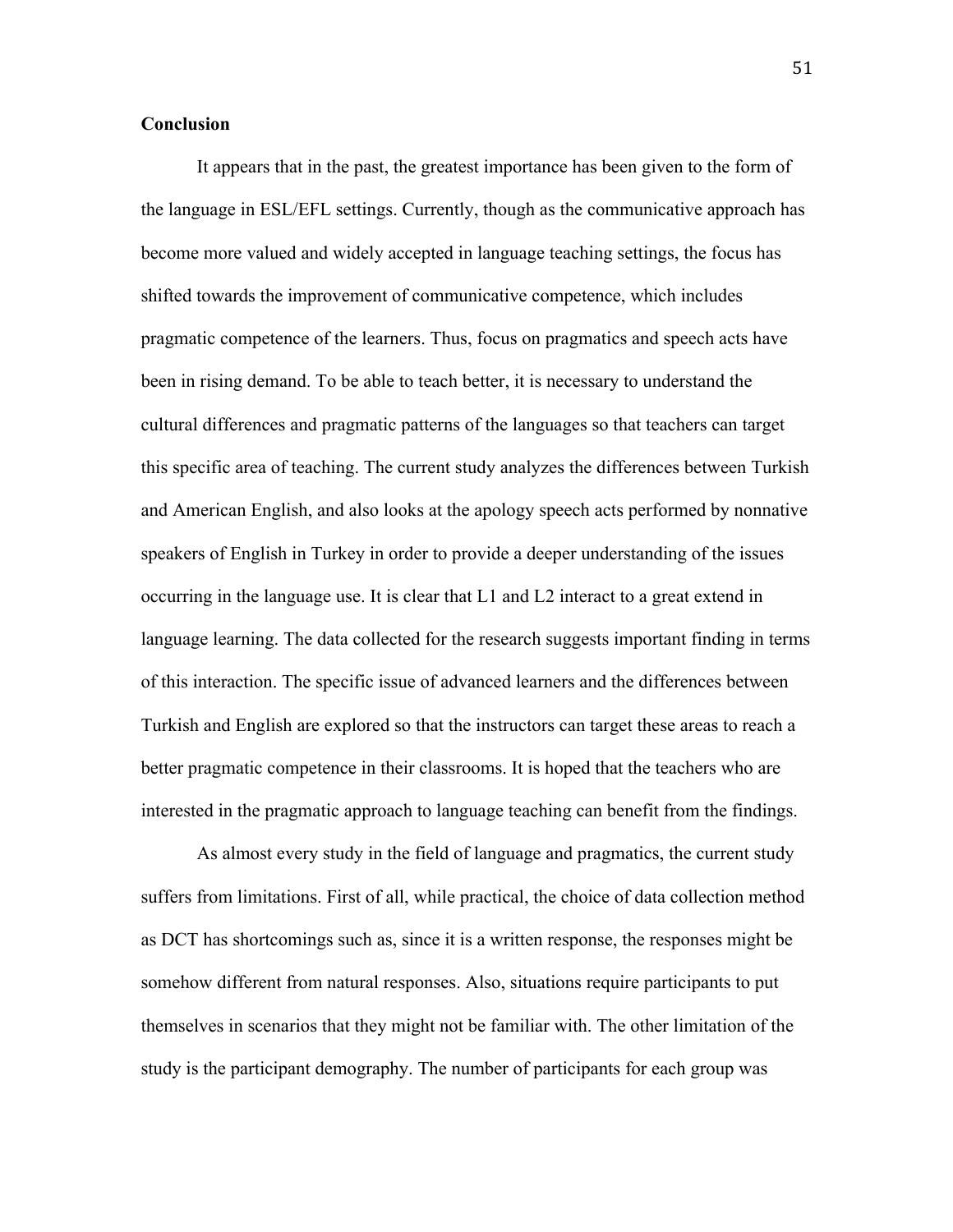expected to be balanced, but during the recruitment process the balance could not be reached. The imbalance might cause issues of comparison and inaccuracy. Despite the limitations of the study, it can be stated that the results might benefit the society to a great extend in understanding the apology speech acts.

The study stays limited to certain aspect of apologies and cross-cultural pragmatics. Further research studying the phenomenon in a deeper level can be very beneficial for a better understanding. Also, variables such as social class, gender, and diversity can be other potential research areas for the further studies. Also, each semantic formula can be studied individually and learners' performances can be investigated in a longer period.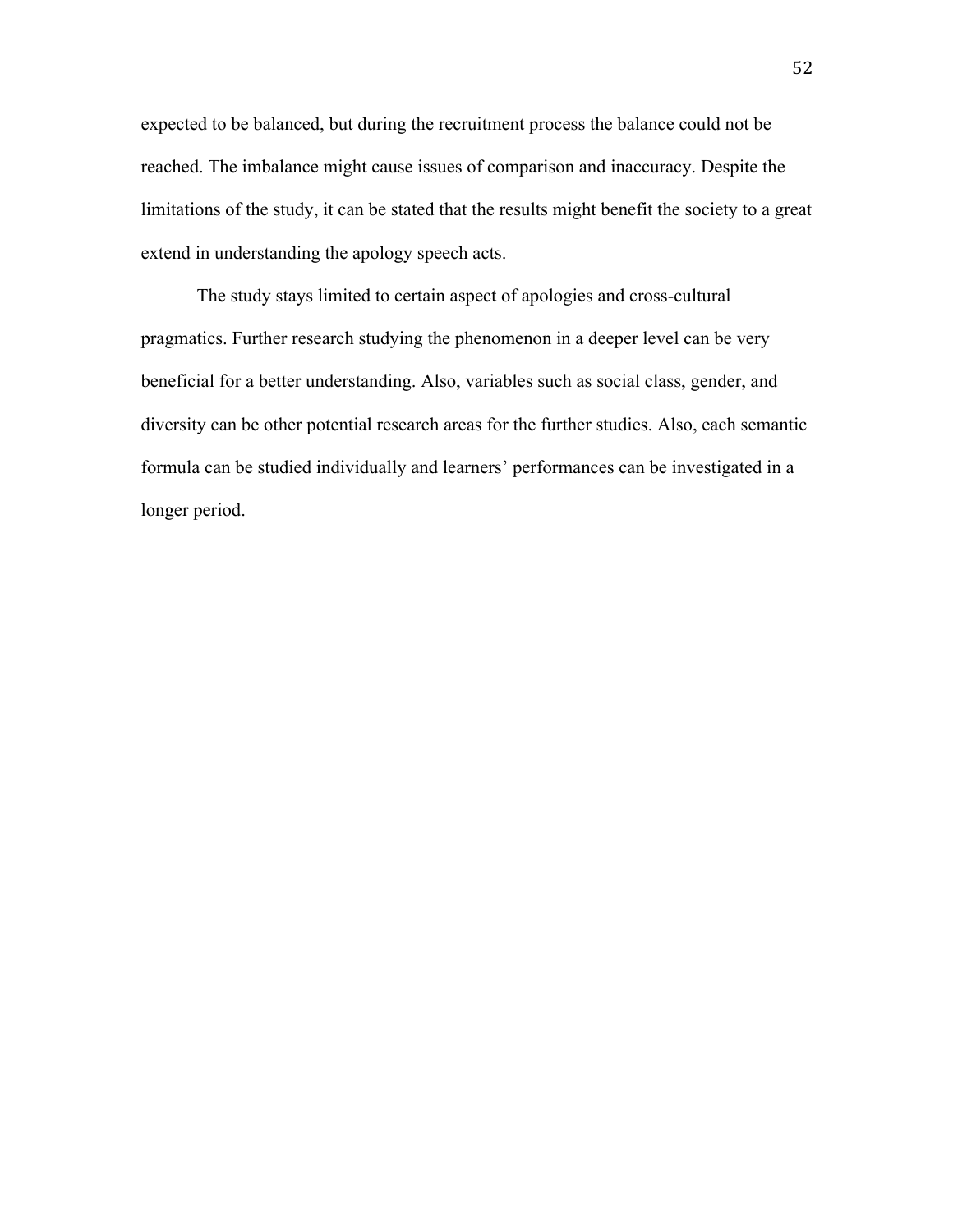#### **References**

- Bataineh, F. R. & Bataineh, F. R. (2008). A cross-cultural comparison of apologies by native speakers of American English and Jordanian Arabic. *Journal of Pragmatics,* 40,792-821.
- Beckwith, S. & Dewaele, J. (2008). The development of apologies in the Japanese L2 of adult English native speakers. *Birkbeck Studies in Applied Linguistics*, 3,1-29.
- Blum-Kulka, S. & Olshtain, E. (1984). Request and apologies: A cross-cultural study of speech act realization patterns (CCSARP). *Applied Linguistics, 3, 196-213.*
- Chamani, F. & Zareipur, P. (2010) A cross cultural study of apologies in British English and Persian. *Concentric: Studies in Linguistics, 36,* 133-153.
- Cohen, A., Olshtain, E. & Rosenstein, D. (1986). Advanced EFL apologies: what remains to be learned? *International Journal of the Sociology of Language,* 62*,* 51-74.
- Cohen, A. & Olshtain, E. (1983). Apology: A speech act set. In Wolfson & E. Judd (Eds.), Sociolinguistics and Language Acquisition (18-35). Rowley, MA: Newbury House.
- Cohen, A. & Shively, L. R. (2007). Acquisition of requests and apologies in Spanish and French: Impact of study abroad and strategy-building intervention. *The Modern Language Journal*, 91, 190-212.
- Cohen A. D. (1996a). Speech Acts. In S. L. McKay & N. H. Hornberger (Ed.), *Sociolinguistics and Language Teaching* pp. (383-400). Hillside, NJ: Lawrence Erlbaum Associates.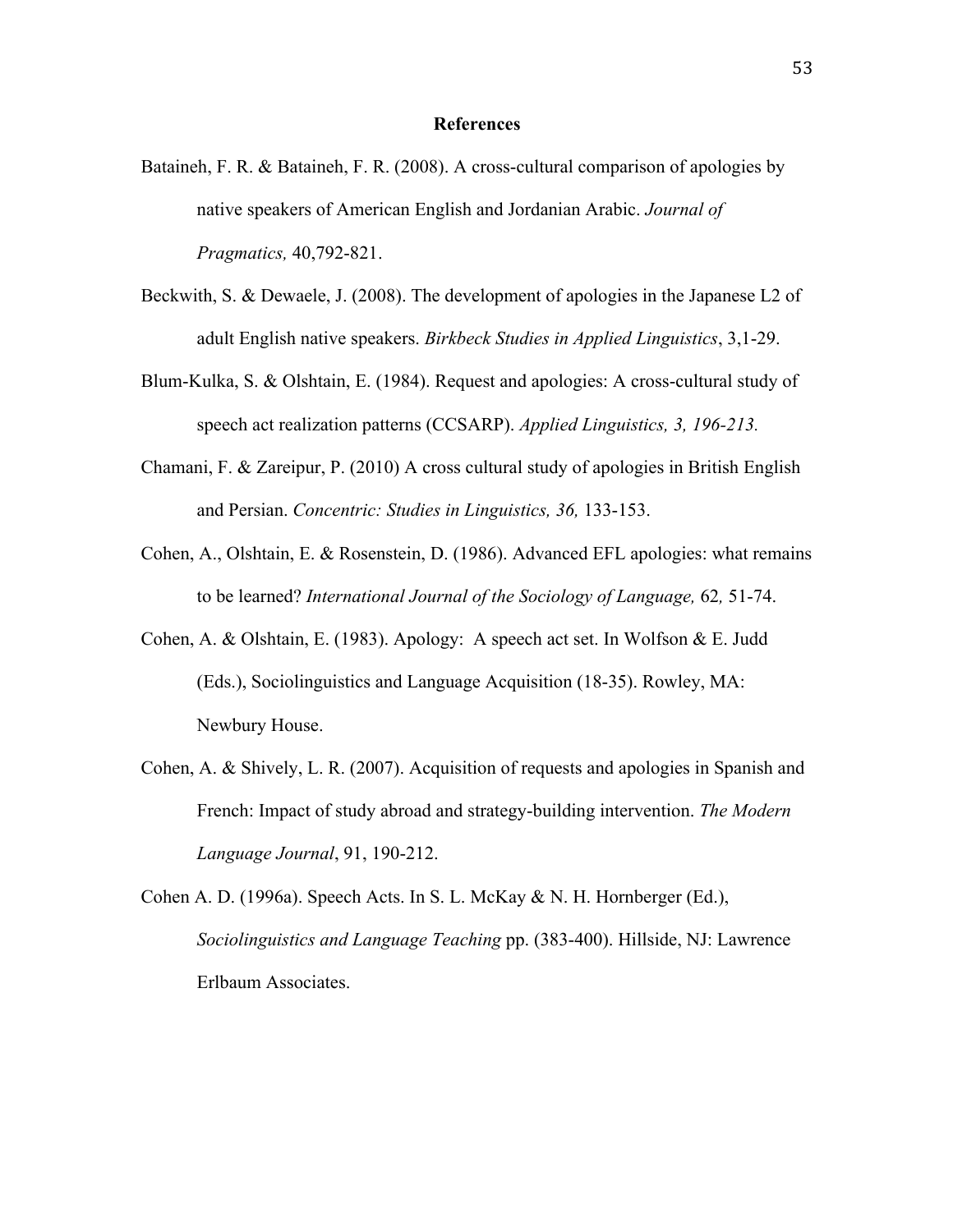- Dalmau, M. S. & Gotor, H. C. (2007). From "Sorry very much" to "I am ever so sorry:" Acquisitional patterns in L2 apologies by Catalan learners of English. *Intercultural Pragmatics*, 4, 287-315.
- Holmes, J. (1990). Apologies in New Zealand English, *Language in Society.* 19, 155-199.
- İstifçi, İ. (2009). The use of apologies by EFL learners. *English Language Teaching*. 2, (3), 15-25.
- Kasanga, L. A. & Lwanga-Lumu, J. (2007). Cross-cultural linguistic realization of politeness: A study of apologies in English and Setswana. *Journal of Politeness Research*, 3, 65-92.
- Kasper, G. & Dahl, M. (1991). Research Methods in Intercultural Pragmatics. USA: University of Hawaii Press.
- Kondo, S. (1997). The development of pragmatic competence by Japanese learners of English; longitudinal study on interlanguage apologies. *Sophia Linguistica, 41*, 265-284.
- Meier, A. J. (1998). Apologies: What do we know? *International Journal of Applied Linguistics,* 8, 215-
- Olshtain, E. (1991). Apologies across languages. *Papers in Applied Linguistics,* 20-30.
- Shardakova, M. (2005). Intercultural pragmatics in the speech of American L2 learners of Russian: Apologies offered by Americans in Russian. *Intercultural Pragmatics*, 2, 423-451.
- Trosborg, A. (1987). Apology strategies in natives/non-natives. *Journal of Pragmatics,* 11, 147-167.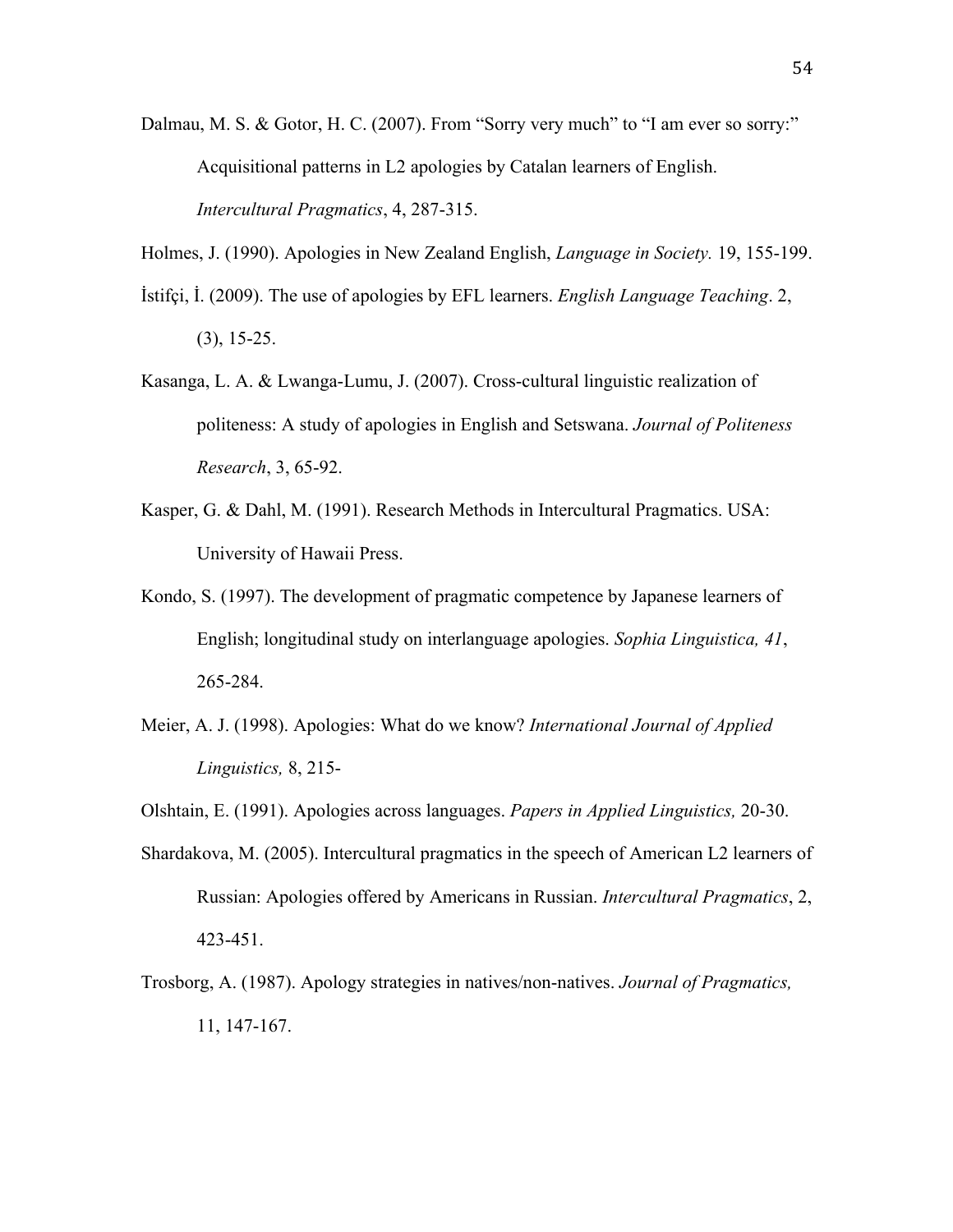Tuncel, R. (2011). Apologizing and speech act realizations of Turkish EFL Learners.

International Conference on Management, Economics and Social Sciences.

Verschueren, J. (1999). *Understanding Pragmatics*. NY: Oxford University Press Inc.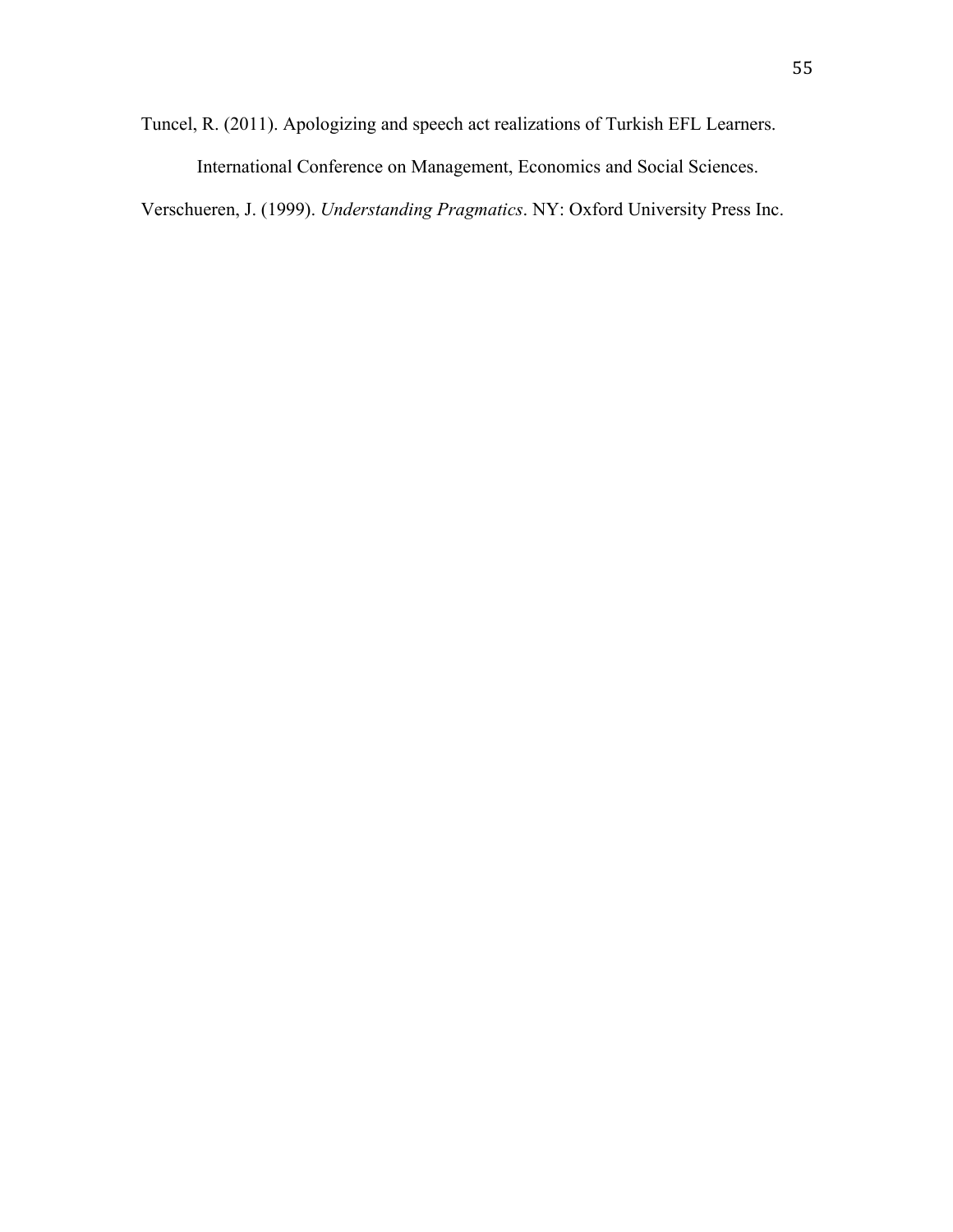#### **Appendix A**

#### **DCT English version**

The current survey aims to investigate apology strategies in Turkish and English. There are situations given below which possibly require apologies. You do not have to provide an apology if you feel like it is not appropriate. Please read the situations carefully and try to provide as closest respond as possible to your natural spoken respond to the situation. The first part requires you to provide some personal information. If you feel uncomfortable, you are not obliged to provide information. All responses will be kept anonymous.

Age: Gender: **Gender:** Native Language: The level of English (if not a native speaker): English Learning background (if not a native speaker) Education: Current Class: Situation 1 Imagine you are a university professor. You promised to return a student's essay today but you haven't finished reading it. The student showed up and asked for the essay. What would you say to the student? Situation 2 Imagine you are a student. You borrowed a book from one of your professors but you forgot to return it on time. You went to a meeting with the professor and the professor asked for the book. What would you say to the professor? Situation 3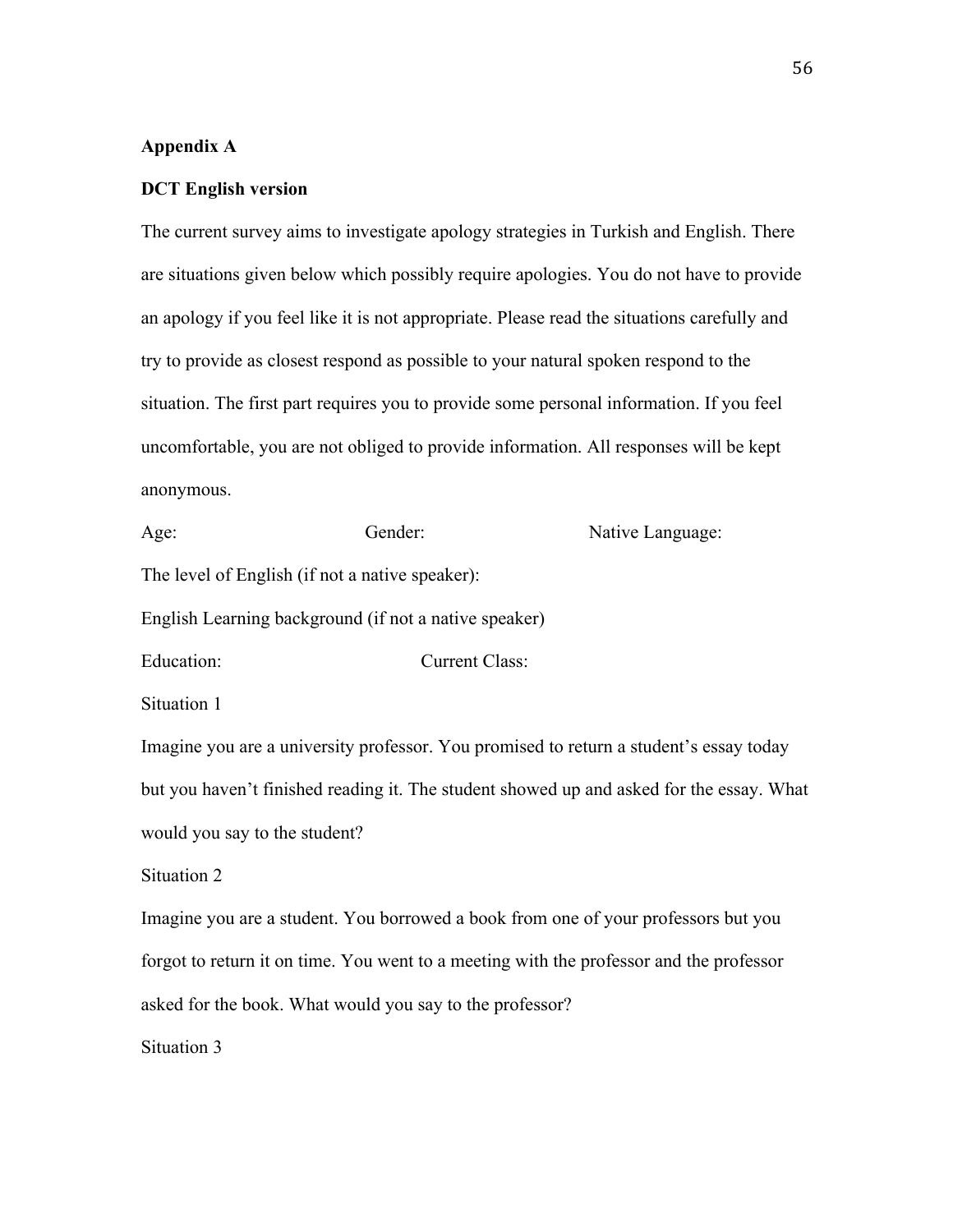Imagine you are the manager of a café. Today you have an interview with a student who wants to a job in the café. However you are half an hour late for the interview because of a meeting. The student is waiting for you in the café. What would you say to the student? Situation 4

Imagine you are a waiter in an expensive restaurant. A costumer ordered beef but you brought chicken instead. The costumer mentions the mistake you made. What would you say to the costumer?

Situation 5

Imagine you are a student who is often late. Today you are late for a meeting with a friend you are working on an essay with. Your friend has been waiting for you for two hours. What would you say to your friend?

Situation 6

Imagine you were in a bus and you bumped into another passenger and broke his computer. What would you say to the passenger?

Situation 7

Imagine you are working for a company. You offended a colleague during a meeting. After the meeting the colleague you offended made a comment about the incident to you by stating that he was offended by your comment. What would you say to your colleague?

Situation 8

Imagine you are travelling on a bus. You put your bag in the rack, but it fell down and hit another passenger. What would you say to the passenger?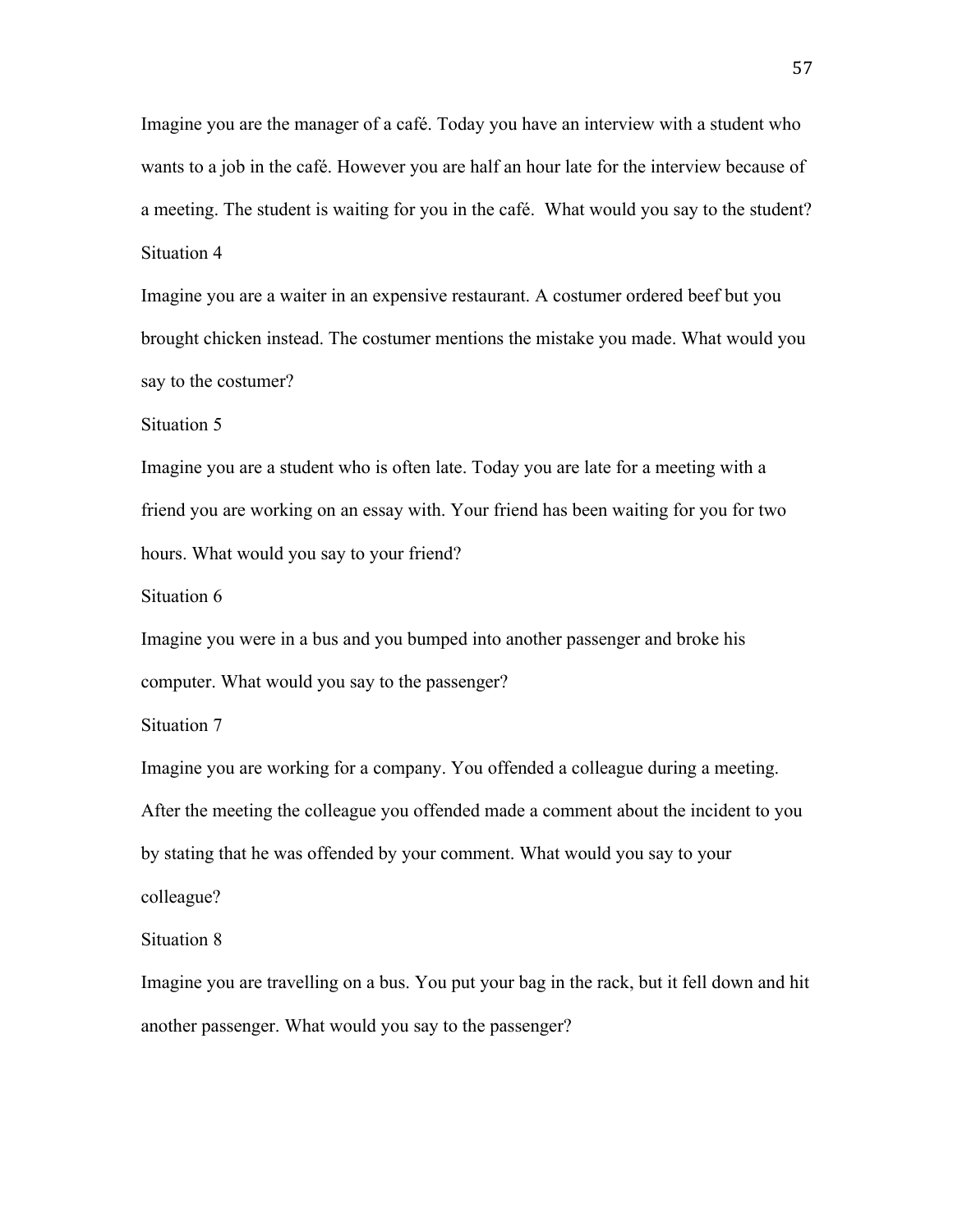#### **Appendix B**

#### **DCT Turkish version**

Bu anket Türkçe ve İngilizcedeki özür dileme tekniklerini incelemeyi amaçlamaktadır. Aşağıda büyük ihtimalle özür gerektiren durumlar verilmiştir. Eğer uygun olmadığını düşünüyorsanız özür dilemeniz gerekli değildir. Lütfen durumları dikkatlice okuyup doğal olarak vereceğiniz cevaba en yakın cevabı yazmaya çalışınız. Eğer cevap vermek istemiyorsanız vermek zorunda değilsiniz. Bütün cevaplar ve bilgiler anonim olarak tutulcaktır.

| Yaşınız:                      | Cinsiyetiniz: | Ana diliniz:       |
|-------------------------------|---------------|--------------------|
| Ingilizce seviyeniz:          |               |                    |
| Ingilizce öğrenim geçmişiniz: |               |                    |
| Eğitim durumunuz:             |               | Şu anki sınıfınız: |

1. Durum

Üniversitede profesör olduğunuzu düşünün. Bir öğrencinizin ödevini bugün geri vereceğinize söz verdiniz fakat henüz okumayı bitirmediniz. Öğrenciniz size geldi ve ödevini sordu. Öğrencinize ne derdiniz?

2. Durum

Üniversitede öğrenci olduğunuzu düşünün. Bir hocanızdan bir kitap ödünç aldınız fakat zamanında geri vermeyi unuttunuz. Hocanızla görüşmeye gittiniz ve hocanız kitabı sordu. Hocanıza ne derdiniz?

3. Durum